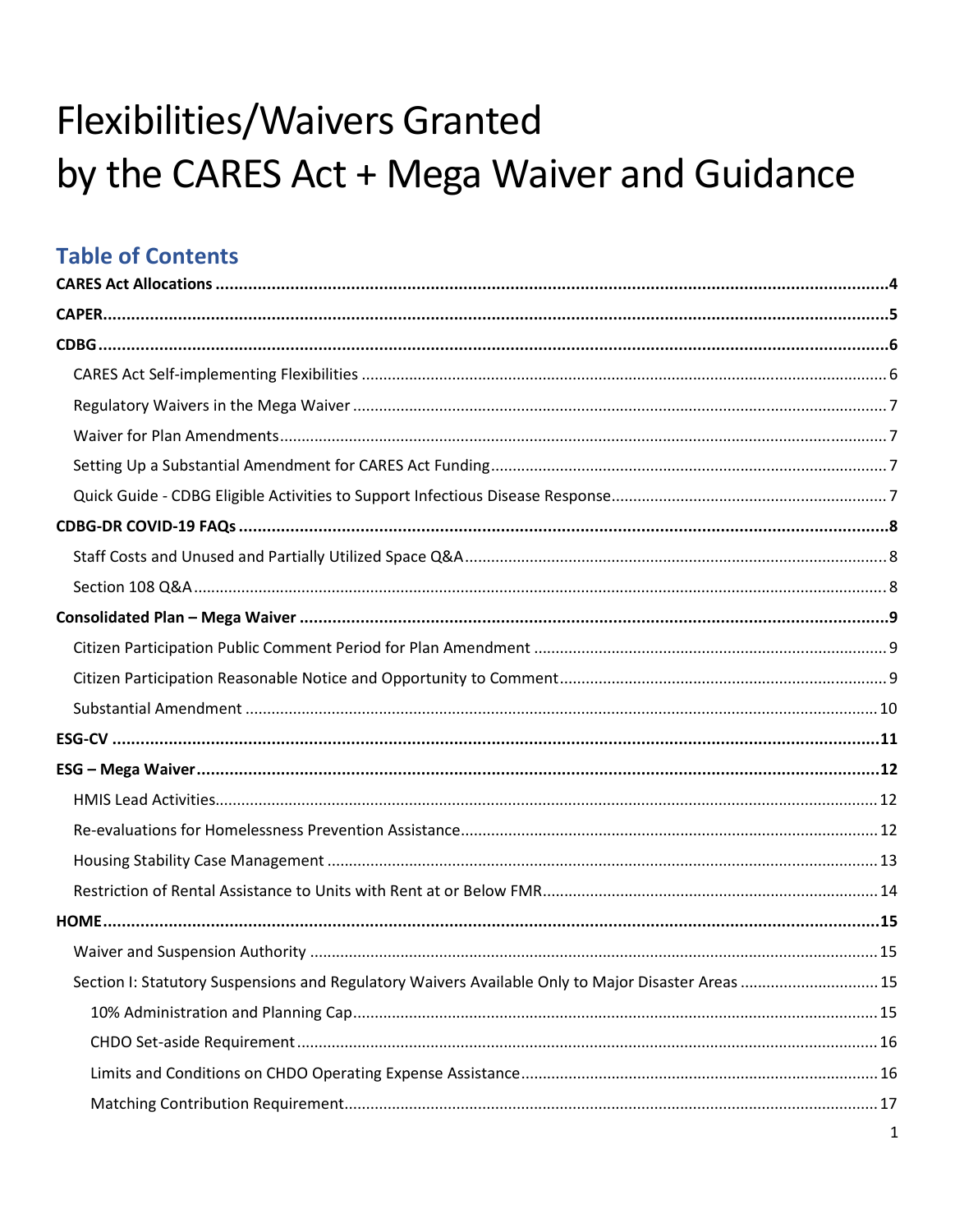| Annual Inspection of Units Occupied by Recipients of HOME Tenant-Based Rental Assistance (TBRA) 19        |  |
|-----------------------------------------------------------------------------------------------------------|--|
|                                                                                                           |  |
|                                                                                                           |  |
|                                                                                                           |  |
|                                                                                                           |  |
|                                                                                                           |  |
|                                                                                                           |  |
| Section I: Statutory Suspensions and Regulatory Waivers Available Only to Major Disaster Areas  23        |  |
| Consolidated Plan - HOME Certification, Analysis of Local Market Conditions, and Citizen Participation 24 |  |
|                                                                                                           |  |
|                                                                                                           |  |
|                                                                                                           |  |
|                                                                                                           |  |
|                                                                                                           |  |
|                                                                                                           |  |
|                                                                                                           |  |
|                                                                                                           |  |
|                                                                                                           |  |
|                                                                                                           |  |
|                                                                                                           |  |
|                                                                                                           |  |
|                                                                                                           |  |
|                                                                                                           |  |
|                                                                                                           |  |
|                                                                                                           |  |
|                                                                                                           |  |
| Time Limits for Short-Term Housing Facilities and Short-Term Rent, Mortgage, and Utility Payments33       |  |
|                                                                                                           |  |
|                                                                                                           |  |
|                                                                                                           |  |
|                                                                                                           |  |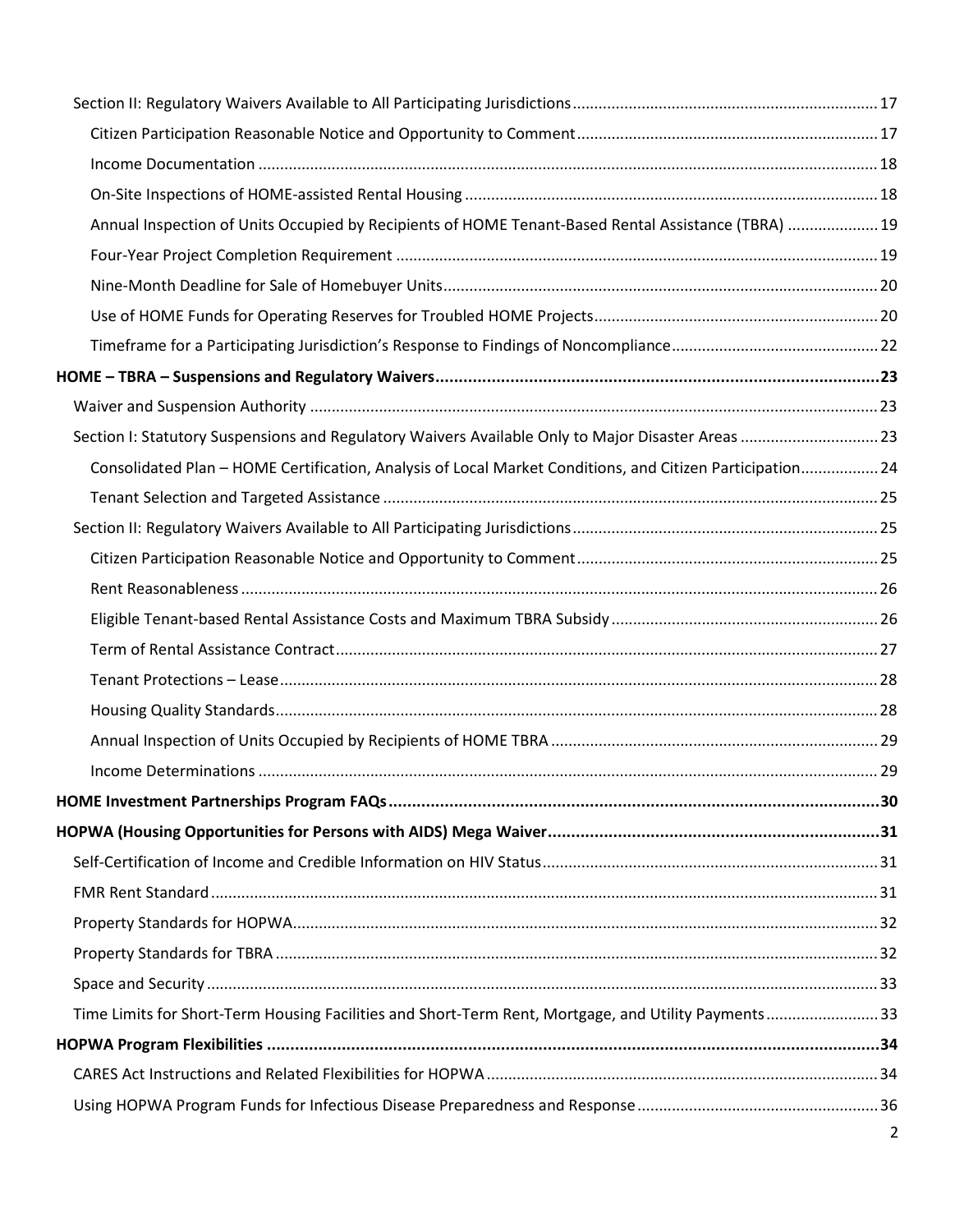| Flexibilities and Plan Amendment Waiver for HOPWA Funds Used to Support Coronavirus Response39           |  |
|----------------------------------------------------------------------------------------------------------|--|
| Materials Posted: Infectious Disease Preparedness Guidance for Homeless Assistance Providers  40         |  |
|                                                                                                          |  |
|                                                                                                          |  |
|                                                                                                          |  |
|                                                                                                          |  |
|                                                                                                          |  |
|                                                                                                          |  |
|                                                                                                          |  |
|                                                                                                          |  |
|                                                                                                          |  |
|                                                                                                          |  |
| Limit to be Eligible for DedicatedPLUS Project When Coming from Transitional Housing Being Eliminated 45 |  |
|                                                                                                          |  |
|                                                                                                          |  |
|                                                                                                          |  |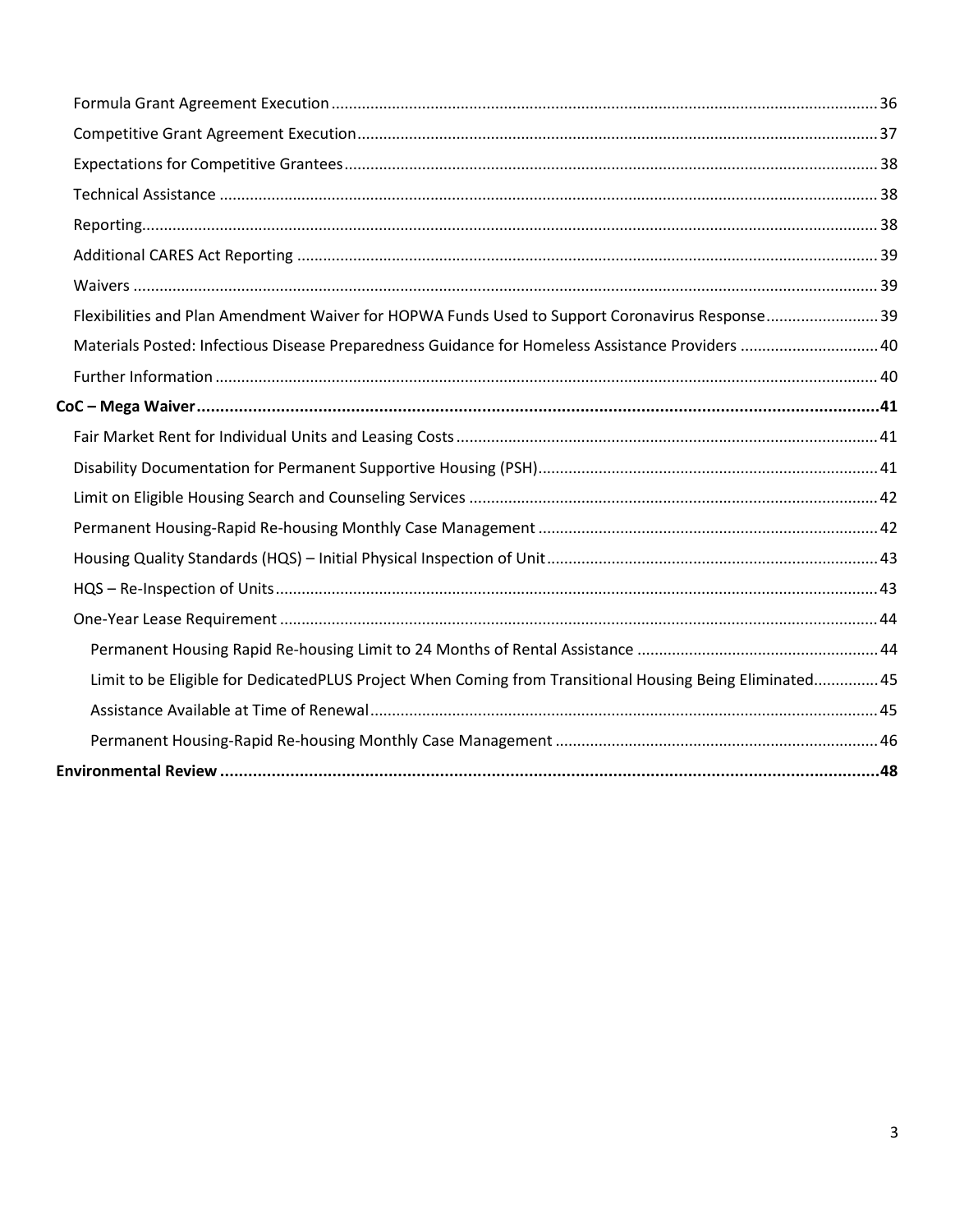# *CARES ACT FUNDING ALLOCATION*

[CPD CARES Act Allocations](https://www.hud.gov/program_offices/comm_planning/budget/fy20) page shows CPD Program Formula Allocations for FY 2020 and CARES Act Supplemental Funding. These spreadsheets provide full-year allocations for the Office of Community Planning and Development's (CPD) formula programs: Community Development Block Grants (CDBG); CDBG Recovery Housing Program (RHP); HOME Investment Partnerships (HOME); Housing Opportunities for Persons with AIDS (HOPWA); Emergency Solutions Grants (ESG); Housing Trust Fund (HTF); and Coronavirus Aid, Relief, and Economic Security (CARES Act) supplemental funding.

Congress provided \$5 billion (\$10 million taken off the top for TA) in the CARES Act for the Community Development Block Grant (CDBG) program, specifically noting three different allocation methods:

- 1) Round 1. HUD allocated the first \$2 billion based on the same formula used for the regular FY 2020 CDBG formula allocation. HUD announced allocations on April 2, 2020.
- 2) Round 2. This [document](https://www.hud.gov/sites/dfiles/CPD/documents/Revised_CDBG-CV2_Methodology.pdf) describes the methodology for allocating the second round of CDBG CARES Act funding (CDBG-CV). The CARES Act requires HUD to allocate the second round of \$1 billion to state and insular area governments by May 11, 2020. The allocation targets public health, coronavirus, and housing and economic disruption needs.
- 3) Round 3. \$1.990 billion to be allocated for cities, counties, and/or states on a rolling basis based on criteria to be determined by the Secretary, prioritizing risk of transmission, coronavirus cases compared to the national average, and economic and housing market disruptions. The CARES Act does not establish a deadline to allocate funds, but HUD must obligate all funds by September 30, 2022. HUD will describe the third round of allocations in a later allocation announcement.

Congress provided \$4 billion (\$40 million taken off the top for TA) in the CARES Act for the Emergency Solutions Grant (ESG) Program with two rounds of funding:

- 1) Round 1. \$1 billion. Allocated under the normal ESG formula to the roughly 363 grantees (cities, counties, states, insulars).
- 2) Round 2. \$2.960 billion. HUD has committed \$40 million of the appropriated funds to technical assistance to recipients of ESG to build capacity and facilitate speedy implementation. The remaining \$2.96 billion is to be allocated under a formula "for the benefit of unsheltered homeless, sheltered homeless, and those at risk of homelessness, to geographical areas with the greatest need based on factors to be determined by the Secretary, such as risk of transmission of coronavirus, high numbers or rates of sheltered and unsheltered homeless, and economic and housing market conditions as determined by the Secretary."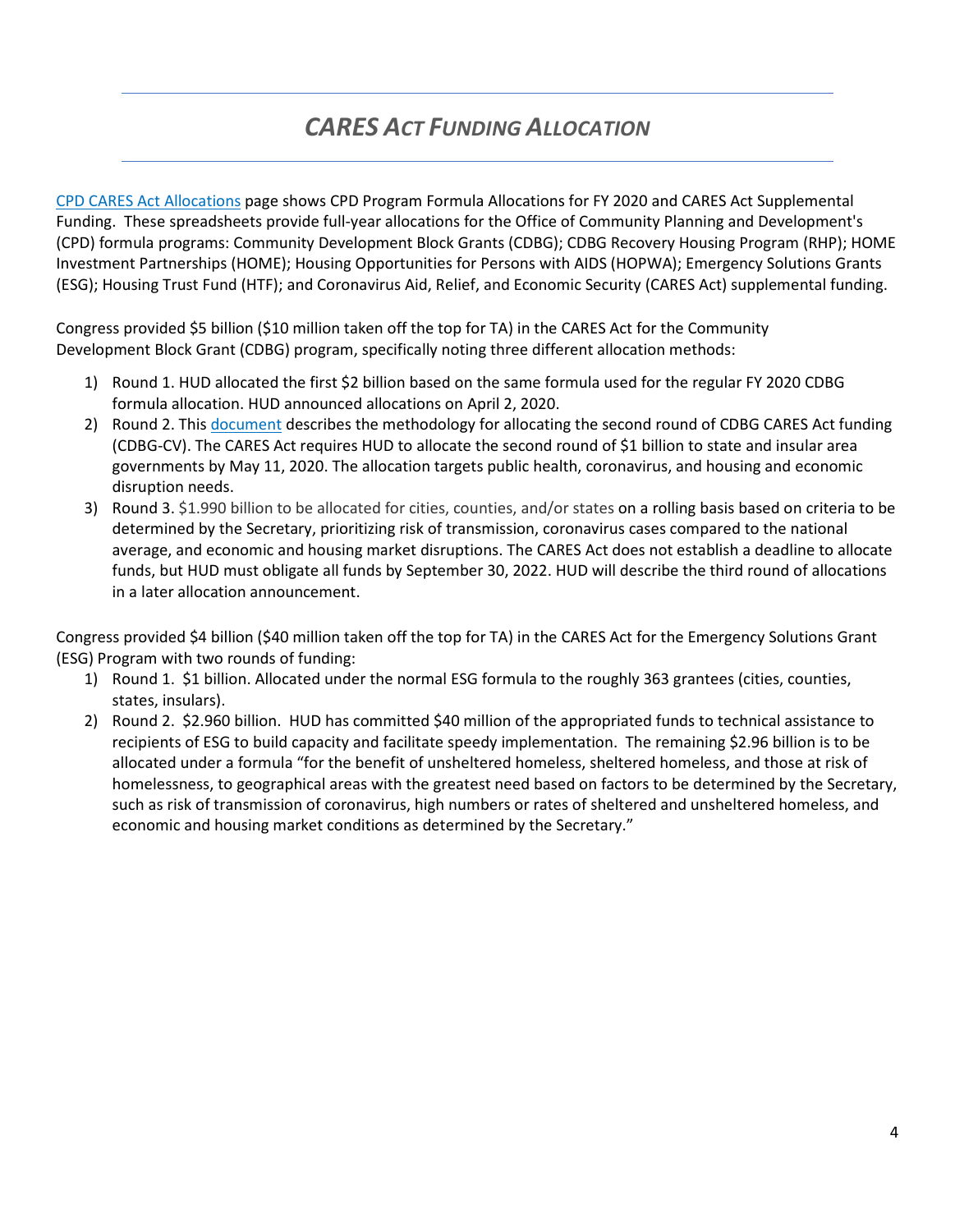# *CONSOLIDATED ANNUAL PERFORMANCE AND EVALUATION REPORT (CAPER) PERFORMANCE REPORT*

A waiver of the regulatory requirement at 24 CFR 91.520(a), that within 90-days of the end of a jurisdiction's program year a grantee shall submit to HUD a performance report known as the Consolidated Annual Performance and Evaluation Report (CAPER) has been authorized. The CAPER is associated with several CPD grant programs.

As a result of the COVID-19 virus, a majority of States have declared a state of emergency with most shutting down large gathering places and limiting the movement of residents. More State and local governments are operating under extenuating circumstances and may need additional time for certain administrative requirements.

Under the authority of 24 CFR 5.110 and 24 CFR 91.600, HUD may, upon a determination of good cause and subject to statutory limitations, waive regulatory provisions. The Acting Assistant Secretary for Community Planning and Development, has determined that there is good cause to waive the following regulatory requirement for the program year 2019 CAPER, subject to the condition that grantees comply with the modified requirement in the applicability section below:

- **Requirement:** The Consolidated Annual Performance and Evaluation Report (performance report) submission to HUD within 90 days after the close of a jurisdiction's program year. Citation: 24 CFR 91.520(a).
- **Explanation:** The regulation at 24 CFR 91.520(a) requires each grantee to submit a performance report to HUD within 90 days after the close of the grantee's program year. Justification: Under the authority at 24 CFR 91.600, HUD is authorized to waive this requirement when a determination of good cause is made and supported by documentation. Given the outbreak of the coronavirus known as SARSCoV-2 and the extenuating circumstances placed on state and local governments, and citizens, HUD has determined that there is good cause for waiving this provision. The extenuating circumstances and administrative strain supporting this waiver are well documented in the broad public news coverage related to the outbreak.
- **Applicability:** For program year 2019 CAPERs, the requirement that grantees submit a performance report within 90 days after the close of a jurisdiction's program year is waived, subject to the condition that within 180 days after the close of a jurisdiction's program year the jurisdiction shall submit its performance report.

If you need additional information regarding this waiver, please contact your Headquarters program office desk officer(s).

<https://www.hud.gov/sites/dfiles/CPD/documents/CPD-COVID-19-CAPER-Waiver-050420-signed-JG.pdf>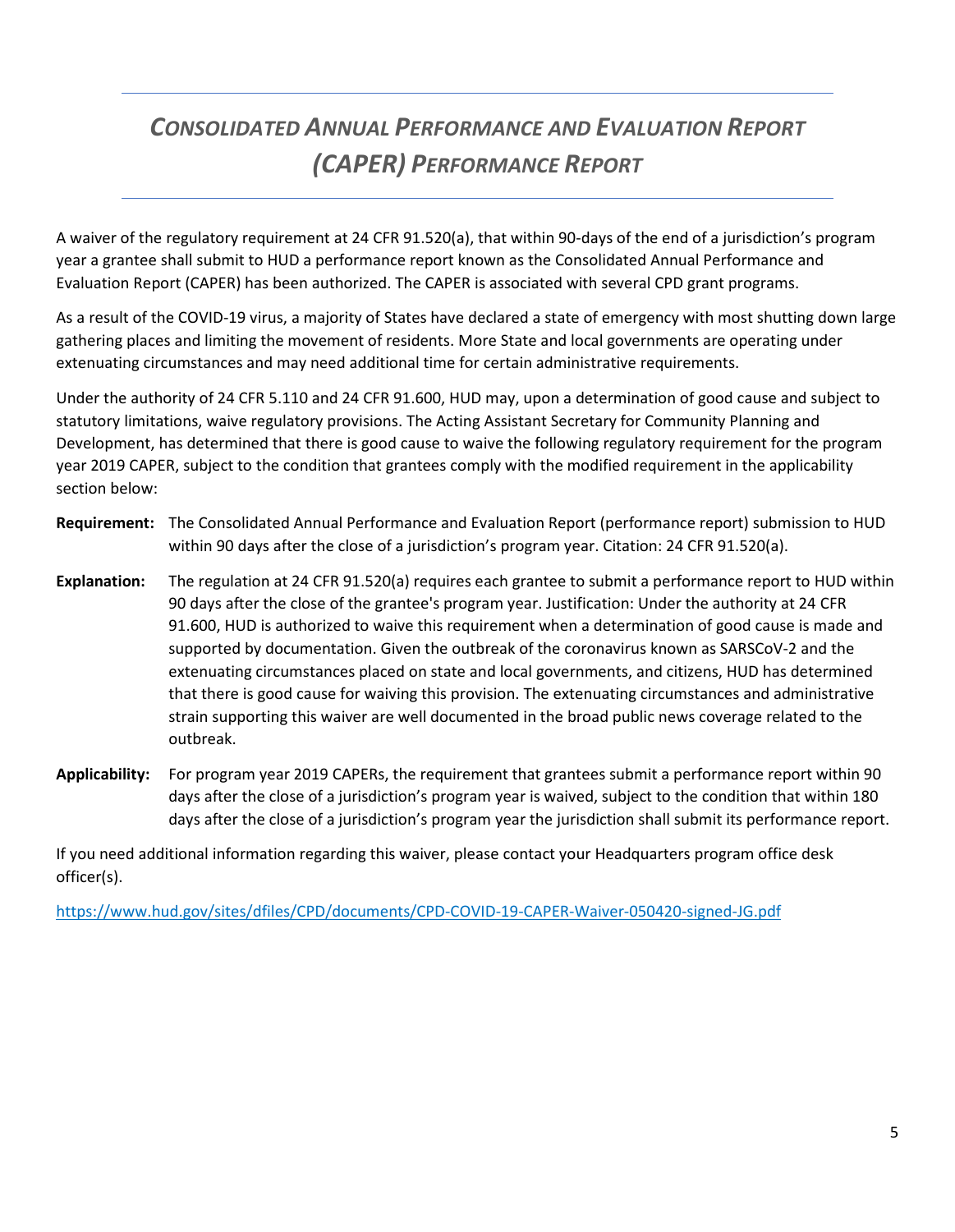### <span id="page-5-0"></span>CARES Act Flexibilities

- **Public Services:** The CARES Act eliminates the 15 percent\* cap on the amount of grant funds that can be used for public services activities. *Following enactment, the cap in section 105(a)(8) of the HCD Act and 24 CFR 570.201(e) has no effect. \*While the cap is generally 15%, section 105(a)(8) of the Housing and Community Development Act of 1974, provides a different percentage cap for some grantees*.
- **Reimbursement of Costs for Coronavirus:** The CARES Act clarifies that grantees may use CDBG-CV\* grant funds to reimburse allowable costs to prevent, prepare for, and respond to coronavirus that were incurred by a State or locality, regardless of the date on which the State or locality incurred the costs. *This provision does not apply to FY 20 and FY 19 CDBG grant funds. \*However, for State CDBG Grantees, pre-agreement costs are reimbursable in accordance with 24 CFR 570.489(b). For Entitlement CDBG Grantees, pre-award costs are reimbursable in accordance with 24 CFR 570.200(h).*
- **Citizen Participation and Public Hearings for Consolidated Plans (including Action Plans):** The CARES Act clarifies that grantees may amend citizen participation plans to establish expedited procedures to draft, propose, or amend consolidated plans. Expedited procedures must include notice and reasonable opportunity to comment of no less than 5 days. In-person public hearings are not required. Grantees may meet public hearing requirements with virtual public hearings if: 1) national/local health authorities recommend social distancing and limiting public gatherings for public health reasons; and 2) virtual hearings provide reasonable notification and access for citizens in accordance with the grantee's certifications, timely responses from local officials to all citizen questions and issues, and public access to all questions and responses.
- **Deadline to Submit Consolidated Plans (including CDBG-CV Action Plans and Annual Action Plans):** The CARES Act extends the deadline for grantees to submit action plans and other updates to their consolidated plans submissions for fiscal years 2019\* and 2020\* to August 16, 2021. Grantees are not required to wait and HUD expects most grantees to apply for both grants promptly. \**Without extension, the deadline for fiscal year 2020 grants would be August 16, 2020, in accordance with section 116(b) of the HCD Act and 24 CFR 91.15. The deadline for fiscal year 2019 passed on August 16, 2019 (plans due then have been submitted). This deadline also applies to CDBG-CV Action Plan submissions, which are amendments to the consolidated plan.*
- **Waiver and Alternative Requirement Authority**: The CARES Act authorizes the Secretary to issue statutory and regulatory waivers/alternative requirements for CDBG-CV and some CDBG FY19 and FY20 funds when necessary to expedite or facilitate the use of grant funds to prevent, prepare for, and respond to coronavirus. It prohibits waivers/alternative requirements related to fair housing, nondiscrimination, labor standards, and the environment.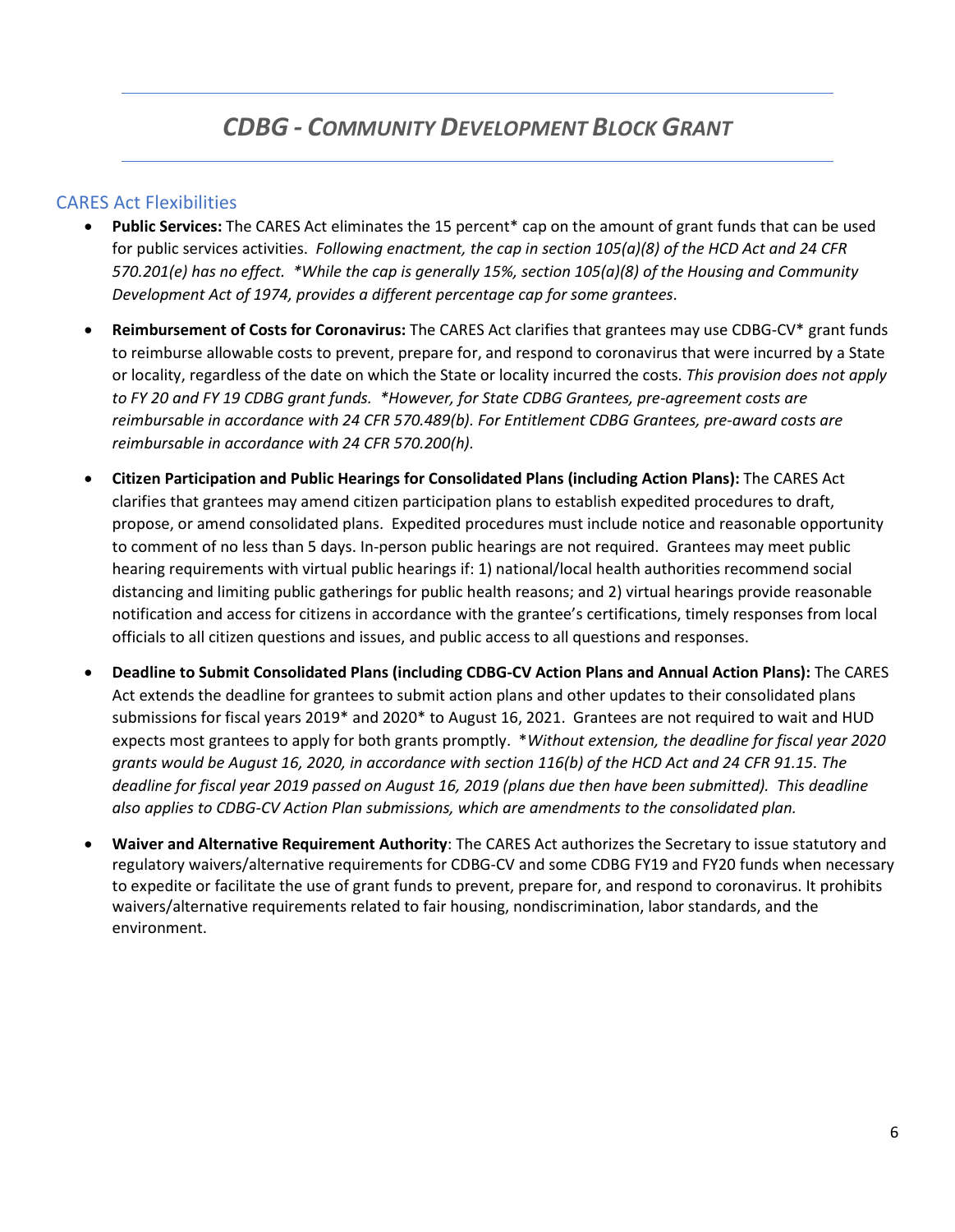### <span id="page-6-0"></span>Regulatory Waivers in the Mega Waiver

- **Citizen Participation Comment Period:** Reduces the period from 30 to 5 days. This only covers substantial amendments through the end of the grantees 2020 program year and only covers 2020 funds. Grantees wanting to amend prior year plans must do so with their 2021 plans.
- **Citizen Participation Reasonable Notice and Opportunity to Comment:** Allows the grantee to determine what is reasonable notice and opportunity to comment and is available through the end of the grantees 2020 program year.

### <span id="page-6-1"></span>Waiver for Plan Amendments

In addition to urging all States and localities not to wait to apply for their allocations, the memorandum grants a waiver for plan amendments with instructions on how a grantee may submit an amendment for allocated CDBG coronavirus response (CDBG-CV) funds. The expedited process allows a grantee to incorporate CDBG-CV funds within the most recent annual action plan, including a 2019 annual action plan.

The guide outlines the CARES Act flexibilities for CDBG grantees. The flexibilities expand the usefulness of CDBG-CV grants and fiscal years 2019 and 2020 CDBG grants for coronavirus response. The CARES Act also authorizes HUD to grant waivers and alternative requirements to be released in the forthcoming implementation notice. You can view the memo.

[https://www.hudexchange.info/resource/6018/cares-act-flexibilities-for-cdbg-funds-used-to-support-coronavirus](https://www.hudexchange.info/resource/6018/cares-act-flexibilities-for-cdbg-funds-used-to-support-coronavirus-response/)[response/](https://www.hudexchange.info/resource/6018/cares-act-flexibilities-for-cdbg-funds-used-to-support-coronavirus-response/)

### <span id="page-6-2"></span>Setting Up a Substantial Amendment for CARES Act Funding

This guide is for CARES Act Substantial amendments in order to incorporate CDBG-CV, ESG-CV, and HOPWA-CV funding into a grantee's most recent approved Annual Action Plan (AAP). Grantees adding CARES Act funds to a new 2020 Consolidated Plan/Annual Action Plan, see the addendum to this guide. Following the process in this guide allows HUD to complete reviews most expeditiously and best enables later completion of the consolidated annual performance report (CAPER).

<https://files.hudexchange.info/resources/documents/Setting-Up-a-Substantial-Amendment-for-CARES-Act-Funding.pdf>

### <span id="page-6-3"></span>Quick Guide - CDBG Eligible Activities to Support Infectious Disease Response

This Quick Guide to Community Development Block Grant (CDBG) Eligible Activities to Support Infectious Disease Response provides grantees with information on implementing CDBG funds in a coordinated effort with local health authorities before undertaking any activity to support state or local pandemic response. Grantees may use CDBG funds for a range of eligible activities that prevent and respond to the spread of infectious diseases such as the coronavirus disease 2019 (COVID-19).

<span id="page-6-4"></span>[Quick Guide to CDBG Eligible Activities to Support Infectious Disease Response](https://files.hudexchange.info/resources/documents/Quick-Guide-CDBG-Infectious-Disease-Response.pdf)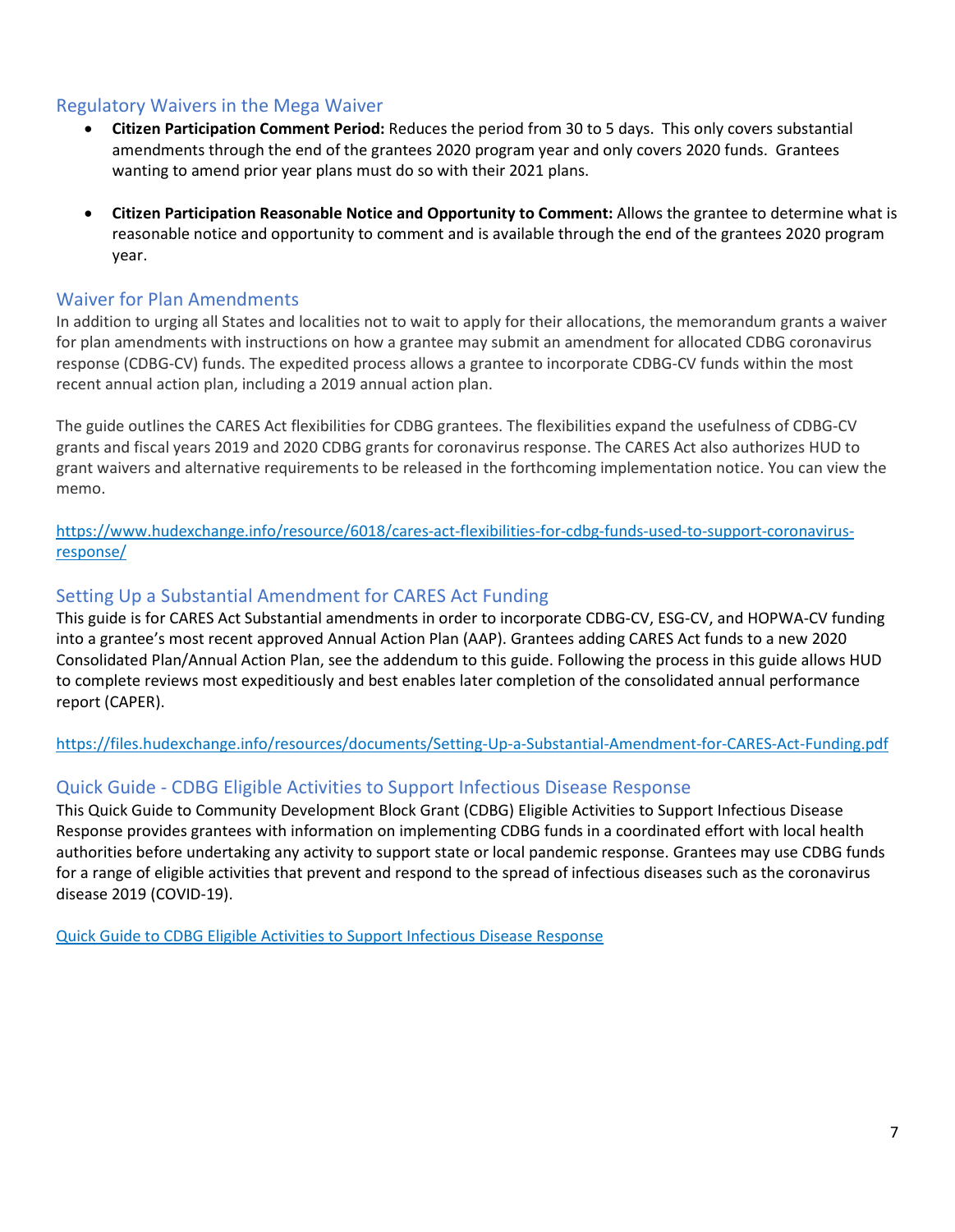### CDBG-DR COVID-19 FAQs

These frequently asked questions (FAQs) provide information to Community Development Block Grant Disaster Recovery (CDBG-DR), CDBG National Disaster Resilience (CDBG-NDR), and CDBG Mitigation (CDBG-MIT) grantees on flexibilities HUD is granting on timelines, eligible activities, and citizen participation as communities work to prevent and respond to the spread of COVID-19.

### [CDBG-DR COVID-19 FAQs](https://files.hudexchange.info/resources/documents/CDBG-DR-COVID-19-FAQs.pdf)

### <span id="page-7-0"></span>Staff Costs and Unused and Partially Utilized Space Q&A

This question and answer provides information on the eligible use of Community Development Block Grant (CDBG) funds for costs associated with staff who are on leave due to the closure of the grantee or subrecipient's office, and the costs of the grantee or subrecipient's unused or partially utilized space in response to COVID-19.

### [CDBG COVID-19 Q&A: Using CDBG Funds for Staff Costs and Unused and Partially Utilized Space \(PDF\)](https://www.hudexchange.info/resource/6002/cdbg-covid19-qa/)

### <span id="page-7-1"></span>Section 108 Q&A

Many communities used Section 108 funds to make loans to businesses undertaking economic development projects. Some of these businesses are experiencing reductions in revenue due to the economic impact of coronavirus and are now requesting relief, e.g., forbearance on their payment obligations under their loans. Since repayments of the business loans are the intended source for repayment of the Section 108 loans, the ability of a community to grant relief to a business borrower may depend on the relief HUD can provide the community on the Section 108 loan.

[Section 108 Q&A for Borrowers Seeking Relief as a Result of Coronavirus](https://files.hudexchange.info/resources/documents/Relief-for-HUD-Section-108-Borrowers-Impacted-by-Coronavirus.pdf)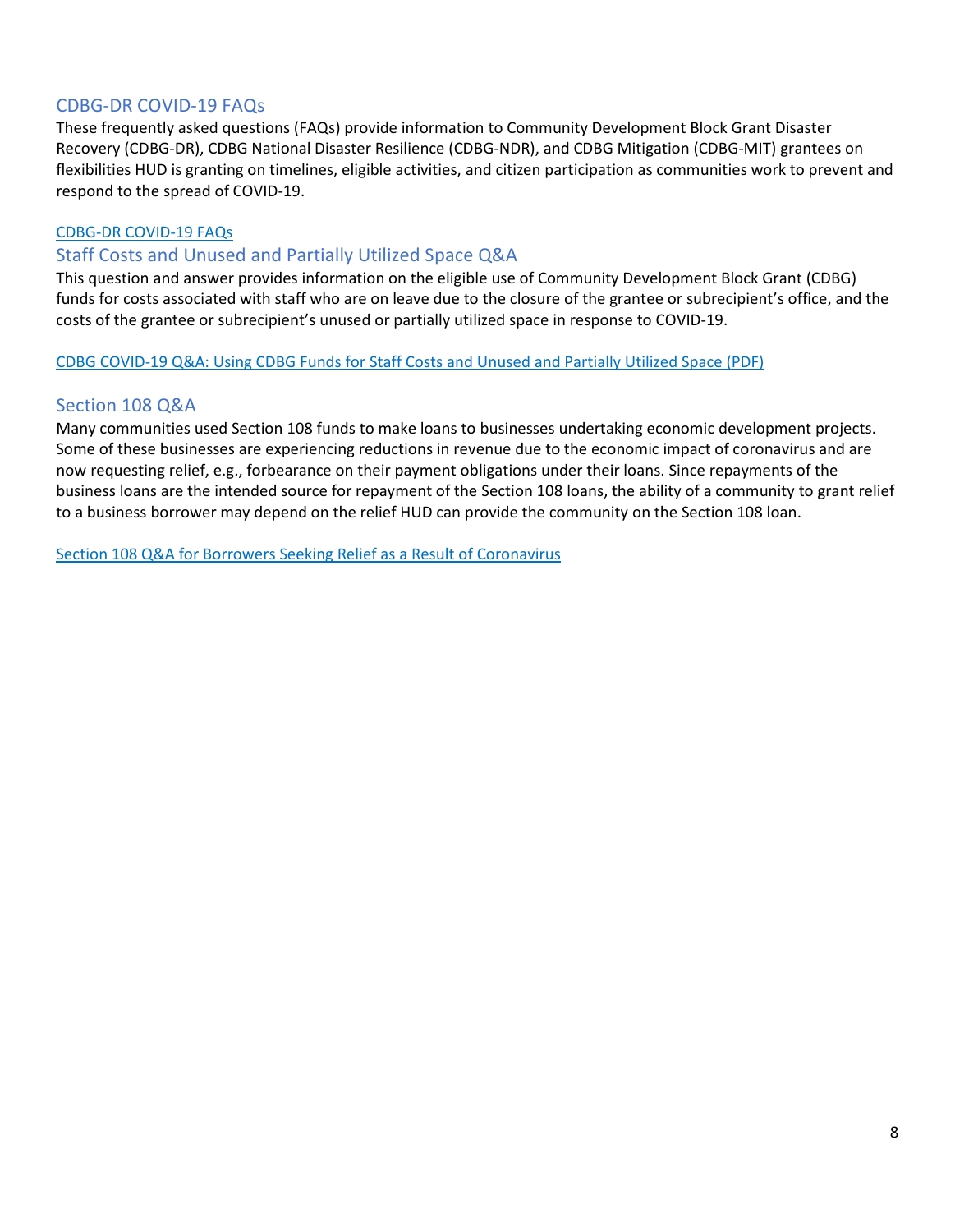# *CONSOLIDATED PLAN REQUIREMENTS HOME, CDBG, HTF, ESG, AND HOPWA PROGRAMS*

### <span id="page-8-0"></span>Citizen Participation Public Comment Period for Plan Amendment

**Requirement**: 30-day Public Comment Period.

**Citations**: 24 CFR 91.105(c)(2) and (k), 24 CFR 91.115(c)(2) and (i) and 24 CFR 91.401

- **Explanation**: A CPD grantee may amend an approved consolidated plan in accordance with 24 CFR 91.505. Substantial amendments to the consolidated plan are subject to the citizen participation process in the grantee's citizen participation plan. The citizen participation plan must provide citizens with 30 days to comment on substantial amendments.
- **Justification**: Given the need to expedite actions to respond to COVID-19, HUD waives 24 CFR 91.105(c)(2) and (k), 91.115(c)(2) and (i) as specified below, in order to balance the need to respond quickly to the growing spread and effects of COVID-19 with the statutory requirement to provide reasonable notice and opportunity for citizens to comment on substantial amendments concerning the proposed uses of CDBG, HOME, HTF, HOPWA or ESG funds.
- **Applicability**: This 30-day minimum for the required public comment period is waived for substantial amendments, provided that no less than 5 days are provided for public comments on each substantial amendment. The waiver is available through the end of the recipient's 2020 program year. Recipients wishing to undertake further amendments following the 2020 program year can do so during the development of its FY 2021 Annual Action Plan.

### <span id="page-8-1"></span>Citizen Participation Reasonable Notice and Opportunity to Comment

<span id="page-8-2"></span>

| Requirement:        | Reasonable Notice and Opportunity to Comment.                                                                                                                                                                                                                                                                                                                                                                                                                                                                  |
|---------------------|----------------------------------------------------------------------------------------------------------------------------------------------------------------------------------------------------------------------------------------------------------------------------------------------------------------------------------------------------------------------------------------------------------------------------------------------------------------------------------------------------------------|
| <b>Citations:</b>   | 24 CFR 91.105(c)(2) and (k), 24 CFR 91.115(c)(2) and (i) and 24 CFR 91.401                                                                                                                                                                                                                                                                                                                                                                                                                                     |
| <b>Explanation:</b> | As noted above, the regulations at 24 CFR 91.105 (for local governments) and 91.115 (for States)<br>set forth the citizen participation plan requirements for recipients. For substantial amendments<br>to the consolidated plan, the regulations require the recipient to follow its citizen participation<br>plan to provide citizens with reasonable notice and opportunity to comment. The citizen<br>participation plan must state how reasonable notice and opportunity to comment will be given.        |
| Justification:      | HUD recognizes the efforts to contain COVID-19 require limiting public gatherings, such as those<br>often used to obtain citizen participation, and that there is a need to respond quickly to the<br>growing spread and effects of COVID-19. Therefore, HUD waives 24 CFR $91.105(c)(2)$ and (k), 24<br>CFR $91.115(c)(2)$ and (i) and 24 CFR $91.401$ as specified below to allow these grantees to<br>determine what constitutes reasonable notice and opportunity to comment given their<br>circumstances. |
| Applicability:      | This authority is in effect through the end of the 2020 program year.                                                                                                                                                                                                                                                                                                                                                                                                                                          |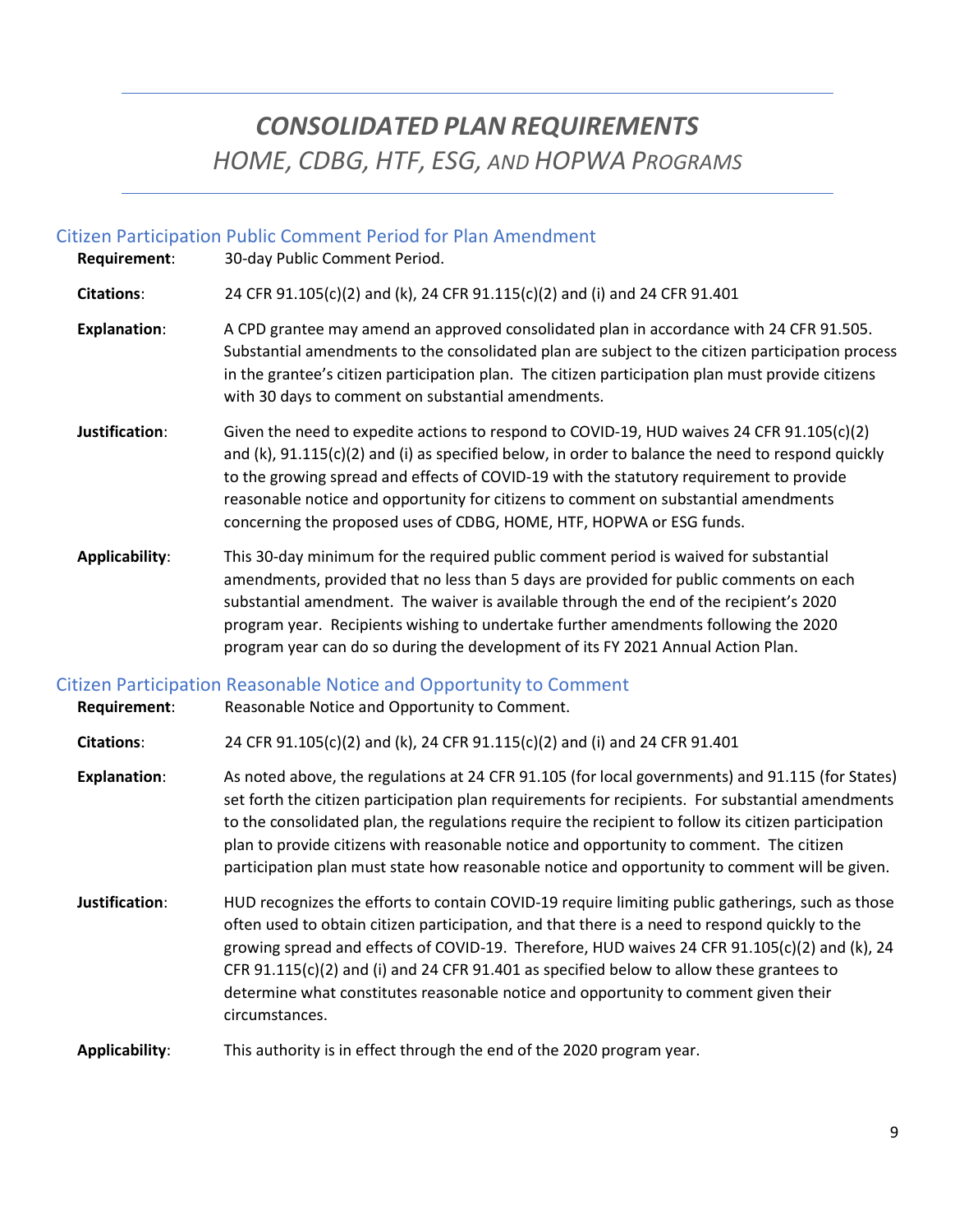### Substantial Amendment Guide

This [guide](https://files.hudexchange.info/resources/documents/Setting-Up-a-Substantial-Amendment-for-CARES-Act-Funding.pdf) is for CARES Act Substantial amendments in order to incorporate CDBG-CV, ESG-CV, and HOPWA-CV funding into a grantee's most recent approved Annual Action Plan (AAP). Grantees adding CARES Act funds to a new 2020 Consolidated Plan/Annual Action Plan, see the addendum to this guide. Following the process in this guide allows HUD to complete reviews most expeditiously and best enables later completion of the consolidated annual performance report (CAPER).

<https://files.hudexchange.info/resources/documents/Setting-Up-a-Substantial-Amendment-for-CARES-Act-Funding.pdf>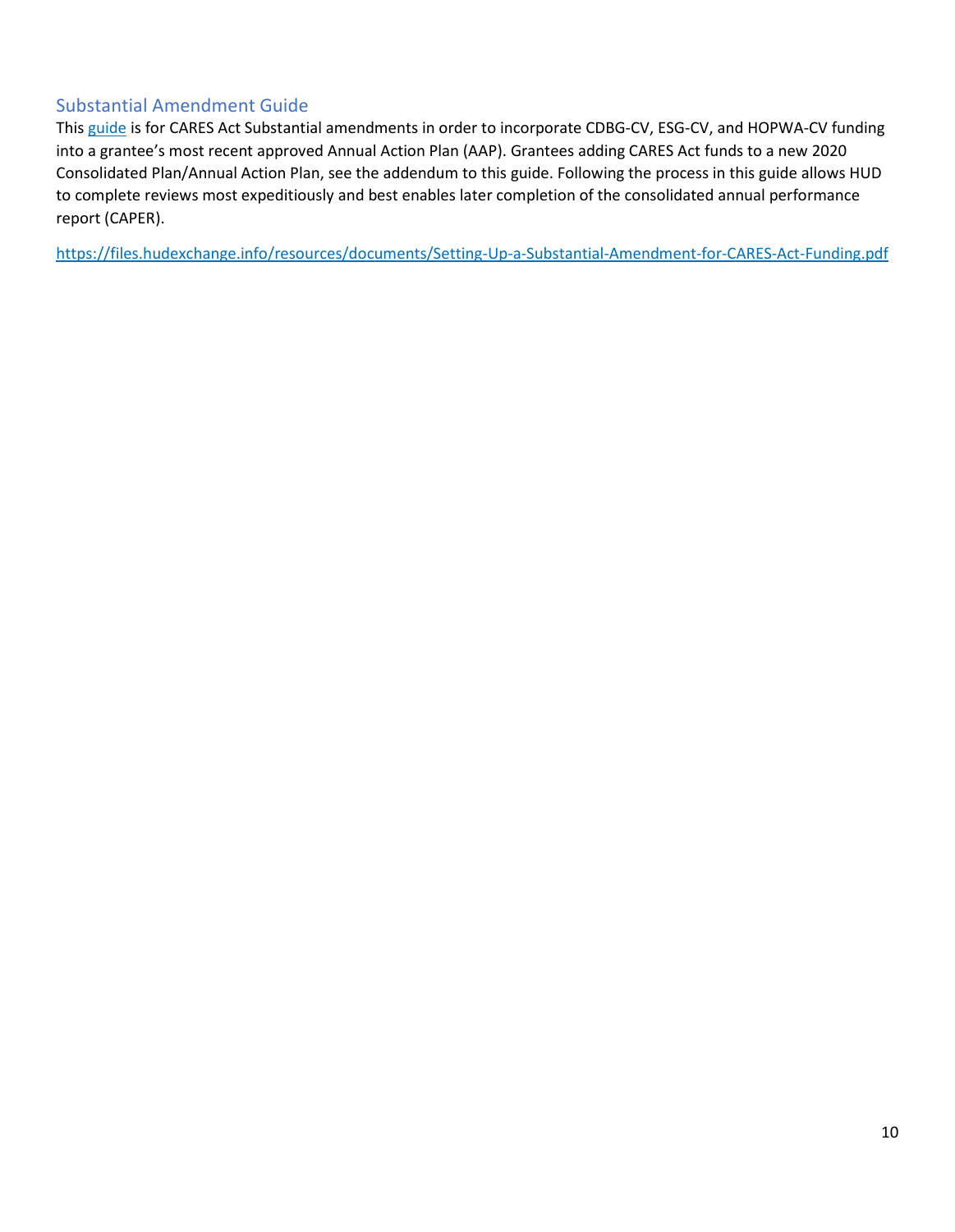# *EMERGENCY SOLUTIONS GRANTS PROGRAM (ESG)*

### CARES Act Flexibilities

### **SUMMARY:**

- \$4 Billion appropriation
- No Emergency Shelter/Street Outreach cap
- Increase of admin from 7.5% to 10%
- Increase of income limit from 30% to 50% AMI for Homelessness Prevention component
- Eliminates matching requirement
- Allows deviation from applicable procurement standards when procuring goods and services to prevent, prepare for, and respond to coronavirus;
- Prohibits using any funds to require people experiencing homelessness to receive treatment or perform any other prerequisite activities as a condition for receiving shelter, housing, or other services.
- No citizen participation or consultation requirements
- No minimum period of use for emergency shelters

The Coronavirus Aid, Relief and Economic Security Act (CARES Act) (Public Law 116-136) makes available \$4 billion in supplemental Emergency Solutions Grants (ESG) Program and \$65 million in supplemental Housing Opportunities for Persons With AIDS (HOPWA) funding for grants to prevent, prepare for, and respond to coronavirus (ESG-CV grants). Additionally, the CARES Act provides various flexibilities and authority for HUD to issue waivers and alternative requirements to make it easier for ESG and HOPWA grantees to use ESG-CV and HOPWA-CV grant funds and annual ESG and HOPWA grant funds for coronavirus response.

ESG and HOPWA grantees are advised to amend or prepare their plans as soon as possible. Grantees have the option of incorporating CARES Act funding into their FY20 Consolidated Plans currently being drafted. However, HUD recommends that grantees submit a substantial amendment to their most recent annual Action plan to expedite their access to CARES Act funding. Similarly, grantees should not wait for HUD to allocate the remaining \$2.96 billion of the \$4 billion provided by the CARES Act for the ESG Program

ESG and HOPWA grantees should proceed with all amendments and plans now by adding the ESG-CV and HOPWA-CV allocations into their plans as available resources for the year. This memorandum transmits the attached instructions for submitting substantial amendments in the eCon Planning Suite for CDBG, ESG, and HOPWA programs.

ESG recipients have the immediate ability to omit the citizen participation and consultation requirements for substantial amendments and new consolidated plan submissions for ESG-CV funding. However, each grantee must publish how it has used and will use its allocation, at a minimum, on the Internet at the appropriate Government website or through other electronic media. Please note that these new provisions are only applicable to ESG funding from the CARES Act.

For HOPWA, the Availability of Waivers of Community Planning and Development (CPD) Grant Program and Consolidated Plan Requirements to Prevent the Spread of COVID-19 and Mitigate Economic Impacts Caused by COVID-19 memo allowed flexibility to waive 24 CFR  $91.105(c)(2)$  and (k), 24 CFR  $91.115(c)(2)$  and (i) to the extent necessary to allow the grantee to provide no fewer than 5 calendar days for citizen comment (rather than 30 days) for its substantial amendment. Grantees should post the substantial amendment on its official website along with a summary of citizen comments received within the comment period.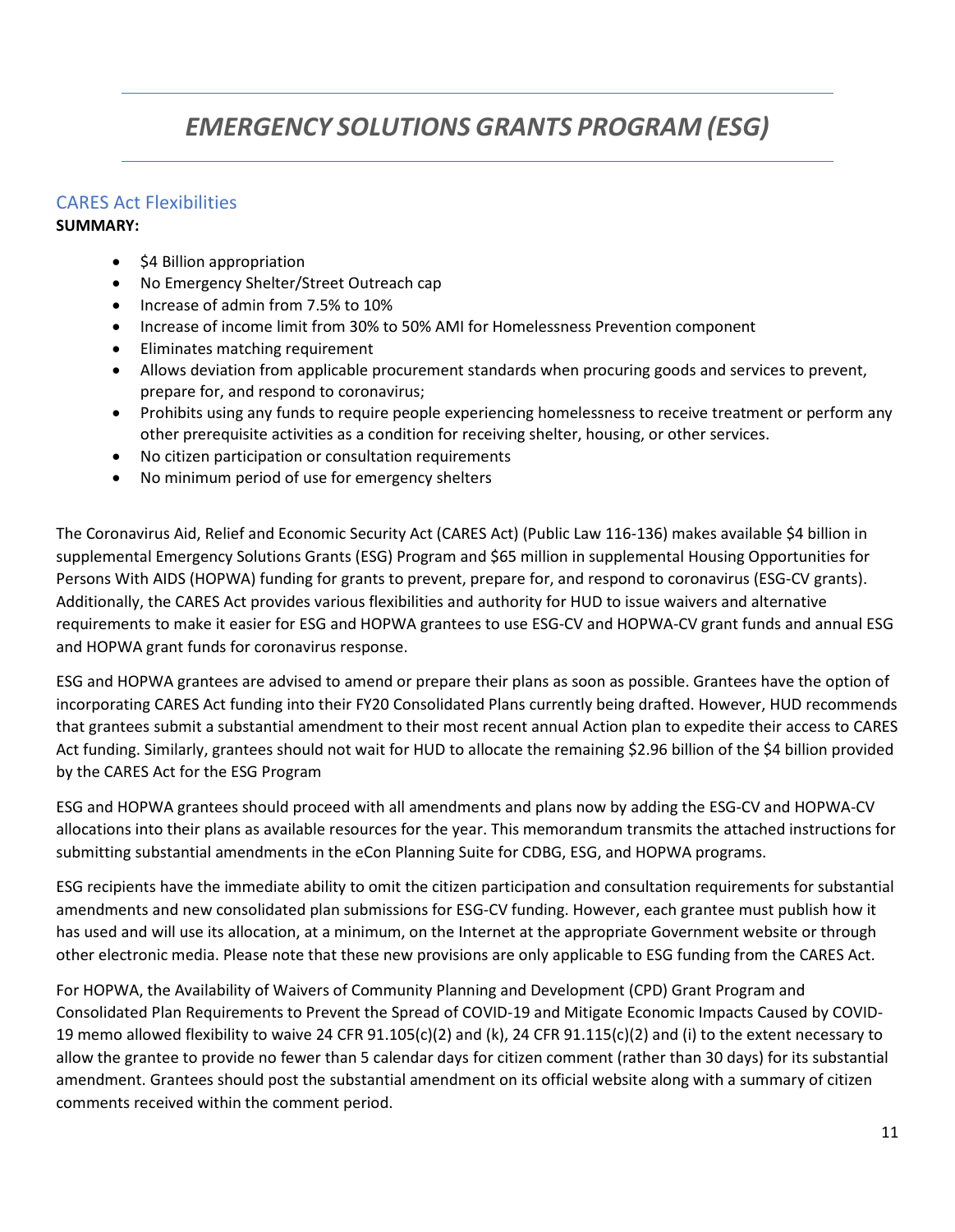To expedite grantees' use of ESG-CV funds to prevent, prepare for, and respond to coronavirus as authorized by the CARES Act, HUD is waiving the requirements at 42 U.S.C. 12705(a)(2) to the extent it requires updates to the housing and homeless needs assessment, housing market analysis and strategic plan. For both ESG-CV and HOPWA-CV funds, HUD is also waiving 24 CFR 91.220 and 91.320, pursuant to its authority under 24 CFR 91.600, to the extent the action plan is limited to a specific program year to permit grantees to prepare substantial amendments to their most recent annual action plan, including their 2019 annual action plan. Grantees must identify the proposed use of all funds and how the funds will be used to prevent, prepare for, and respond to coronavirus.

To the extent necessary for the required submission of a substantial amendment to HUD in accordance with 24 CFR 91.500, the Department is also waiving 24 CFR 91.505(c), pursuant to 24 CFR 91.600, to facilitate the expedited use of ESG-CV and HOPWA-CV funds. To receive an ESG-CV or HOPWA-CV grant, a grantee must also submit a signed SF-424, SF-424D and the certifications at 24 CFR 91.225(a), (c) and (e), or 24 CFR 91.325(a), (c), and (e). HUD will provide new certifications consistent with the alternative requirements provided by the CARES Act.

Please send additional inquiries to the HUD Exchange Ask A Question (AAQ) portal.

# <span id="page-11-0"></span>Mega Waiver

### <span id="page-11-1"></span>HMIS Lead Activities

| <b>Requirement:</b>   | ESG funds may be used to pay the costs of managing and operating the HMIS, provided that the<br>ESG recipient is the HMIS Lead.                                                                                                                                                                                                                                                                                                                                                                                                                                                                                                                      |
|-----------------------|------------------------------------------------------------------------------------------------------------------------------------------------------------------------------------------------------------------------------------------------------------------------------------------------------------------------------------------------------------------------------------------------------------------------------------------------------------------------------------------------------------------------------------------------------------------------------------------------------------------------------------------------------|
| <b>Citation:</b>      | 24 CFR 576.107(a)(2)                                                                                                                                                                                                                                                                                                                                                                                                                                                                                                                                                                                                                                 |
| <b>Explanation:</b>   | To enable ESG-funded projects to participate in HMIS as required by section 416(f) of the<br>McKinney-Vento Homeless Assistance Act,                                                                                                                                                                                                                                                                                                                                                                                                                                                                                                                 |
|                       | 24 CFR 576.107(a)(2) authorizes the use of ESG funds for managing and operating the HMIS<br>(e.g., hosting and maintaining HMIS software or data, upgrading, customizing, and enhancing<br>the HMIS), only where the ESG recipient is the HMIS Lead, as designated by the CoC.                                                                                                                                                                                                                                                                                                                                                                       |
| Justification:        | Waiving the rule as specified below would allow more recipients to use ESG funding to upgrade<br>or enhance the HMIS as needed to incorporate ESG program data related to COVID-19.                                                                                                                                                                                                                                                                                                                                                                                                                                                                  |
| <b>Applicability:</b> | The condition that the recipient must be the HMIS Lead to pay costs under 24 CFR 576.102(a)(2)<br>is waived to the extent necessary to allow any recipient to use ESG funds to pay costs of<br>upgrading or enhancing its local HMIS to incorporate data on ESG Program participants and ESG<br>activities related to COVID-19. This waiver is in effect for 6-months beginning on the date of this<br>memorandum.<br>and the contract of the contract of the contract of the contract of the contract of the contract of the contract of the contract of the contract of the contract of the contract of the contract of the contract of the contra |

### Re-evaluations for Homelessness Prevention Assistance

<span id="page-11-2"></span>**Requirement:** Homelessness prevention assistance is subject to re-evaluation of each program participant's eligibility need for assistance not less than once every 3 months.

**Citation:** 24 CFR 576.401(b

**Explanation:** The ESG regulations at 24 CFR 576.401(b) requires recipients or subrecipients providing homelessness prevention assistance to re-evaluate the program participant's eligibility, and the types and amounts of assistance the program participant needs not less than once every 3 months.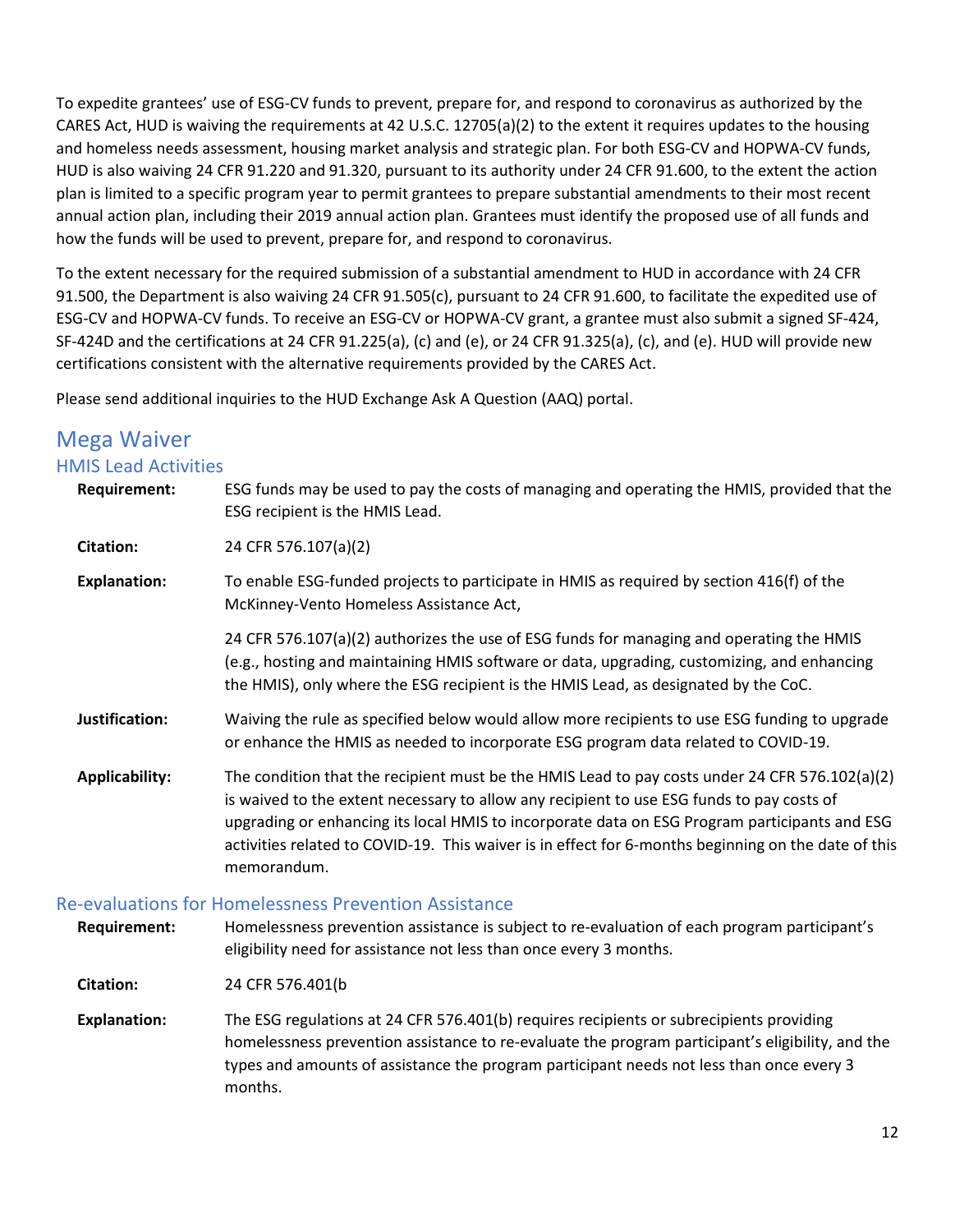- **Justification:** Waiving re-evaluation requirement for homelessness prevention assistance as specified below is necessary to help program participants remain stable in housing during the economic uncertainty caused by COVID-19.
- **Applicability:** The required frequency of re-evaluations for homelessness prevention assistance under section 576.401(b) is waived for up to 2-years beginning on the date of this memorandum, so long as the recipient or subrecipient conducts the required re-evaluations not less than once every 6 months.

### <span id="page-12-0"></span>Housing Stability Case Management

To the extent that funding provided under the CARES Act for the ESG program is subject to the same requirements in 24 CFR part 576 that apply to ESG funding provided through annual appropriations, the waivers made available on March 31, 2020 for ESG are made available with respect to the CARES Act funding for the same justifications and subject to the same conditions.

Additionally, the following housing stability case management waiver is made available with respect to all ESG grants, whether funded under the CARES Act or annual ESG appropriations.

**Requirement:** Program participants receiving homelessness prevention or rapid re-housing assistance must meet with a case manager not less than once per month, unless certain statutory prohibitions apply.

**Citation:** 24 CFR 576.401(e)

- **Explanation:** Under 24 CFR 576.401(e), the recipients or subrecipients must require program participants to meet with a case manager not less than once per month to assist them in ensuring long-term housing stability, unless the Violence Against Women Act of 1994 or Family Violence Prevention and Services Act prohibits the recipient or subrecipient from making its shelter or housing conditional on the participant's acceptance of services. As provided by the CARES Act, people experiencing homelessness cannot be required to receive treatment or perform any other prerequisite activities as a condition for receiving shelter, housing, or other services funded with ESG grants provided under the CARES Act. Accordingly, 24 CFR 576.401(e) does not apply to the extent the assistance is provided with CARES Act funding to people who qualified as homeless at the start of that assistance.
- **Justification:** HUD originally waived this requirement for 2-months on March 31, 2020. Recipients are continuing to report limited staff capacity as staff members are home for a variety of reasons related to COVID-19 (e.g., quarantining, children home from school, working elsewhere in the community to manage the COVID-19 response). In addition, not all program participants have capacity to meet via phone or internet. Waiving the monthly case management requirement as specified below will allow recipients to provide case management on an as needed basis and reduce the possible spread and harm of COVID-19.

### <span id="page-12-1"></span>**Applicability:** This waiver is in effect for an additional three months beginning on March 31, 2020.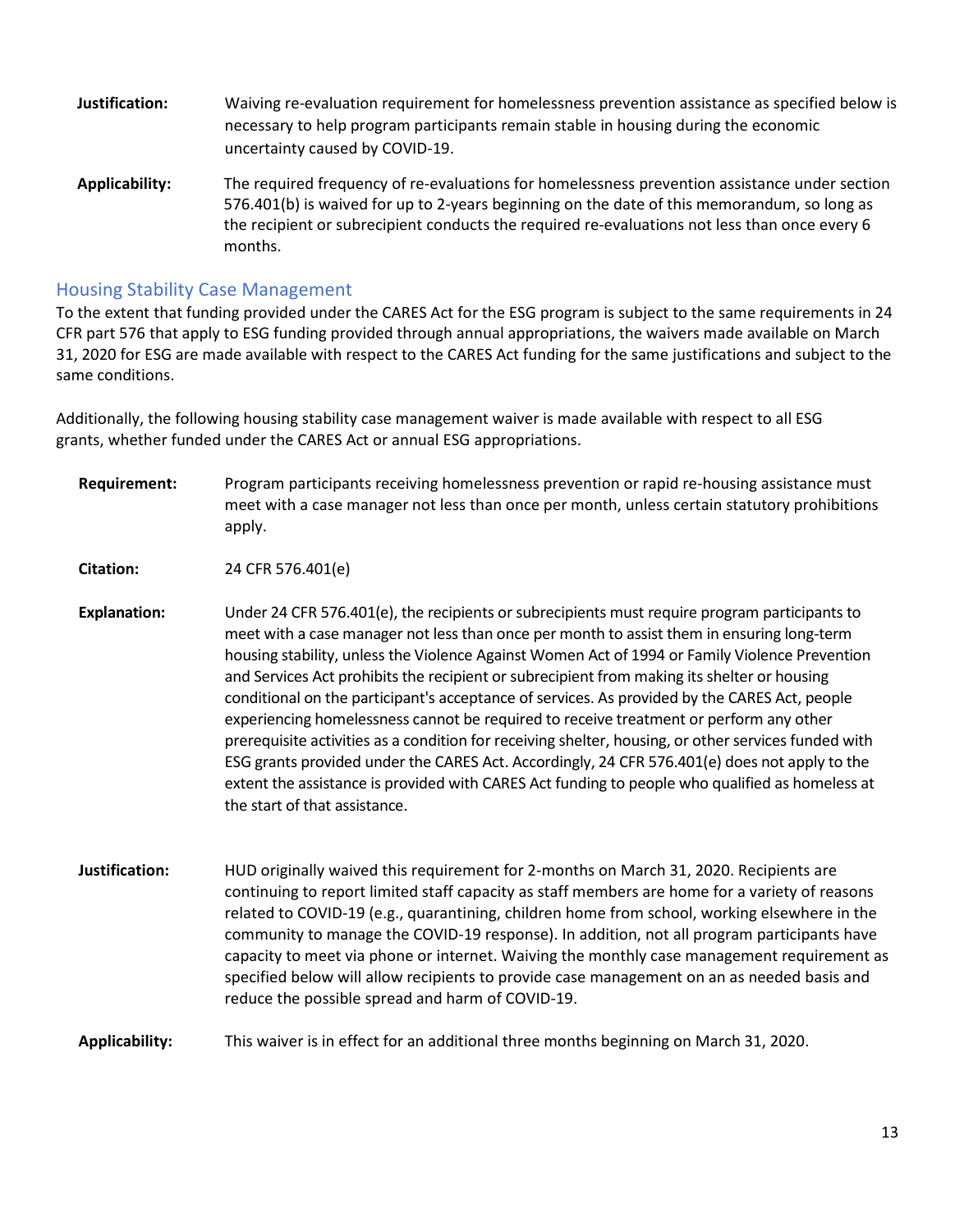### Restriction of Rental Assistance to Units with Rent at or Below FMR

| <b>Requirement:</b>   | Restriction of rental assistance to units with rent at or below FMR.                                                                                                                                                                                                                                                                                                                                                        |
|-----------------------|-----------------------------------------------------------------------------------------------------------------------------------------------------------------------------------------------------------------------------------------------------------------------------------------------------------------------------------------------------------------------------------------------------------------------------|
| <b>Citation:</b>      | 24 CFR 576.106(d)(1)                                                                                                                                                                                                                                                                                                                                                                                                        |
| <b>Explanation:</b>   | Under 24 CFR 576.106(d)(1), rental assistance cannot be provided unless the total rent is equal<br>to or less than the FMR established by HUD, as provided under 24 CFR Part 888, and complies<br>with HUD's standard of rent reasonableness, as established under 24 CFR 982.507.                                                                                                                                          |
| Justification:        | Quickly moving people into permanent housing is especially critical in preventing the spread of<br>COVID-19. Waiving the limit on rental assistance to rents that are equal to or less than the FMR,<br>established by HUD, will assist recipients and subrecipients in more quickly locating additional<br>units to house individuals and families experiencing homelessness.                                              |
| <b>Applicability:</b> | The FMR restriction is waived for any individual or family receiving Rapid Re-housing or<br>Homelessness Prevention assistance who executes a lease for a unit during the 6-month period<br>beginning on the date of this memorandum. The ESG recipient or subrecipient must still ensure<br>that the units in which ESG assistance is provided to these individuals and families meet the rent<br>reasonableness standard. |

[Availability of Waivers of CPD Grant Program and Consolidated Plan Requirements to Prevent the Spread of COVID-19](https://www.hud.gov/sites/dfiles/CPD/documents/COVID-19_Mega_Waiver_03-31-2020.pdf)  [and Mitigate Economic Impacts Caused by COVID-19 \(March 31, 2020\)](https://www.hud.gov/sites/dfiles/CPD/documents/COVID-19_Mega_Waiver_03-31-2020.pdf)

[Availability of Waivers of Community Planning and Development \(CPD\) Grant Program and Consolidated Plan](https://files.hudexchange.info/resources/documents/Availability-of-Waivers-of-CPD-Grant-Program-and-Consolidated-Plan-Requirements-to-Prevent-the-Spread-of-COVID-19-and-Mitigate-Economic-Impacts-Caused-by-COVID-19.pdf)  [Requirements to Prevent the Spread of COVID-19 and Mitigate Economic Impacts Caused by COVID-19](https://files.hudexchange.info/resources/documents/Availability-of-Waivers-of-CPD-Grant-Program-and-Consolidated-Plan-Requirements-to-Prevent-the-Spread-of-COVID-19-and-Mitigate-Economic-Impacts-Caused-by-COVID-19.pdf)

[Availability of Additional Waivers for Community Planning and Development \(CPD\) Grant Programs to Prevent the](https://www.hud.gov/sites/dfiles/CPD/documents/Additional_Waivers_for_CPD_Grant_Programs_to_Prevent_COVID-19_Spread_and_Mitigate_COVID-19_Economic_Impacts.pdf)  [Spread of COVID-19 and Mitigate Economic Impacts Caused by COVID-19 \(May 22, 2020\)](https://www.hud.gov/sites/dfiles/CPD/documents/Additional_Waivers_for_CPD_Grant_Programs_to_Prevent_COVID-19_Spread_and_Mitigate_COVID-19_Economic_Impacts.pdf)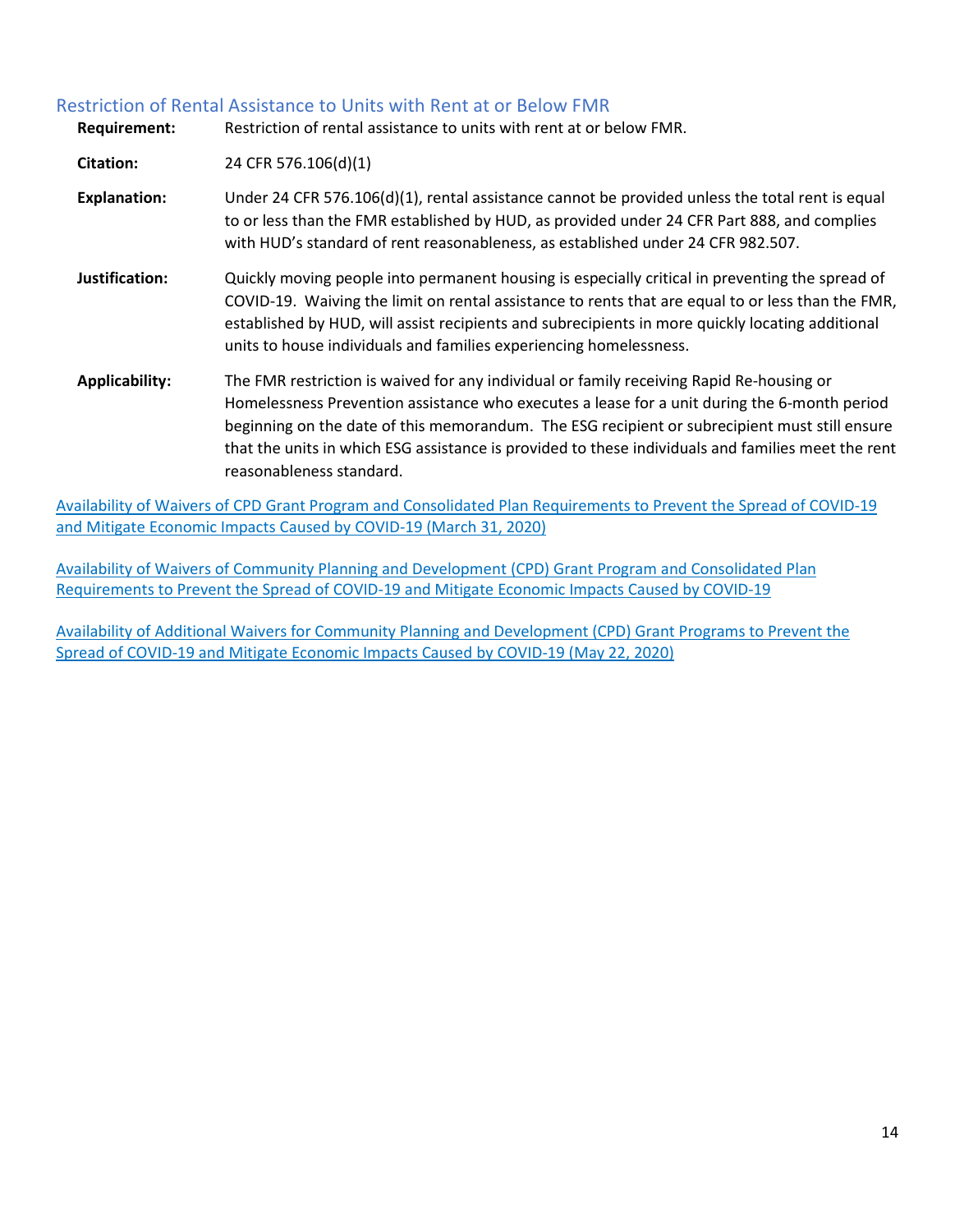## *HOME INVESTMENT PARTNERSHIPS PROGRAM (HOME)*

[HOME COVID-19 guidance](https://www.hudexchange.info/programs/home/covid-19/) and the necessary statutory suspensions and regulatory waivers to enable HOME participating jurisdictions (PJs) affected by the Coronavirus Disease 2019 (COVID-19) pandemic to use HOME funds to address immediate housing needs and to help prevent spread of the virus. This is divided into two sections. Section I addresses PJs located in areas covered by a major disaster declaration made under Title IV of the Robert T. Stafford Disaster Relief and Emergency Assistance Act (Stafford Act). Section II describes regulatory waivers available to all HOME PJs, not just those included in a major disaster declaration. Provisions that are not specifically suspended or waived remain in full effect.

CPD Field Offices shall inform PJs of the availability of these suspensions and waivers. A PJ that intends to implement the HOME statutory suspensions and/or regulatory waivers identified below, must send written notification via e-mail to the CPD Division in its local HUD Field Office before it implements the waiver or suspension. This written notification must identify which suspensions and/or waivers the PJ plans to use.

### <span id="page-14-0"></span>Waiver and Suspension Authority

Section 290 of the Cranston-Gonzalez National Affordable Housing Act of 1990 (NAHA), as amended, authorizes HUD to suspend HOME statutory requirements to assist PJs in addressing the damage in an area for which the President has issued a major disaster declaration under Title IV of the Stafford Act and to assist them in disaster recovery.

Upon determination of good cause, in accordance with 24 CFR 5.110, HUD may waive regulatory provisions subject to statutory limitations. These provisions provide HUD the authority to make waiver determinations for the HOME program.

### <span id="page-14-1"></span>Section I: Statutory Suspensions and Regulatory Waivers Available Only to Major Disaster Areas

Pursuant to the authority provided in Section 290 of NAHA and 24 CFR 5.110, I hereby find good cause, as stated in the justifications that follow, to suspend the statutory provisions and waive the related regulatory provisions described below for PJs covered by a major disaster declaration under Title IV of the Stafford Act as a result of the COVID-19 pandemic. These suspensions and waivers are also available to any PJ that receives a major disaster declaration related to the COVID-19 pandemic after the date of this memo. These suspensions and waivers are intended to provide maximum administrative flexibility to PJs and better assist low-and very low-income households as they deal with the effects of the COVID-19 pandemic.

### <span id="page-14-2"></span>10% Administration and Planning Cap

| Requirement:        | Limitation on the Use of HOME Funds for Administrative Costs                                                                                                                                                                                                                                                                                                                                                                                                                      |
|---------------------|-----------------------------------------------------------------------------------------------------------------------------------------------------------------------------------------------------------------------------------------------------------------------------------------------------------------------------------------------------------------------------------------------------------------------------------------------------------------------------------|
| <b>Citations:</b>   | Section 212(c) of NAHA and 24 CFR 92.207                                                                                                                                                                                                                                                                                                                                                                                                                                          |
| <b>Explanation:</b> | These provisions limit the amount of HOME funds that a PJ may use for administrative and<br>planning costs associated with its HOME award. A PJ may expend up to 10 percent of its annual<br>HOME allocation, plus any program income received, for administrative and planning costs.<br>These provisions are suspended to enable the PJ to expend up to 25 percent of its FY 2019 and<br>FY 2020 allocations and program income received for administrative and planning costs. |
| Justification:      | This suspension is required to provide the PJ adequate funds to pay for the increased cost of<br>administering HOME-related activities to address the effects of COVID-19, including attempts                                                                                                                                                                                                                                                                                     |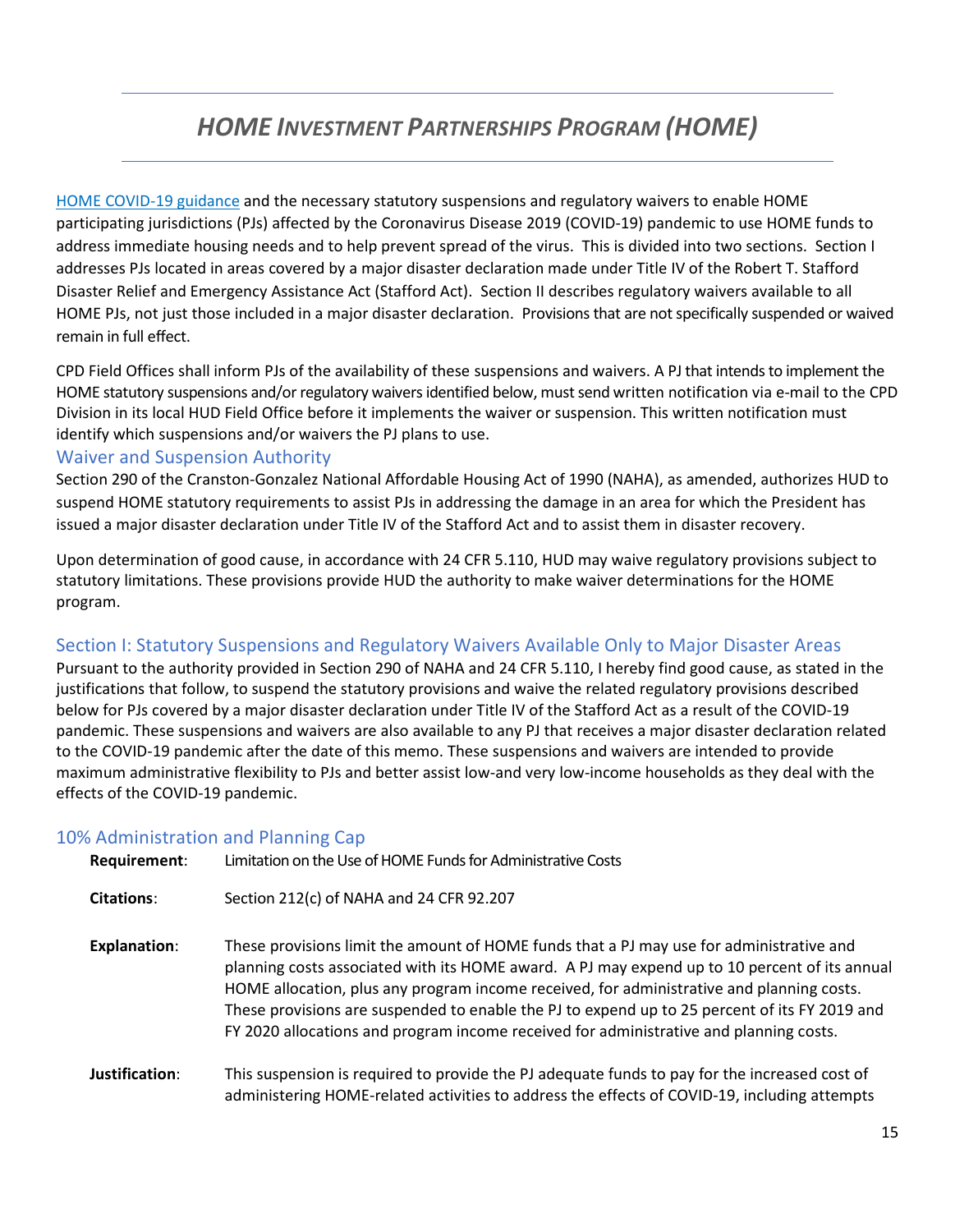to prevent the spread of the virus. The suspension is also intended to relieve the PJ of the burden of identifying other general funds to pay HOME administrative and planning costs at a time when the State and local tax revenues that provide general operating revenue are decreasing.

**Applicability**: This suspension and waiver applies to the FY 2019 and FY 2020 HOME allocations of PJs that are covered by a major disaster declaration.

#### <span id="page-15-0"></span>CHDO Set-aside Requirement

| Requirement:        | Set-aside for Community Housing Development Organizations (CHDOs)                                                                                                                                                                                                                                                                                                                                 |
|---------------------|---------------------------------------------------------------------------------------------------------------------------------------------------------------------------------------------------------------------------------------------------------------------------------------------------------------------------------------------------------------------------------------------------|
| Citations:          | Section 231 of NAHA and 24 CFR 92.300(a)(1                                                                                                                                                                                                                                                                                                                                                        |
| <b>Explanation:</b> | These provisions establish a set-aside for CHDOs. The PJ must use 15 percent of each annual<br>allocation of HOME funds only for housing owned, developed, or sponsored by CHDOs.                                                                                                                                                                                                                 |
| Justification:      | The suspension and waiver are required to relieve the PJ of requirements that may impede the<br>obligation and use of funds to expeditiously assist families affected by the COVID-19 pandemic.<br>Suspension of the CHDO set-aside will immediately make additional HOME funds available for<br>activities such as tenant-based rental assistance for which CHDO set-aside funds cannot be used. |
| Applicability:      | The CHDO set-aside requirement is reduced to zero percent for the fiscal year 2017, 2018, 2019,<br>and 2020 allocations of State and local PJs.                                                                                                                                                                                                                                                   |

### <span id="page-15-1"></span>Limits and Conditions on CHDO Operating Expense Assistance

**Requirement**: Operating Assistance for Community Housing Development Organizations (CHDOs)

**Citations**: Section 212(g) and 234(b) of NAHA; 24 CFR 92.208 and

24 CFR 92.300(e) and (f)

**Explanation**: Section 212(g) of NAHA and 24 CFR 92.208 limit the amount of CHDO operating assistance that a PJ may provide to 5% of each annual HOME allocation. Section 234(b) of NAHA and 24 CFR 92.300(f) limit the amount of CHDO operating assistance, in combination with certain other forms of assistance, that each CHDO may receive to the greater of 50% of its annual operating budget or \$50,000. 24 CFR 92.300(e) requires a CHDO receiving operating assistance that is not currently receiving CHDO set-aside funding for a specific project must be expected to receive such funding within 24 months.

> These statutory provisions are suspended and regulatory provisions are waived to permit a PJ to provide up to 10% of its FY 2019 and FY 2020 HOME allocations as operating assistance to CHDOs and to permit a CHDO to receive funding to fill operating budget shortfalls, even if the amount exceeds the higher of \$50,000 or 50% of its annual operating budget. Furthermore, PJs will not be required to include a provision in the written agreement with the CHDO that the CHDO is expected to receive CHDO set-aside funds within 24 months of receiving the additional operating assistance, as required in 24 CFR 92.300(e).

**Justification**: The suspension and waiver of these requirements is required to ensure that CHDOs are able to maintain operations and retain staff capacity to own, develop and sponsor housing with CHDO set-aside funds to serve communities impacted by the COVID-19 pandemic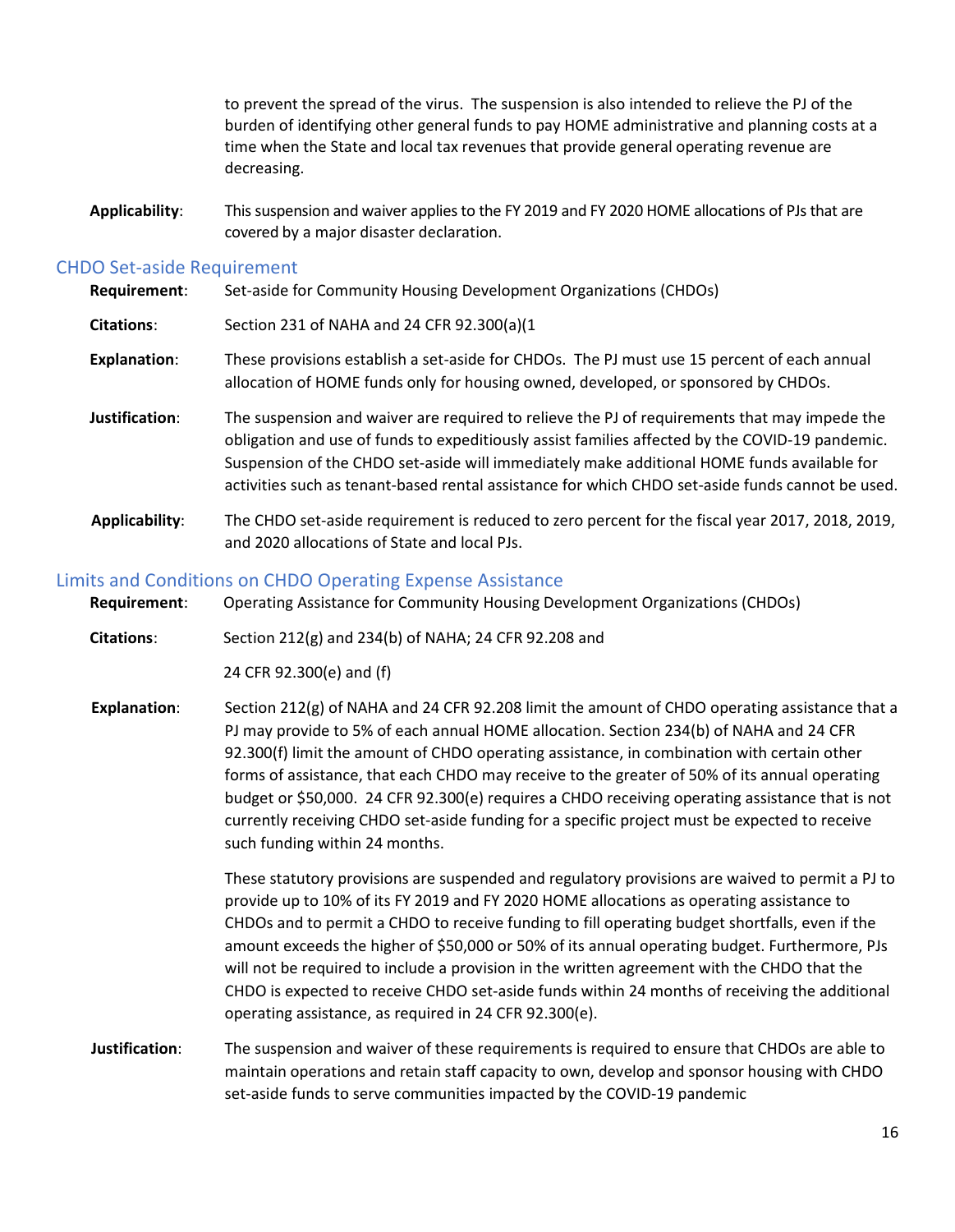**Applicability**: PJs in areas covered by a major disaster declaration may use up to 10% of their FY 2019 and FY 2020 allocations for CHDO operating assistance. A CHDO receiving increased operating assistance must use the assistance to maintain organizational capacity during the COVID-19 pandemic. CHDOs may receive increased operating assistance under these suspensions and waivers through June 30, 2021.

### <span id="page-16-0"></span>Matching Contribution Requirement

**Requirement**: Reduction of Matching Contributions

**Citation**: 24 CFR 92.218 and 92.222(b)

- **Explanation**: The provisions of 24 CFR 92.218 and 24 CFR 92.222(b) require all HOME PJs to contribute throughout the fiscal year to housing that qualifies as affordable housing under the HOME program. The contributions must total no less than 25 percent of the HOME funds drawn from the PJ's HOME Investment Trust Fund Treasury account. The COVID-19 pandemic has drastically reduced economic activity, reducing state and local tax revenues and placing financial strain on PJs as they deliver urgently needed public health, emergency housing, education, community and social services. Reducing the matching requirement for PJs in areas covered by a major disaster declaration by 100 percent for FY 2020 and FY 2021 will ease the economic burden on PJs and eliminate the need for them to identify other sources of match for HOME activities
- **Justification**: Given the urgent housing and economic needs created by COVID-19, and the substantial financial impact the PJ will face in addressing those needs, waiver of these regulations will relieve the PJ from the need to identify and provide matching contributions to HOME projects.
- **Applicability**: This match reduction applies to funds expended by a PJ located in Presidentially declareddisaster area between October 1, 2019 and September 30, 2021.

### <span id="page-16-1"></span>Section II: Regulatory Waivers Available to All Participating Jurisdictions

The following regulatory waivers are available to all PJs, not just those PJs covered by a major disaster declaration under Title IV of the Stafford Act. Pursuant to the authority provided in 24 CFR 5.110, I hereby waive the HOME regulatory requirements specified below for all HOME PJs.

### <span id="page-16-2"></span>Citizen Participation Reasonable Notice and Opportunity to Comment

| Citation:           | 24 CFR 91.105(c)(2) and (k) (Local governments), 24 CFR 91.115(c)(2) and (i) (States), and, 24<br>CFR 91.235(e) (Insular areas) 24 CFR 91.401 (Consortia)                                                                                                                                                                                                                                                                                                                                                                                                                                                                                                                                            |
|---------------------|------------------------------------------------------------------------------------------------------------------------------------------------------------------------------------------------------------------------------------------------------------------------------------------------------------------------------------------------------------------------------------------------------------------------------------------------------------------------------------------------------------------------------------------------------------------------------------------------------------------------------------------------------------------------------------------------------|
| <b>Explanation:</b> | The regulations at 24 CFR 91.105(c)(2) and (k) (Local governments), 24 CFR 91.115(c)(2) and (i)<br>(States), 24 CFR 91.235(e) (Insular Areas), and 24 CFR 91.401 (Consortia) set forth the citizen<br>participation requirements for PJs. For substantial amendments to the consolidated plan, the<br>regulations require the PJ to follow its citizen participation plan to provide citizens with<br>reasonable notice and opportunity to comment. The citizen participation plan must state how<br>reasonable notice and opportunity to comment will be given. This waiver will permit PJs<br>amending their plans as a result of the COVID-19 pandemic to reduce the comment period to 5<br>days. |
| Justification:      | Given the unprecedented economic disruptions caused by the COVID-19 pandemic, PJs may<br>need to expeditiously reprogram HOME funds to activities that more directly meet their                                                                                                                                                                                                                                                                                                                                                                                                                                                                                                                      |

immediate housing needs, including reprogramming funds to cover increased administrative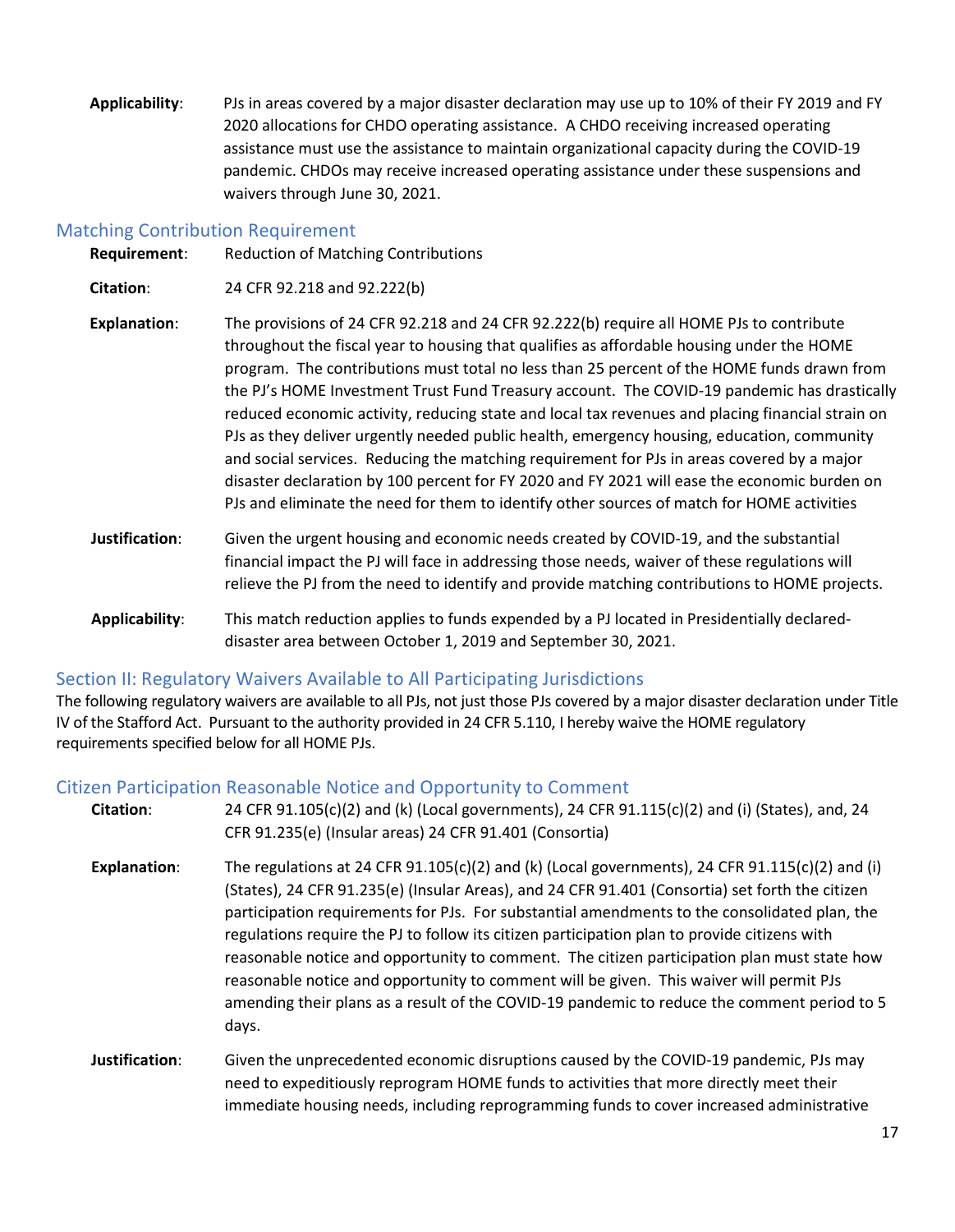costs or away from other development activities. Requiring these PJs to complete the required public comment period would cause undue delays in the face of urgent and growing need. PJs must have the ability to respond immediately to the unprecedented housing need caused by the COVID-19 pandemic.

**Applicability**: This waiver is in effect for any necessary substantial amendments to FY 2020 and earlier consolidated plans or action plans

### <span id="page-17-0"></span>Income Documentation

| Requirement: | Source Documentation for Income Determinations |
|--------------|------------------------------------------------|
|              |                                                |

- **Citations**: 24 CFR 92.203(a)(1) and (2), 24 CFR 92.64(a) (Insular Areas)
- **Explanation**: These sections of the HOME regulation require initial income determinations for HOME beneficiaries by examining source documents covering the most recent two months. 24 CFR 92.64(a) applies these requirements to Insular Areas.
- **Justification**: This waiver permits the PJ to use self-certification of income, as provided at §92.203(a)(1)(ii), in lieu of source documentation to determine eligibility for HOME assistance of persons requiring emergency assistance related to COVID-19. Many families affected by actions taken to reduce the spread of COVID-19, such as business closures resulting in loss of employment or lay-offs, will not have documentation that accurately reflects current income and will not be able to qualify for HOME assistance if the requirement remains effective.
- **Applicability**: The waiver applies to individuals and families that have lost employment or income either permanently or temporarily due to the COVID-19 pandemic and who are applying for admission to a HOME rental unit or a HOME tenant-based rental assistance program. This waiver also applies to homeless individuals and families who are applying for admission to a HOME rental unit or a HOME tenant-based rental assistance program. Timely provision of this assistance will reduce the spread of COVID-19.

 If a PJ chooses to use this waiver availability, the PJ must ensure that self-certified income takes into consideration all income, including any unemployment and emergency benefits the applicant will receive. However, for purposes of an applicant's self-certification, emergency tax relief (commonly referred to as stimulus payments) is not to be included as an emergency benefit. Also, the PJ must arrange to conduct on-site rent and income reviews within 90 days after the waiver period. The PJ must include tenant income certifications in each project file. This waiver remains in effect through December 31, 2020.

### <span id="page-17-1"></span>On-Site Inspections of HOME-assisted Rental Housing

**Requirement**: Ongoing Periodic Inspections of HOME-assisted Rental Housing

**Citation**: 24 CFR 92.504(d)(1)(ii) and 24 CFR 92.64(a) (Insular Areas)

**Explanation**: These provisions require that during the period of affordability PJs perform on-site inspections of HOME-assisted rental housing to determine compliance with the property standards at §92.251 and to verify the information submitted by the owners in accordance with the income and rent requirements of §92.252. On-site inspections must occur at least once every three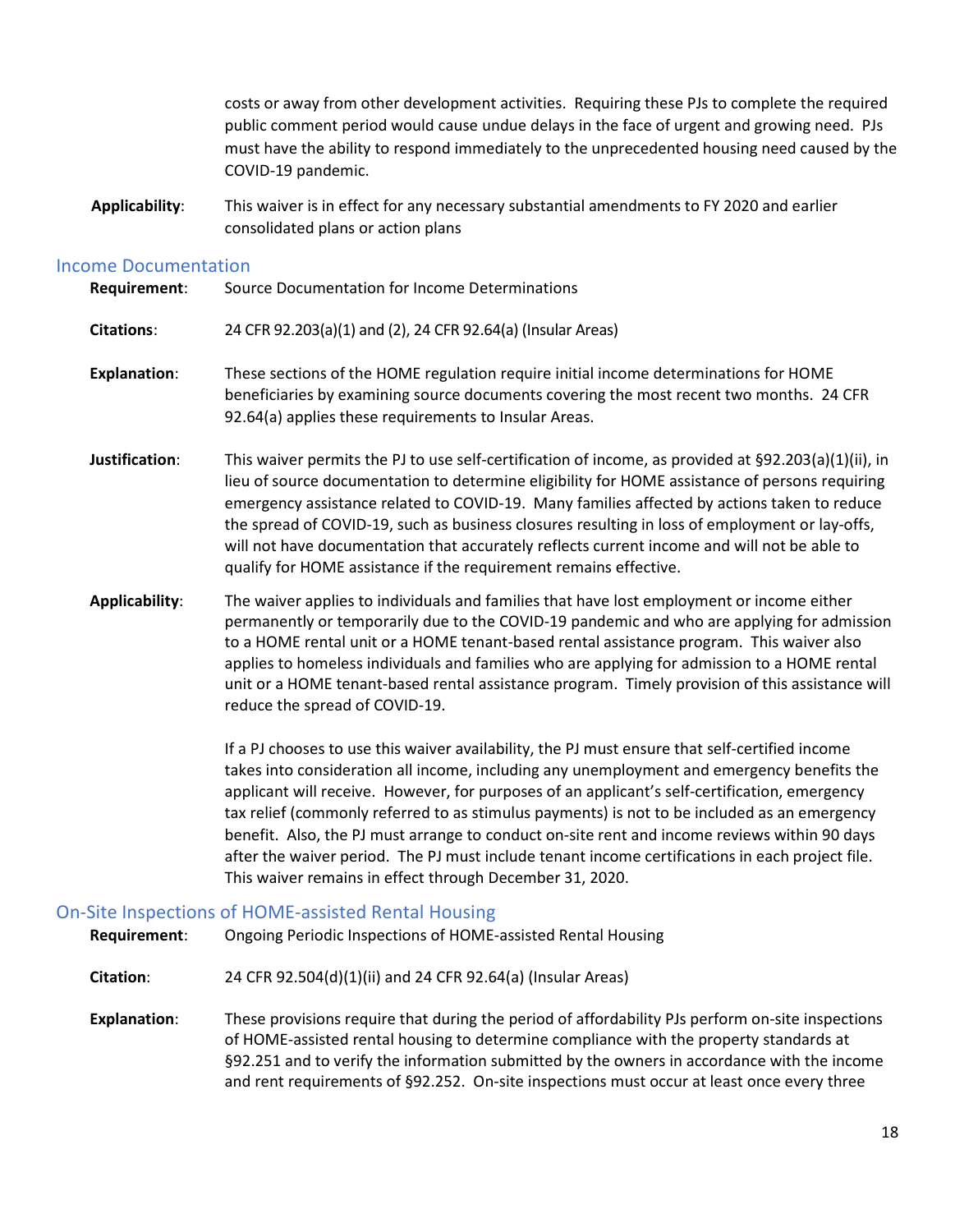years during the period of affordability. 24 CFR 92.64(a) applies these requirements to Insular Areas.

- **Justification**: Waiving the requirement to perform ongoing on-site inspections will help protect PJ staff and limit the spread of COVID-19. To protect PJ staff and reduce the spread of COVID-19, this waiver extends the timeframe for PJs to perform on-site reviews to determine a HOME rental project's compliance with rent and income requirements if the project owner is unable to make the documentation available electronically.
- **Applicability**: The waiver is applicable to ongoing periodic inspections and does not waive the requirement to perform initial inspections of rental properties upon completion of construction or rehabilitation. The waiver is in effect through December 31, 2020. Within 120 days of the end of this waiver period, PJs must physically inspect units that would have been subject to HQS inspections during the waiver period.

<span id="page-18-0"></span>Annual Inspection of Units Occupied by Recipients of HOME Tenant-Based Rental Assistance (TBRA)

| Requirement:        | Annual Inspections of TBRA Units                                                                                                                                                                                                                                                                                                                                                                                                                                   |
|---------------------|--------------------------------------------------------------------------------------------------------------------------------------------------------------------------------------------------------------------------------------------------------------------------------------------------------------------------------------------------------------------------------------------------------------------------------------------------------------------|
| Citation:           | 24 CFR 92.504(d)(1)(iii); 24 CFR 92.209(i) requirement for annual<br>re-inspections. 24 CFR 92.64(a) (Insular Areas)                                                                                                                                                                                                                                                                                                                                               |
| <b>Explanation:</b> | These provisions require PJs to annually inspect each unit occupied by a recipient of HOME<br>TBRA. 24 CFR 92.64(a) applies these requirements to Insular Areas.                                                                                                                                                                                                                                                                                                   |
| Justification:      | Waiving the requirement that these annual inspections be performed according to schedule will<br>protect the health of both inspectors and TBRA tenants by observing physical distancing<br>recommendations to limit the spread of COVID-19.                                                                                                                                                                                                                       |
| Applicability:      | The waiver is applicable to annual HQS re-inspections required to occur from the date of this<br>memorandum through December 31, 2020. At the end of this waiver period, PJs must inspect<br>units that would have been subject to HQS inspections during the waiver period within 90 days<br>of the expiration of the waiver. In addition, PJs shall make reasonable efforts to address any<br>tenant-reported health and safety issues during the waiver period. |

#### <span id="page-18-1"></span>Four-Year Project Completion Requirement

**Requirement**: Four-Year Project Completion Deadline

**Citation**: 24 CFR 92.205(e)(2) and 24 CFR 92.64(a) (Insular Areas)

**Explanation**: The provision requires that projects assisted with HOME funds be completed within 4 years of the date that HOME funds were committed. If the project is not complete, in accordance with the definition of "project completion" at 24 CFR 92.2, by the deadline, the project is involuntarily terminated in HUD's Integrated Data Information System (IDIS), and the PJ must repay all funds invested in the project. The regulations permit a PJ to request an extension of the deadline for up to one-year. 24 CFR 92.64(a) applies these requirements to Insular Areas.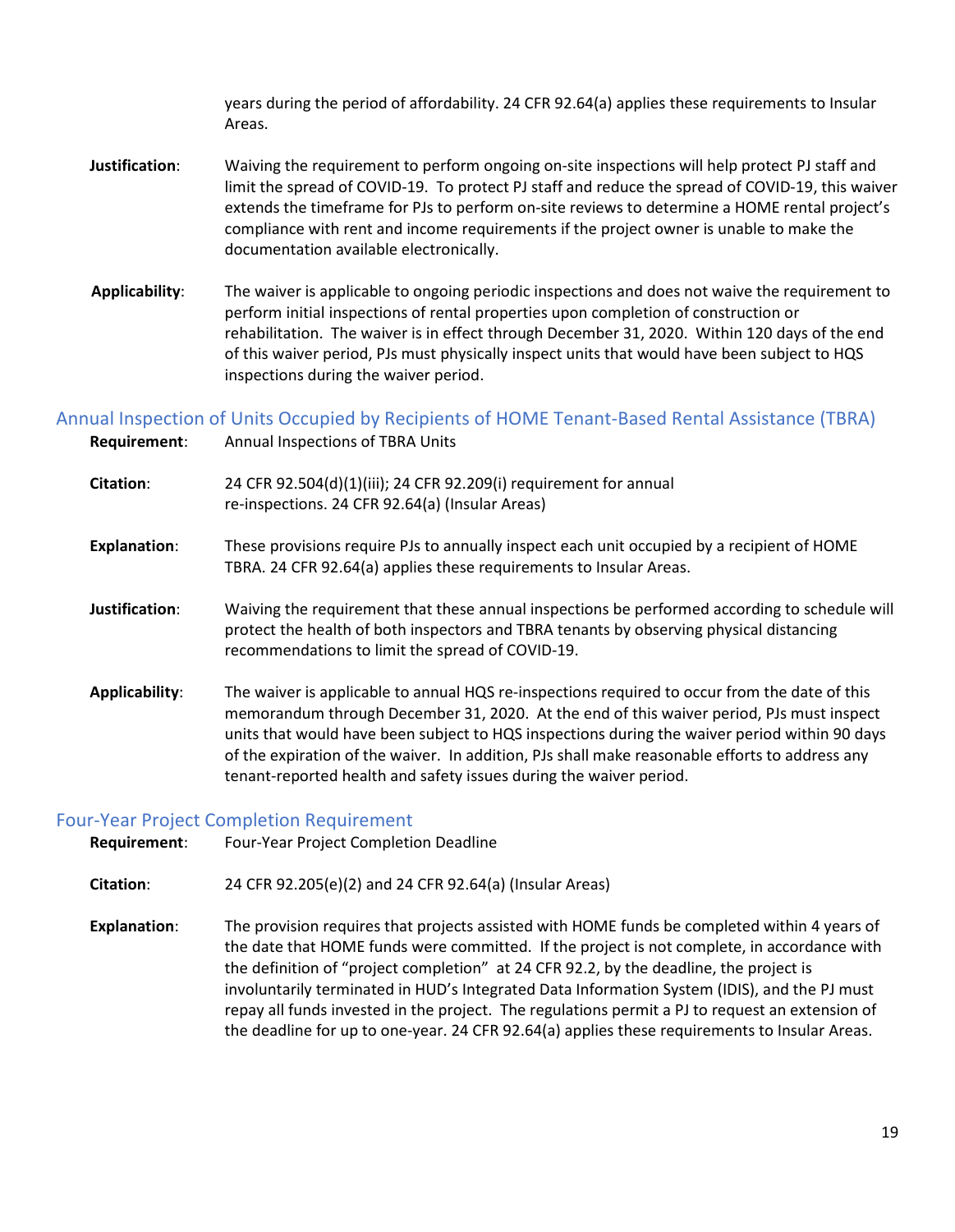- **Justification:** This waiver is necessary to provide additional time to permit completion of HOME-assisted projects that may be delayed as a result of the impact of COVID-19 on project timelines. These delays may occur as a result of worker illnesses or efforts to reduce the spread of COVID-19, such as smaller construction crews or delays in local permitting or inspections due to government office closures.
- **Applicability:** This waiver applies to projects for which the 4-year project completion deadline will occur on or after the date of this memorandum. The completion deadlines for covered projects are extended to December 31, 2020.

### <span id="page-19-0"></span>Nine-Month Deadline for Sale of Homebuyer Units

**Requirement**: Qualification as Affordable Housing: Homeownership

- **Citation**: 24 CFR 92.254(a)(3) and 24 CFR 92.64(a) (Insular Areas)
- **Explanation**: This provision requires that a homebuyer housing unit developed with HOME funds have a ratified contract for sale to an eligible homebuyer within 9 months of the date of completion of construction or rehabilitation. If there is no ratified sales contract with an eligible homebuyer within 9 months of completion of construction or rehabilitation, the housing must be rented to an eligible tenant in accordance with §92.252. 24 CFR 92.64(a) applies these requirements to Insular Areas.
- **Justification**: Many PJs will not be able to meet this deadline due to the effect the COVID-19 pandemic will have on the ability of eligible households to qualify for mortgages due to income losses or to schedule inspections, titles searches, or closings during periods of business closures. The waiver is necessary to prevent the loss of homeownership opportunities for HOME-eligible families and temporarily suspend the required corrective actions of repayment of HOME funds or conversion of the homebuyer units to rental housing.
- **Applicability**: The waiver applies to projects for which the 9-month homebuyer sale deadline occurs on or after the date of this memorandum and extends the deadline for those projects to December 31, 2020. This waiver does not apply to the remaining requirements of the regulation, including that a homebuyer must receive housing counseling, and that a PJ must determine eligibility of a family by including the income of all persons living in the housing.

### <span id="page-19-1"></span>Use of HOME Funds for Operating Reserves for Troubled HOME Projects

**Requirement**: Troubled HOME Projects

**Citations**: 24 CFR 92.210(a) and (b) and 24 CFR 92.64(a) (Insular Areas)

**Explanation**: 24 CFR 92.210 establishes provisions to permit HOME rental projects that are not financially viable (i.e., projects for which operating costs significantly exceed operating revenue) to be preserved through the use of HOME funds to recapitalize project reserves. 24 CFR 92.210(a) requires HUD to review market needs, available resources, and the likelihood of long-term viability of the project before approving this use of HOME funds. 24 CFR 92.210(b) requires a written memorandum of agreement between HUD and the PJ as a precondition of this funding and certain limitations on the amount of funding. 24 CFR 92.64(a) applies these requirements to Insular Areas.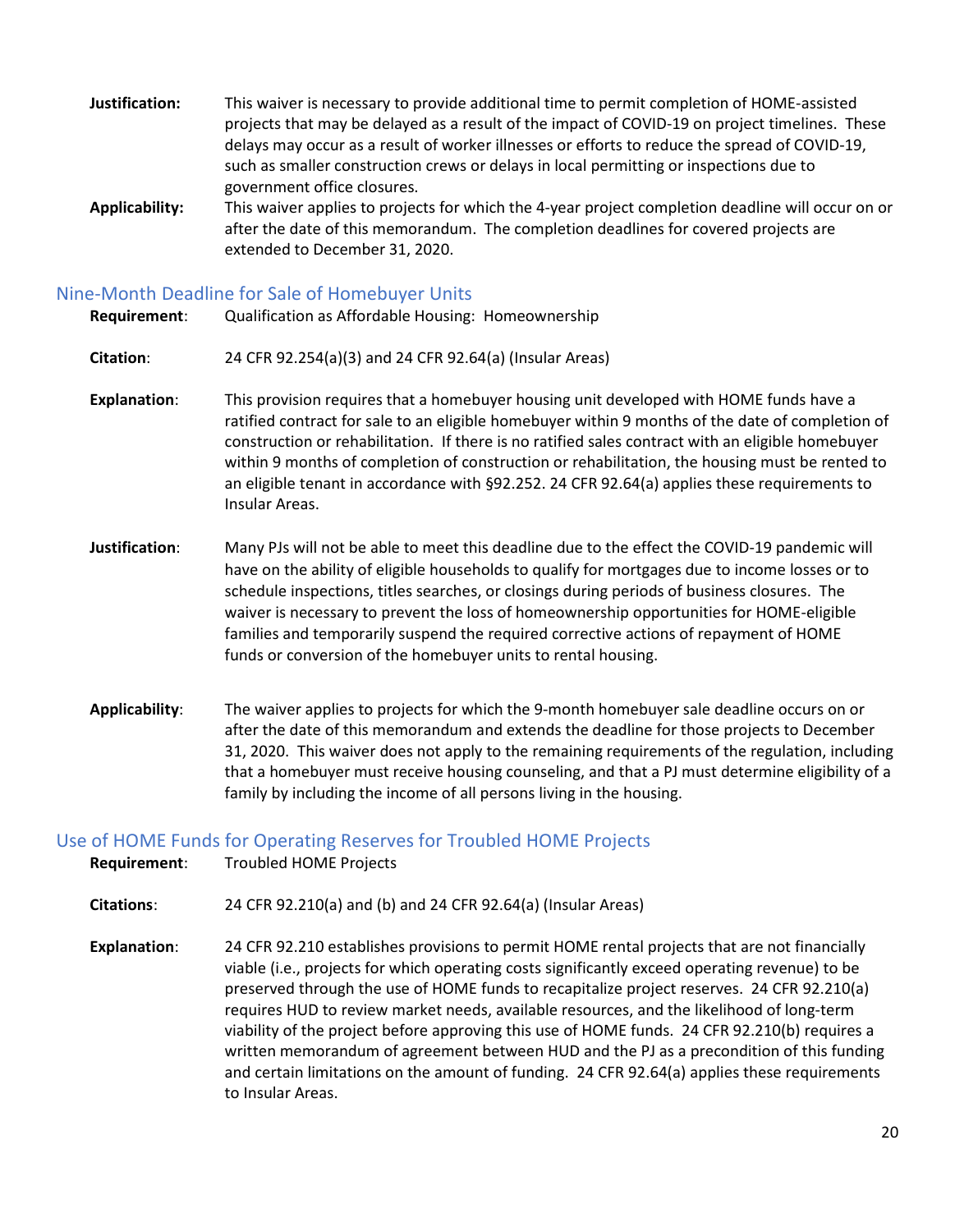- **Justification**: The waiver is necessary to enable PJs to take rapid action to preserve the financial viability of HOME-assisted affordable rental projects currently under a HOME period of affordability. Because existing tenants in HOME units may be unable to meet their rent obligations due to the economic impact of the COVID-19 pandemic, HOME rental projects may experience operating deficits due to the sudden decrease in rental revenue
- **Applicability**: The waiver applies to HOME-assisted rental projects currently within the period of affordability established in the HOME written agreement. PJs will not be required to obtain HUD approval or execute a memorandum of agreement with HUD before providing this assistance. PJs may only exercise this waiver authority when the project owner agrees to forego: 1) any distributions of residual receipts resulting from the project throughout the waiver period and for a period of 6 months thereafter; 2) any right under the existing lease agreement or State or local law to pursue legal action against tenants of HOME-assisted units for non-payment of rent and the collection of any fees associated with late payments without prior approval of the PJ; and 3) any adverse credit reporting against tenants of HOME-assisted units for nonpayment of rent or fees without prior approval of the PJ

The PJ may provide additional HOME funds to recapitalize operating deficit reserves for HOMEassisted rental projects if the PJ determines that the project is experiencing operating deficits related to the economic effects of the COVID-19 pandemic during the waiver period. The PJ may only provide this assistance to projects experiencing operating deficits that will not be covered by insurance or other sources (e.g., other private, local, state, or federal funds)

The maximum amount of HOME assistance that may be provided is equal to the total of the project's operating expenses, previously scheduled payments to a replacement reserve, and actual debt service (excluding debt service of loans in forbearance) multiplied by the proportionate share of HOME-assisted units to the total number of units in the project for the period beginning on April 1, 2020 and ending on December 31, 2020. Project operating expenses may be demonstrated by one of the following:

- The Owner's most recent year to date financials for the project;
- Certified project-level accounting records covering the most recent 3 months; and
- Copies of project-level bank statements covering the most recent 3 months.

Project operating expenses may also be adjusted due to COVID-19-related expenditures and foregone expenses due to social distancing measures and other COVID-19-related impacts. An owner may demonstrate these expenses with recent receipts, copies of work orders, revised budgets that have been certified by the project owner as true, accurate representations of current expenditures.

In order to take advantage of this waiver, PJs must amend the HOME written agreement with the project owner to include the amount of HOME funds that will be provided to an operating reserve (i.e., the proportion of total costs attributable to HOME units as described in the paragraph above), the costs eligible to be paid with HOME funds in the operating reserve (i.e., operating expenses, scheduled payments to a replacement reserve, and qualifying debt service), and the documentation the PJ is required to maintain to demonstrate the allowable amounts and eligibility of costs paid with the HOME funds in the operative reserve.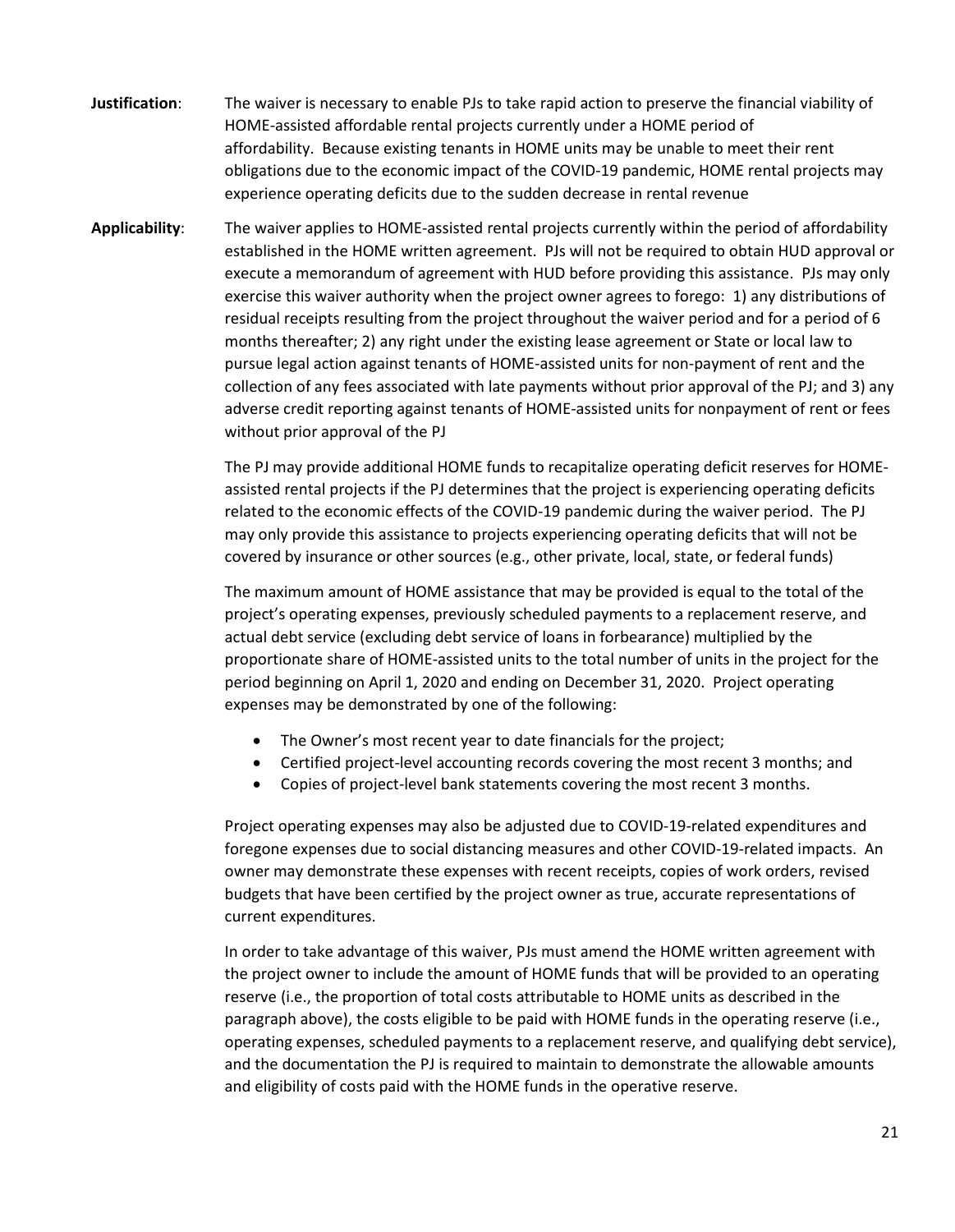The written agreement must specify that the owner must forego: 1) any distributions of residual receipts during the period this waiver is in effect and for a period of 6 months thereafter; 2) any right under the existing lease agreement or State or local law to pursue legal action against tenants of HOME-assisted units for non-payment of rent and the collection of any fees associated with late payments without prior approval of the PJ; and 3) any adverse credit reporting against tenants of HOME-assisted units for nonpayment of rent or fees without prior approval of the PJ.

Within 6 months following the waiver period, the PJ must review the project's records of actual revenue and operating expenses, total amount of HOME funds expended from the operating reserve, and the eligibility of expenses by examining invoices and receipts. The written agreement must require the project owner to repay any expenditures for costs determined to be ineligible and any balance of HOME funds remaining in the reserve after December 31, 2020. Any HOME funds repaid to the PJ must be deposited in the local HOME account and reported as program income in IDIS.

The waiver is effective through December 31, 2020.

### <span id="page-21-0"></span>Timeframe for a Participating Jurisdiction's Response to Findings of Noncompliance

- **Requirement**: Corrective and Remedial Actions
- **Citations**: 24 CFR 92.551(b)(1) and 24 CFR 92.64(a) (Insular Areas)
- **Explanation**: 24 CFR 92.551(b)(1) requires that if HUD determines preliminarily that a PJ has not met a provision of the HOME regulations, the PJ must be notified and given an opportunity to respond within a time period prescribed by HUD, not to exceed 30 days. 24 CFR 92.64(a) applies this requirement to Insular Areas.
- **Justification**: The waiver is necessary to permit HUD to provide a PJ with an extended period to respond to findings of noncompliance in recognition of the unanticipated circumstances created by the COVID-19 pandemic. While HUD must continue its oversight function for the HOME Program, requiring PJs to respond to all findings of noncompliance within 30 days may interfere with a PJ's ability to address the unprecedented housing needs caused by the COVID-19 pandemic.
- **Applicability**: The waiver applies to all findings of noncompliance with the HOME regulations issued from the date of this memorandum through December 31, 2020. In the notice of findings, HUD will specify a time period for the PJ's response based on the nature of the noncompliance and required corrective action(s). HUD may also, upon request by the PJ, extend time periods imposed before the date of this memorandum.

[Availability of Waivers and Suspensions of the HOME Program Requirements in Response to COVID-19 Pandemic](https://www.hudexchange.info/resource/6016/cpd-memo-availability-waivers-suspensions-home-requirements-covid-19/)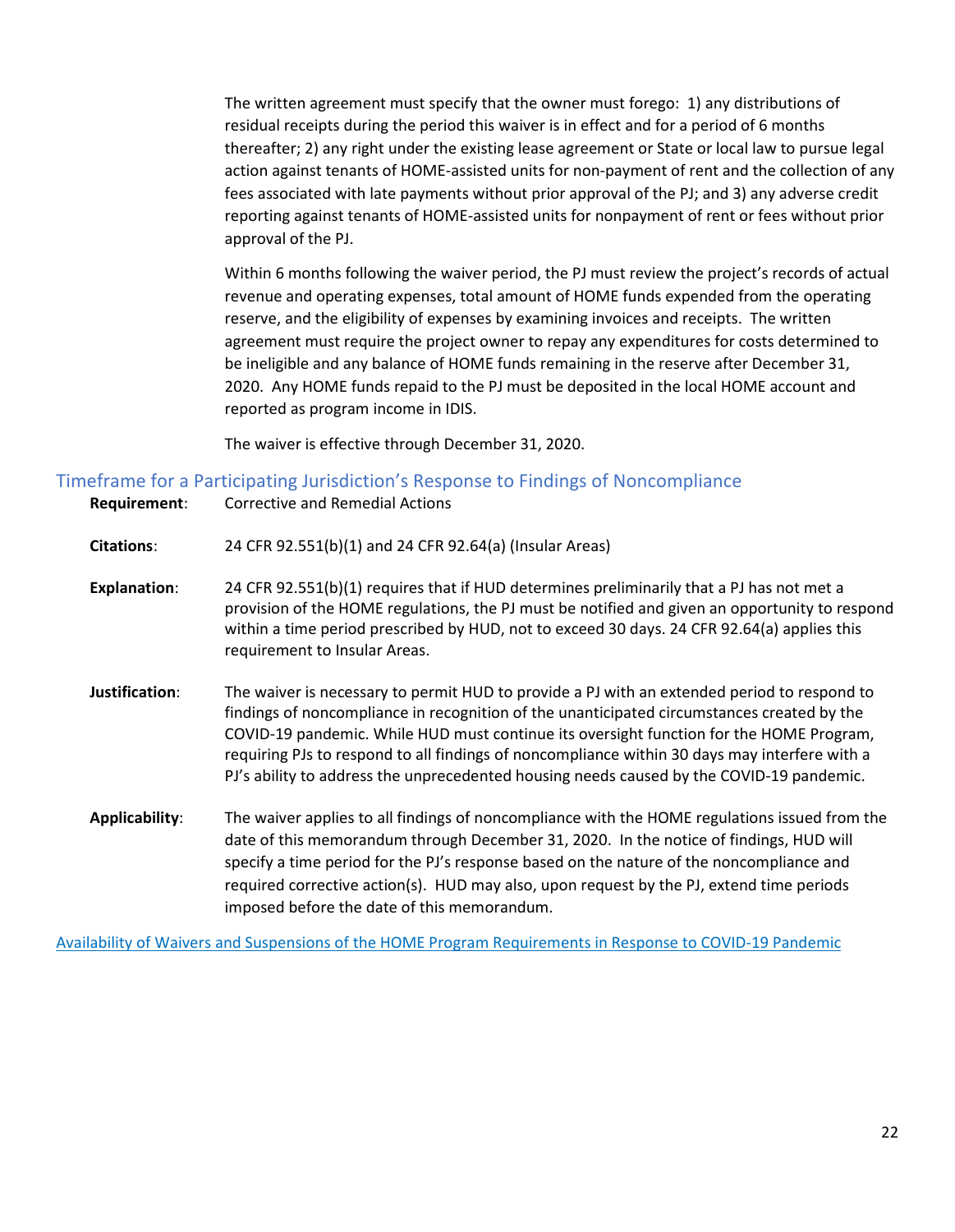# *HOME-ASSISTED TENANT-BASED RENTAL ASSISTANCE (TBRA) FOR EMERGENCY AND SHORT-TERM ASSISTANCE*

### <span id="page-22-0"></span>HOME – TBRA – Suspensions and Regulatory Waivers

Guidance and the necessary statutory suspensions and regulatory waivers to enable HOME participating jurisdictions (PJs) affected by the Coronavirus Disease 2019 (COVID-19) pandemic to use HOME tenant-based rental assistance (TBRA) funds to facilitate urgent housing assistance to the communities and families experiencing financial hardship. It is divided into two sections. Section I addresses PJs located in the areas covered by a major disaster declaration made under Title IV of the Robert T. Stafford Disaster Relief and Emergency Assistance Act (Stafford Act). Section II describes regulatory waivers available to all HOME PJs not just those PJs included in a major disaster declaration. Provisions that are not specifically suspended or waived remain in full effect.

While HOME program funds are primarily a resource for the physical development of affordable housing, the Department recognizes that the COVID-19 pandemic has caused widespread economic damage and created an unprecedented need for housing assistance among individuals and families directly affected by these unanticipated economic changes. The suspensions and waivers provided will allow PJs to use HOME funds for TBRA to individuals and families experiencing financial hardship as a result of the COVID-19 pandemic, including 1) providing immediate rental assistance to individuals and families seeking housing, 2) assisting households that have housing but face reduced or lost wages, and 3) assisting existing TBRA families that need additional assistance due to reduced or lost wages.

CPD Field Offices shall inform PJs of the availability of these suspensions and waivers. A PJ that intends to implement the HOME statutory suspensions and/or regulatory waivers identified below must send written notification via e-mail to the CPD Division in its local HUD Field Office before it implements the waiver and/or suspension. This written notification must identify which suspensions and/or waivers the PJ plans to use.

### <span id="page-22-1"></span>Waiver and Suspension Authority

Section 290 of the Cranston-Gonzalez National Affordable Housing Act of 1990 (NAHA), as amended, authorizes HUD to suspend, respectively, HOME statutory requirements to assist PJs in addressing the damage in an area for which the President has issued a major disaster declaration under Title IV of the Stafford Act and to assist them in disaster recovery.

Upon determination of good cause, in accordance with 24 CFR 5.110, HUD may waive regulatory provisions subject to statutory limitations. These provisions provide HUD the authority to make waiver determinations for the HOME program.

### <span id="page-22-2"></span>Section I: Statutory Suspensions and Regulatory Waivers Available Only to Major Disaster Areas

Pursuant to the authority provided in Section 290 of NAHA and 24 CFR 5.110, I hereby find good cause, as stated in the justifications that follow, to suspend HOME statutory requirements and waive related regulatory requirements specified below for PJs covered by a major disaster declaration under the Title IV of the Stafford Act as a result of the COVID-19 pandemic.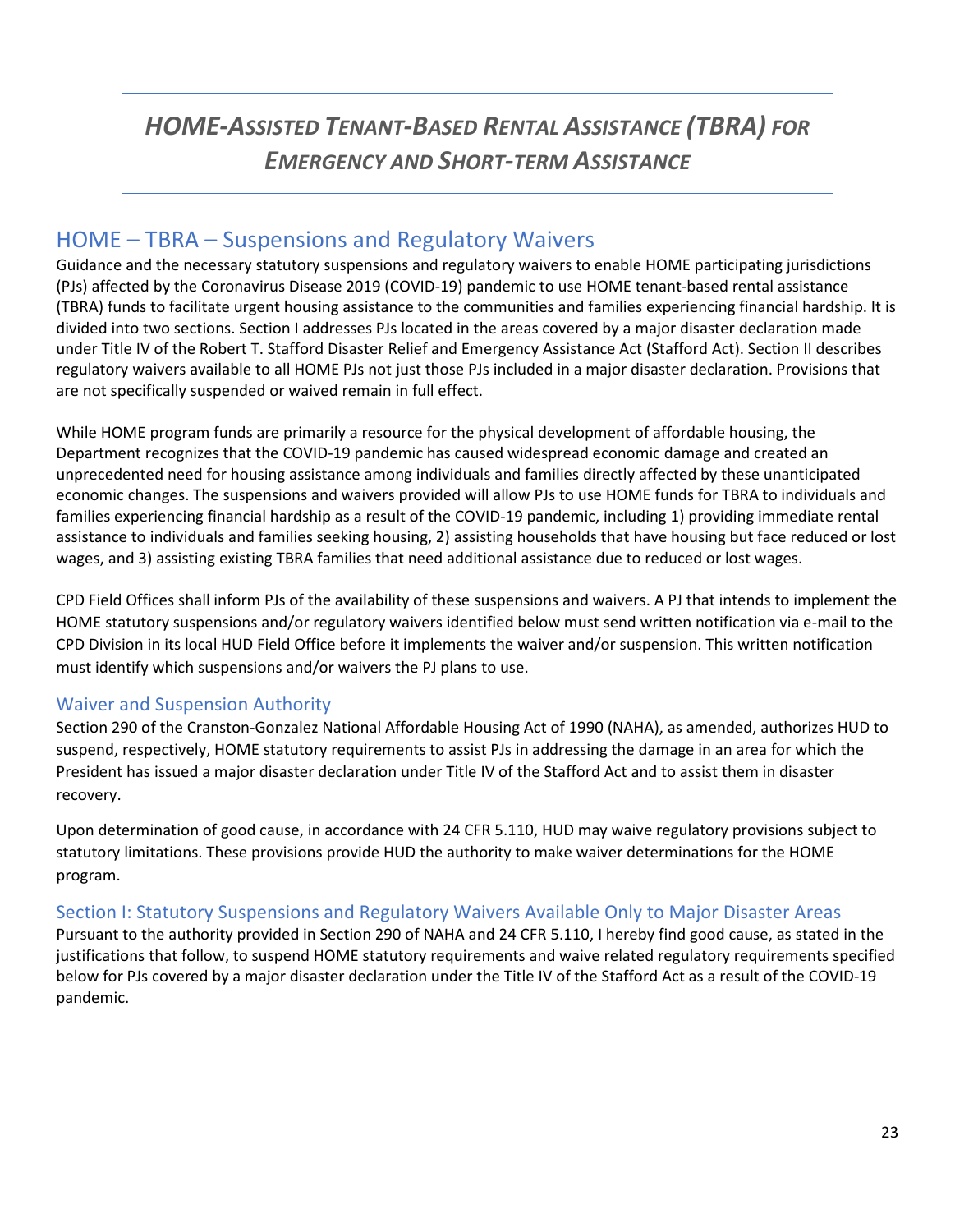### <span id="page-23-0"></span>Consolidated Plan – HOME Certification, Analysis of Local Market Conditions, and Citizen Participation

| <b>Citations:</b>   | Section 212(a)(3)(A)(i) of NAHA and 24 CFR 92.209(b)                                                                                                                                                                                                                                                                                                                                                                                                                                                 |
|---------------------|------------------------------------------------------------------------------------------------------------------------------------------------------------------------------------------------------------------------------------------------------------------------------------------------------------------------------------------------------------------------------------------------------------------------------------------------------------------------------------------------------|
|                     | 24 CFR 91.105(c)(2) and (k), 24 CFR 91.215(b)(1) and (e) and 24 CFR 91.225(d)(1) (Local                                                                                                                                                                                                                                                                                                                                                                                                              |
|                     | governments), 24 CFR 91.115(c)(2) and (i), 24 CFR 91.315(b)(1) and (e) and 24 CFR 91.325(d)(1)                                                                                                                                                                                                                                                                                                                                                                                                       |
|                     | (States), 24 CFR 91.401, 24 CFR 91.415 and 24 CFR 91.425(2)(i) (Consortia), and                                                                                                                                                                                                                                                                                                                                                                                                                      |
|                     | 24 CFR 91.235(e) and 24 CFR 92.61 (Insular Areas)                                                                                                                                                                                                                                                                                                                                                                                                                                                    |
| <b>Explanation:</b> | Section 212(a)(3)(A)(i) of NAHA requires that a PJ that intends to use HOME funds for TBRA<br>certify that the provision of such assistance is an essential part of its Consolidated Plan based on<br>an analysis of local market conditions. This requirement is codified in 24 CFR 92.209(b) and for<br>Insular Areas 24 CFR 92.61, as well as in the Consolidated Submissions for Community Planning<br>and Development Programs regulations at 24 CFR 91.215(b)(1) and (e) and 91.225(d)(1) (for |
|                     |                                                                                                                                                                                                                                                                                                                                                                                                                                                                                                      |

local governments), 24 CFR  $91.315(b)(1)$  and (e) and  $91.325(d)(1)$  (for States), and 24 CFR 91.415 and 91.425(2)(i) (for Consortia). When amending its Consolidated Plan, a PJ must follow the citizen participation plan it developed and adopted in accordance with 24 CFR  $91.105(c)(2)$  and (k) (for local governments), 24 CFR  $91.115(c)(2)$  and (i) (for States), 24 CFR 91.235(e) (Insular Areas), and 24 CFR 91.401 (for Consortia). The citizen participation plan must provide citizens with reasonable notice and an opportunity to comment. The citizen participation plan must state how reasonable notice and an opportunity to comment will be given and provide a period of not less than 30 calendar days to allow citizens to submit comments.

This suspension will eliminate: 1) the requirement for PJs to amend their Consolidated Plans to include or revise an analysis of local market conditions before implementing a TBRA program; and 2) the requirement that PJs certify that the use of HOME funds for TBRA is an essential element of the Consolidated Plan and that it has conducted an analysis of local needs. PJs that choose to use HOME TBRA to 3 address the urgent housing needs resulting from the COVID-19 pandemic may do so by amending their Annual Action Plan to reflect the use of HOME funds for TBRA without meeting these requirements.

- **Justification**: Given the unprecedented economic disruptions and associated job losses caused by the COVID-19 pandemic, there is an urgent need for TBRA assistance in communities across the country. Requiring PJs to conduct an analysis of local market conditions, amend their Consolidated Plan, and complete the required public comment period would cause undue delays in commencing TBRA programs to address the urgent and growing need. PJs must have the ability to respond immediately to the unprecedented housing needs created by the COVID-19 pandemic.
- **Applicability**: This suspension and regulatory waiver is applicable to a PJ's current 5-year Consolidated Plan and any Consolidated/Action Plans being amended to reprogram funds to TBRA to address housing needs related to the COVID-19 pandemic.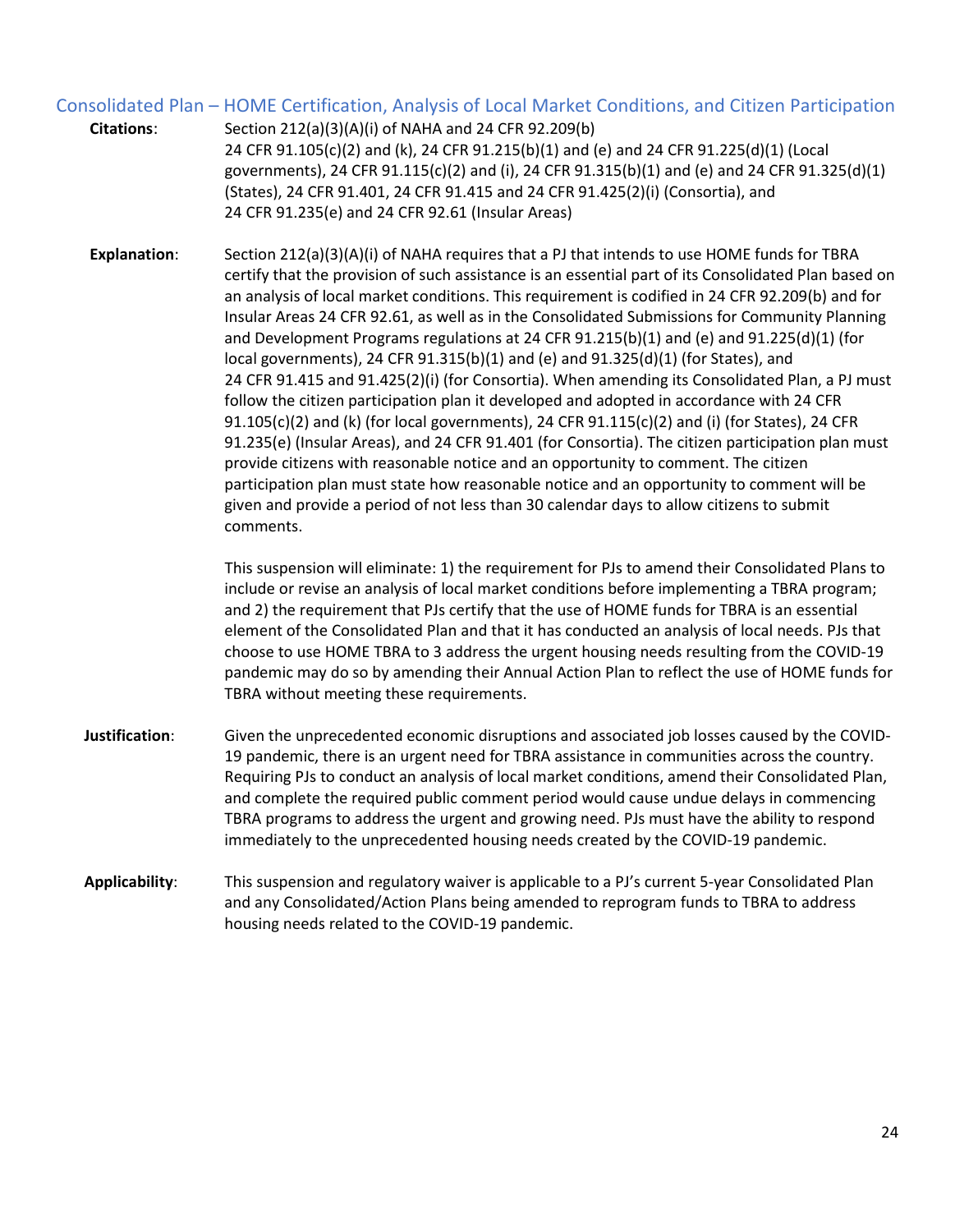### <span id="page-24-0"></span>Tenant Selection and Targeted Assistance

| <b>Citation:</b>    | Section 212(a)(3)(A)(ii) of NAHA, 24 CFR 92.209(c) and 24 CFR 92.64(a) (Insular Areas)                                                                                                                                                                                                                                                                                                                                                                                                                                                                              |
|---------------------|---------------------------------------------------------------------------------------------------------------------------------------------------------------------------------------------------------------------------------------------------------------------------------------------------------------------------------------------------------------------------------------------------------------------------------------------------------------------------------------------------------------------------------------------------------------------|
| <b>Explanation:</b> | Section 212(a)(3)(A)(ii) of NAHA requires a PJ to establish written tenant selection criteria for its<br>TBRA program. In accordance with 24 CFR 92.209(c), or 24 CFR 92.64(a) for Insular Areas, those<br>criteria must be consistent with the local housing needs and priorities established in the PJ's<br>Consolidated Plan. This suspension will eliminate the need for PJs to develop or revise written<br>tenant selection criteria and will allow PJs to assist individuals requiring immediate housing<br>assistance as a result of the COVID-19 pandemic. |
| Justification:      | Given the sudden onset and severe effects of the COVID-19 pandemic, PJs could not anticipate<br>the urgent, widespread housing needs created by the pandemic or reflect those needs and<br>priorities in the Consolidated Plan. Suspending this provision will provide PJs with greater<br>flexibility to expeditiously use TBRA as a resource to assist individuals and families affected by<br>the COVID-19 pandemic.                                                                                                                                             |
| Applicability:      | Suspending Section 212(a)(3)(A)(ii) of NAHA and waiving 24 CFR 92.209(c) and 24 CFR 92.64(a)<br>for Insular Areas eliminates the requirement for PJs to establish new or revise existing tenant<br>selection criteria for the HOME TBRA program. The statutory suspension and regulatory waiver<br>are in effect through December 31, 2020, for TBRA provided in response to the COVID-19<br>pandemic. However, a PJ must document its criteria for selecting individuals and families to be<br>assisted by the TBRA program.                                       |

### <span id="page-24-1"></span>Section II: Regulatory Waivers Available to All Participating Jurisdictions

The following regulatory waivers are available to all PJs, not just those PJs covered by a major disaster declaration under Title IV of the Stafford Act. Pursuant to the authority provided in 24 CFR 5.110, I hereby waive the HOME regulatory requirements specified below for all HOME PJs.

### <span id="page-24-2"></span>Citizen Participation Reasonable Notice and Opportunity to Comment

| Citation:           | 24 CFR 91.105(c)(2) and (k) (Local governments), 24 CFR 91.115(c)(2) and (i) (States), 24 CFR<br>91.235(e) (Insular Areas), and 24 CFR 91.401 (Consortia)                                                                                                                                                                                                                                                                                                                                                                                                                                                                                                                                            |
|---------------------|------------------------------------------------------------------------------------------------------------------------------------------------------------------------------------------------------------------------------------------------------------------------------------------------------------------------------------------------------------------------------------------------------------------------------------------------------------------------------------------------------------------------------------------------------------------------------------------------------------------------------------------------------------------------------------------------------|
| <b>Explanation:</b> | The regulations at 24 CFR 91.105(c)(2) and (k) (Local governments),<br>24 CFR 91.115(c)(2) and (i) (States), 24 CFR 91.235(e) (Insular Areas), and<br>24 CFR 91.401 (Consortia) set forth the citizen participation requirements for PJs. For substantial<br>amendments to the Consolidated Plan, the regulations require the PJ to follow its citizen<br>participation plan to provide citizens with reasonable notice and opportunity to comment. The<br>citizen participation plan must state how reasonable notice and opportunity to comment will be<br>given. This waiver will permit PJs amending their plans as a result of the COVID-19 pandemic to<br>reduce the comment period to 5 days. |
| Justification:      | Given the unprecedented economic disruptions caused by the COVID-19 pandemic, the need for<br>this type of assistance in communities across the country is clear. Requiring these PJs to<br>complete the required public comment period would cause undue delays in commencing TBRA<br>programs to address an urgent and growing need. PJs must have the ability to respond<br>immediately to the unprecedented housing need caused by the COVID-19 pandemic.                                                                                                                                                                                                                                        |
| Applicability:      | This waiver applies to any approved Annual Action Plan being amended to reprogram funds to<br>TBRA to address housing needs related to the COVID-19 pandemic.                                                                                                                                                                                                                                                                                                                                                                                                                                                                                                                                        |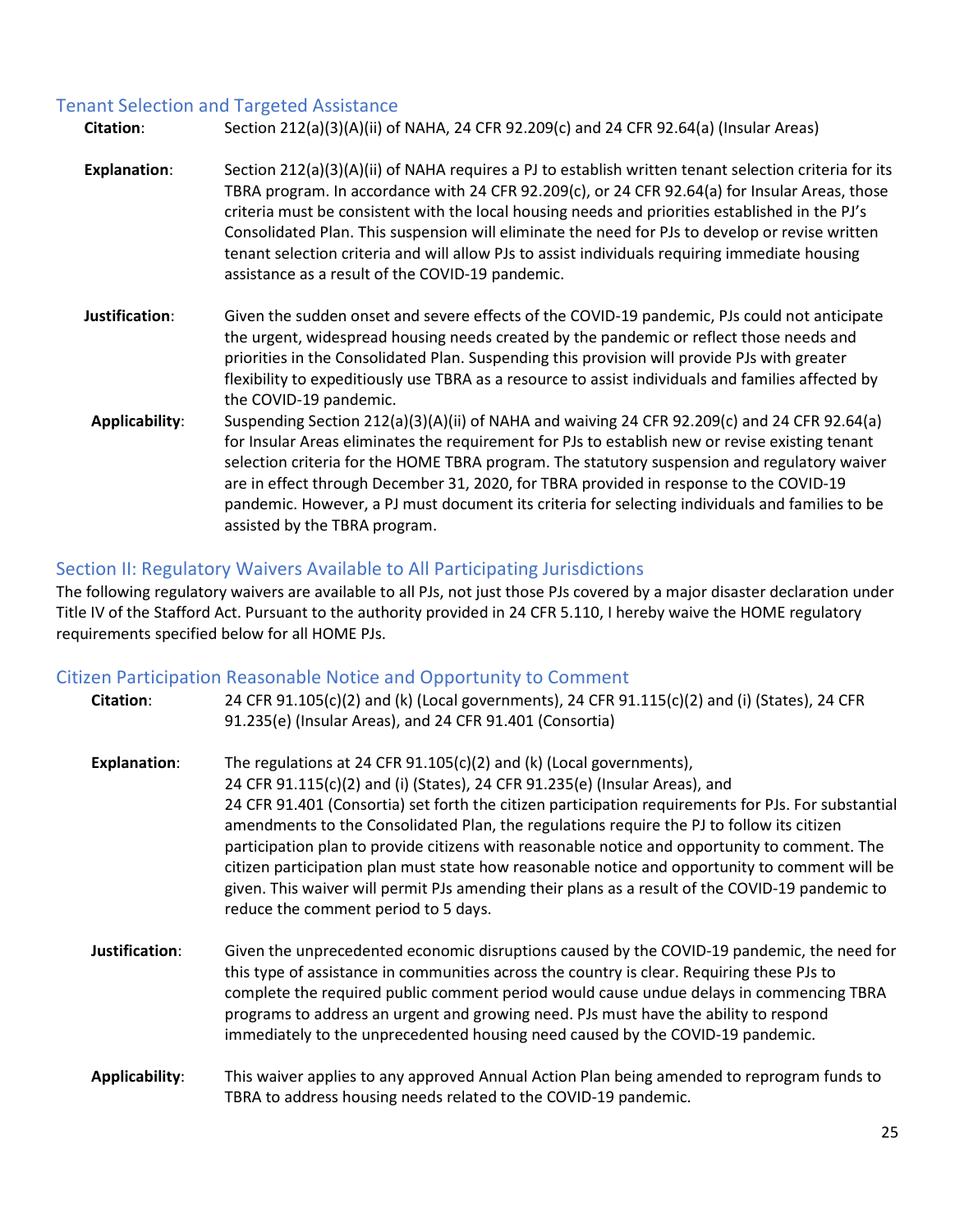#### <span id="page-25-0"></span>Rent Reasonableness

**Citations**: 24 CFR 92.209(f) and 24 CFR 92.64(a) (Insular Areas)

- **Explanation**: In accordance with the HOME regulations at 24 CFR 92.209(f), a PJ must disapprove a lease if the rent is not reasonable, based on an assessment of rents charged for comparable unassisted rental units. The HOME regulations at 24 CFR 92.64(a) applies this requirement to Insular Areas. This waiver will permit PJs to provide immediate rental assistance to individuals and families seeking housing and assist individuals and families that have housing but are experiencing reduced or lost wages, without requiring an assessment of rents charged for comparable unassisted rental units.
- **Justification**: Given the unprecedented need for rental assistance for individuals facing financial hardship during the pandemic, requiring PJs to conduct a rent comparison prior to providing rental assistance presents an undue administrative burden. PJs must focus on providing immediate housing for income-eligible individuals currently not in stable housing, as well as assistance to income-eligible individuals that currently have housing, but are unable to pay rent and/or utilities due to lost or reduced wages. In the latter case, some households affected by sudden economic disruptions may be occupying housing with rents that would exceed a PJ's established rent reasonableness standard. Without this waiver, those households could not be assisted with HOME TBRA.
- **Applicability**: This waiver is applicable to TBRA provided to individuals and tenant households experiencing financial hardship because of a reduction or loss of income. This requirement is waived through December 31, 2020, for TBRA provided in response to the COVID-19 pandemic. PJs using this waiver authority must execute a rental assistance contract with the owner or tenant.

#### <span id="page-25-1"></span>Eligible Tenant-based Rental Assistance Costs and Maximum TBRA Subsidy

**Citation**: 24 CFR 92.209(a) and (h) and 24 CFR 92.64(a) (Insular Areas)

**Explanation**: The HOME regulations at 24 CFR 92.209(a) state that eligible TBRA costs include rental assistance and security deposit payments made to income-eligible households. PJs can also use HOME funds to provide utility deposit assistance if such assistance is provided in conjunction with TBRA or a security deposit payment. The amount of monthly utility costs included in HOME TBRA is limited by the utility allowance established by the PJ for its TBRA program, irrespective of whether those utilities are paid by the landlord or the tenant.

> In accordance with 24 CFR 92.209(h), the maximum amount of monthly assistance a PJ may pay to, or on behalf of, a tenant, may not exceed the difference between the PJ's rent standard and 30 percent of the tenant's monthly adjusted income. The PJ must establish a minimum tenant contribution to rent, and a rent standard that is based on local market conditions or the subsidy standards under the Section 8 Housing Choice Voucher Program. The HOME regulations at 24 CFR 92.64(a) apply these requirements to Insular Areas.

This waiver will allow PJs to pay the full cost of monthly utilities in addition to rental assistance and security deposit payments for new and existing TBRA families affected by the COVID-19 pandemic. PJs may provide up to 100 percent subsidy for rent, security deposit payments, and utility bills paid by tenants affected by a reduction or loss of income from the COVID-19 pandemic. The waiver also eliminates the need for the PJ to establish utility allowances for different types and sizes of units for its TBRA program, which eliminates a significant administrative burden.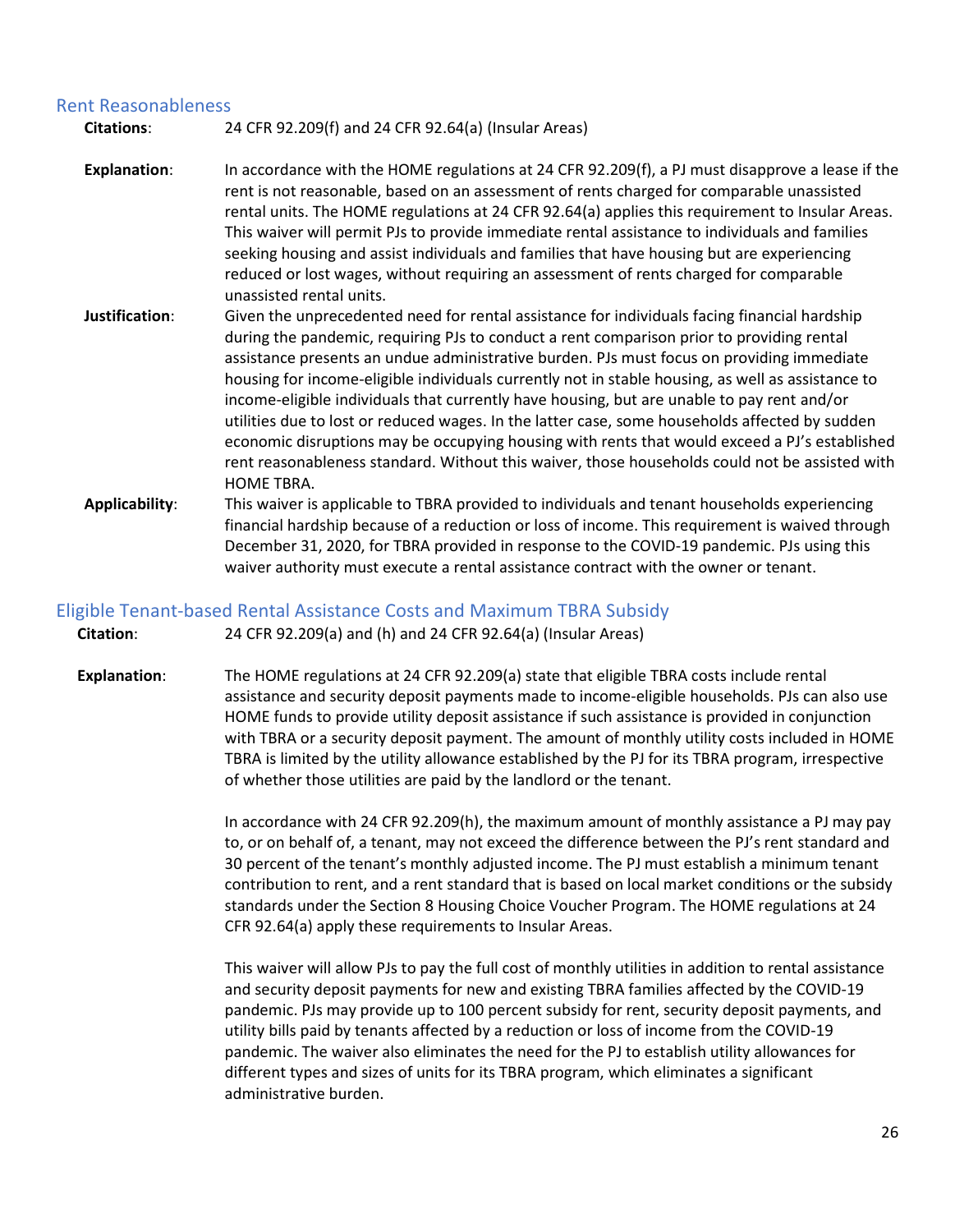**Justification**: The COVID-19 pandemic has caused widespread loss or reduction of income, significantly affecting the financial stability of households, including existing TBRA families, and rendering many unable to pay rent and/or utilities. Households must be able to maintain the basic utilities required to ensure housing remains safe and sanitary. Permitting PJs to use HOME funds to pay for utilities will enable affected households to maintain decent, safe and sanitary housing, which necessarily requires electricity, water, and/or gas service during the pandemic.

> As individuals experience financial hardship, the amount of assistance required to ensure they remain housed will often exceed the PJ's payment standard. In addition, individuals may be unable to pay the PJ's minimum required tenant contribution toward rent. Requiring PJ's to establish or revise payment standards and the minimum tenant contribution to rent policies in the current emergency would be burdensome and delay the provision of TBRA in response to the pandemic.

**Applicability**: This waiver is applicable to TBRA provided to individuals or families experiencing financial hardship, including existing TBRA families that have experienced a loss or reduction in income due to the COVID-19 pandemic. This requirement is waived through December 31, 2020, for rental assistance provided in response to the COVID-19 pandemic. PJs using this waiver authority must execute a rental assistance contract with the owner or tenant for a term mutually agreed upon by all parties, but not to exceed the December 31, 2020, waiver period. The PJ may make utility payments directly to the tenant or utility company based on utility bills submitted for the assisted unit, either by mail or electronically.

### <span id="page-26-0"></span>Term of Rental Assistance Contract

| <b>Citation:</b> | 24 CFR 209(e) and 24 CFR 92.64(a) (Insular Areas) |
|------------------|---------------------------------------------------|
|------------------|---------------------------------------------------|

- **Explanation**: The HOME regulations at 24 CFR 209(e) state that the term of the rental assistance contract must begin on the first day of the term of the lease. For a rental assistance contract between a PJ and an owner, the term of the contract must terminate upon termination of the lease. For a rental assistance contract between a PJ and a family, the term of the contract is not required to terminate upon the termination of the lease, but no payments may be made after lease termination until the family executes a new lease. The HOME regulations at 24 CFR 92.64(a) apply these requirements to Insular Areas. This waiver eliminates the requirement that the rental assistance contract must begin on the first day of the term of lease.
- **Justification**: This waiver is necessary to enable PJs to assist tenants that are currently housed, including existing TBRA households, but have experienced sudden financial hardship as a result of the COVID-19 pandemic. Because affected households already have an executed lease, it is impossible for the TBRA contract to begin on the first day of the term of the lease.
- **Applicability**: This requirement is waived through December 31, 2020, for TBRA provided in response to the COVID-19 pandemic. The PJ's requirement to execute a rental assistance contract with the owner or tenant is not waived. PJs using this waiver authority must execute a rental assistance contract with the owner or tenant for a term mutually agreed upon by all parties, but not to exceed the December 31, 2020, waiver period.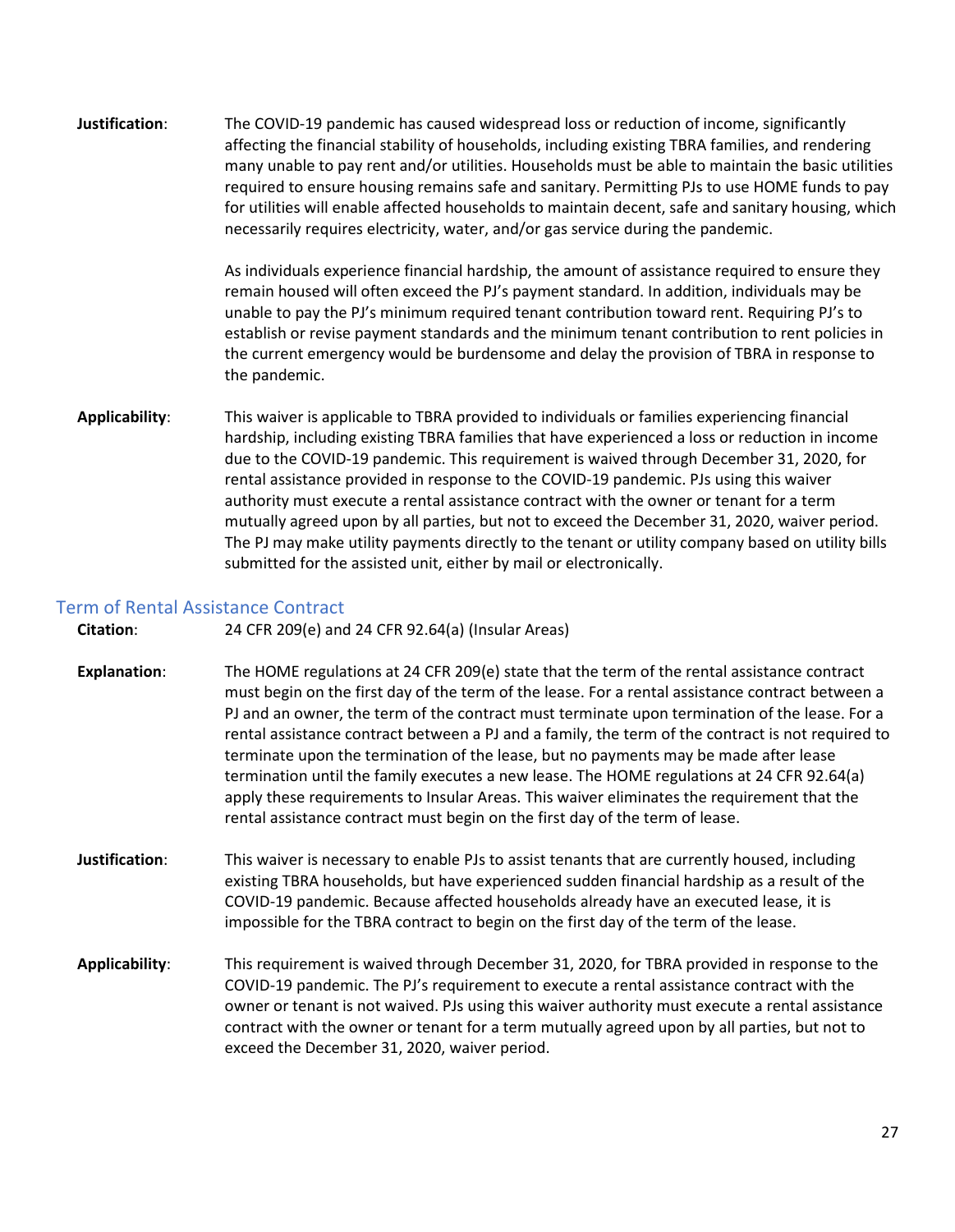### <span id="page-27-0"></span>Tenant Protections – Lease

**Citation**: 24 CFR 92.209(g) and 24 CFR 92.64(a) (Insular Areas)

- **Explanation**: The HOME regulations at 24 CFR 92.209(g) require that each HOME-assisted tenant have a lease that complies with the tenant protection requirements of 24 CFR 92.253(a) and (b). In accordance with 24 CFR 92.253(a), there must be a lease between the tenant and the owner of rental housing assisted with HOME TBRA. The lease must have a term of not less than one year, unless both parties mutually agree to a shorter period. The lease cannot contain any of the prohibited lease terms defined in 24 CFR 92.253(b). The HOME regulations at 24 CFR 92.64(a) apply these requirements to Insular Areas. This waiver will permit PJs to assist individuals currently housed but facing financial hardship, where an executed lease is already in place.
- **Justification**: During the COVID-19 pandemic, PJs may assist individuals that are already in rental units but are unable to pay rent and/or utilities due to job loss or reduced wages. These individuals already have an executed lease that may include one or more of the prohibited lease terms included in 24 CFR 92.253(b). Requiring PJs to immediately execute or amend leases creates an undue administrative burden and may disqualify some in-place tenants from receiving TBRA.
- **Applicability**: In response to the COVID-19 pandemic, the requirement that a tenant assisted by TBRA have a lease that complies with the requirements of 24 CFR 92.253(a) and (b) is waived through December 31, 2020, for rental assistance provided to tenants already housed who have an executed lease. PJs using this waiver authority are required to execute a rental assistance contract with the tenant for a term mutually agreed upon by all parties, but not to exceed the waiver period ending on December 31, 2020. PJs must still comply with all VAWA requirements contained in 24 CFR 92.359 by including, at a minimum, a lease addendum that addresses all VAWA requirements.

### <span id="page-27-1"></span>Housing Quality Standards

**Citation**: 24 CFR 92.209(i) and 24 CFR 92.64(a) (Insular Areas)

- **Explanation**: The HOME regulations at 24 CFR 92.209(i) require that all housing occupied by households receiving HOME TBRA must meet the housing quality standards (HQS) at 24 CFR 982.401. The PJ is required to inspect the unit for compliance prior to occupancy and annually thereafter. The HOME regulations at 24 CFR 92.64(a) apply these requirements to Insular Areas. This waiver will permit the PJ to rapidly house or assist individuals affected by the COVID-19 pandemic without requiring an initial HQS inspection.
- **Justification**: The COVID-19 pandemic has created an unprecedented need for rental assistance for tenant households facing financial hardship. PJs must act quickly to address these needs and requiring HQS inspections of all units where HOME TBRA assistance is provided would create an administrative burden and reduce PJs' ability to respond timely to the housing needs created by the pandemic. In addition, requiring initial HQS inspections would increase housing inspectors' risk of contracting or spreading the COVID-19 virus.
- **Applicability**: This waiver is applicable to TBRA provided to tenant households experiencing financial hardship. This requirement is waived through December 31, 2020, for rental assistance provided in response to the COVID-19 pandemic. The lead-safe housing requirements of 24 CFR part 35, subpart M, made applicable to units leased by recipients of HOME TBRA by the HOME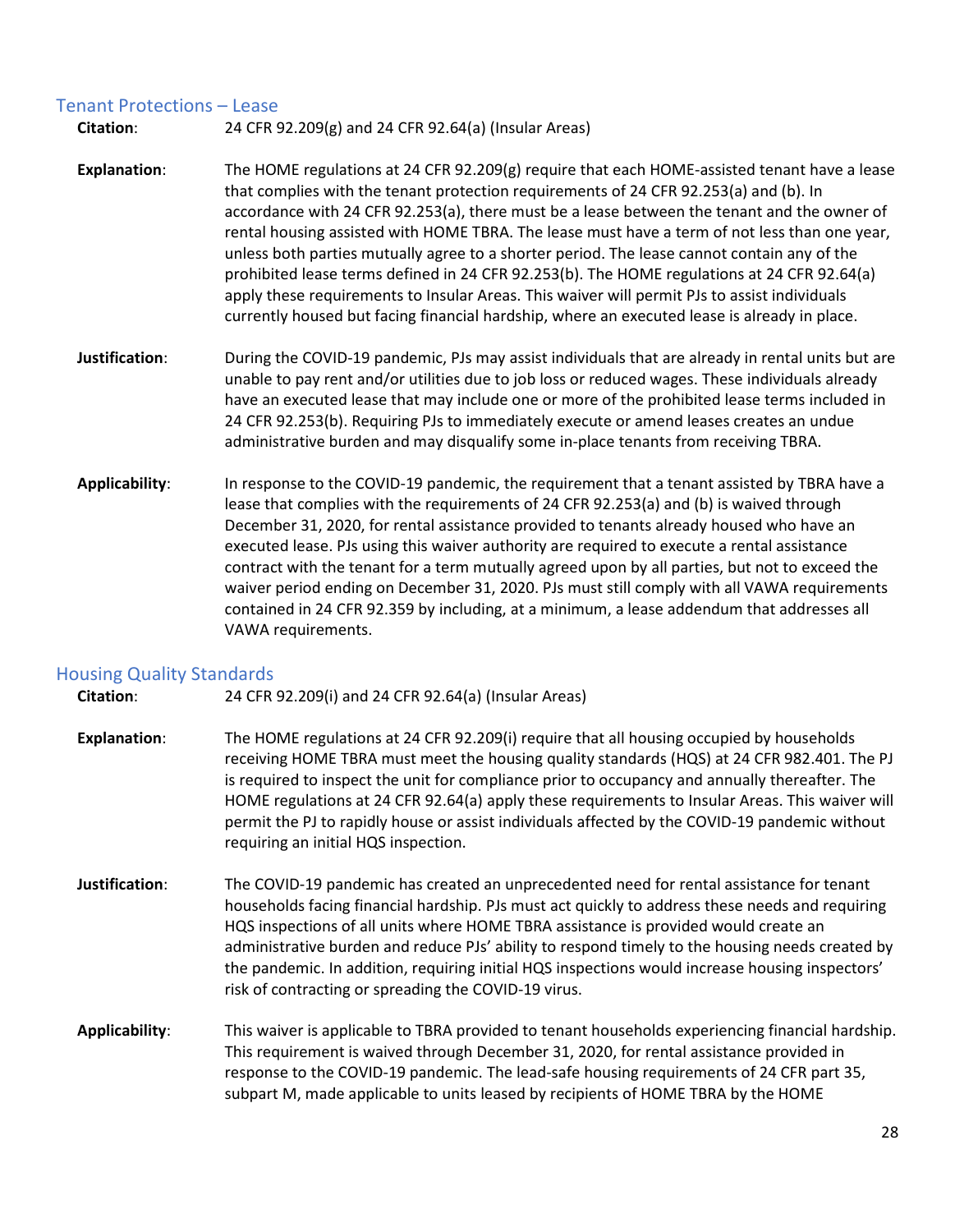regulation at 24 CFR 92.355, cannot be waived. Consequently, units built before 1978 must undergo visual evaluation and paint repair in accordance with 24 CFR Part 35, subpart M. PJs using this waiver authority must establish procedures to minimize the risk that tenants are in housing that does not meet HQS, as well as procedures for conducting physical inspections within 120 days following the end of the December 31, 2020, waiver period.

### <span id="page-28-0"></span>Annual Inspection of Units Occupied by Recipients of HOME TBRA

| <b>Citation:</b> | 24 CFR 92.504(d)(1)(iii); 24 CFR 92.209(i) and 24 CFR 92.64(a) (Insular Areas) |  |  |
|------------------|--------------------------------------------------------------------------------|--|--|
|------------------|--------------------------------------------------------------------------------|--|--|

- **Explanation**: Provisions require PJs to annually inspect each unit occupied by a recipient of HOME TBRA.
- **Justification**: Waiving the requirement that these annual inspections be performed according to schedule will protect the health of both inspectors and tenants by observing physical distancing recommendations to limit the spread of COVID-19.
- **Applicability**: The waiver applies to annual HQS re-inspections required to occur from the date of this memo through December 31, 2020. Within 120 days of the end of this waiver period, PJs must physically inspect units that would have been subject to HQS inspections during the waiver period.

#### <span id="page-28-1"></span>Income Determinations

**Citations**: 24 CFR 92.203(a)(2) and 24 CFR 92.64(a) (Insular Areas)

The HOME regulations at 24 CFR 92.203(a)(2) require the PJ to determine a TBRA tenant's annual income by examining at least 2 months of source documentation evidencing income and projecting anticipated income forward for the next 12 months. The HOME regulations at 24 CFR 92.64(a) apply these requirements to Insular Areas. This waiver will permit PJs to follow the regulations at 24 CFR 92.203(a)(1)(ii) in lieu of requiring a review of source documentation. The HOME regulations at 24 CFR 92.203(a)(1)(ii) allow the PJ to obtain a written statement of the amount of the family's anticipated annual income and household size, along with a certification that the information is complete and accurate.

- **Justification**: Given the rapid and unanticipated economic disruptions caused by the COVID-19 pandemic, source documentation from the past two months may not reflect the current financial circumstances of many households. Requiring PJs to determine an individual's annual income using source documentation would be administratively burdensome, may not reflect current or anticipated income, and may result in individuals or families being incorrectly disqualified from receiving TBRA.
- **Applicability**: This waiver is applicable to TBRA provided to individuals or families experiencing financial hardship. This requirement is waived through December 31, 2020, for rental assistance provided in response to the COVID-19 pandemic. The PJ must ensure that the tenant's self-certification indicates how the tenant's financial situation has changed, (i.e., job loss or reduced wages), and includes all income, including any unemployment or emergency benefits received by the tenant as a result of the pandemic. However, for purposes of a tenant's self-certification, emergency tax relief (commonly referred to as stimulus payments) should not be included as an emergency benefit. The PJ must include tenant income certifications in each project file.

[Suspensions and Waivers to Facilitate Use of HOME-Assisted TBRA for Emergency and Short-term Assistance in](https://files.hudexchange.info/resources/documents/Suspensions-and-Waivers-to-Facilitate-Use-of-HOME-Assisted-TBRA-COVID-19.pdf)  [Response to COVID-19 Pandemic](https://files.hudexchange.info/resources/documents/Suspensions-and-Waivers-to-Facilitate-Use-of-HOME-Assisted-TBRA-COVID-19.pdf)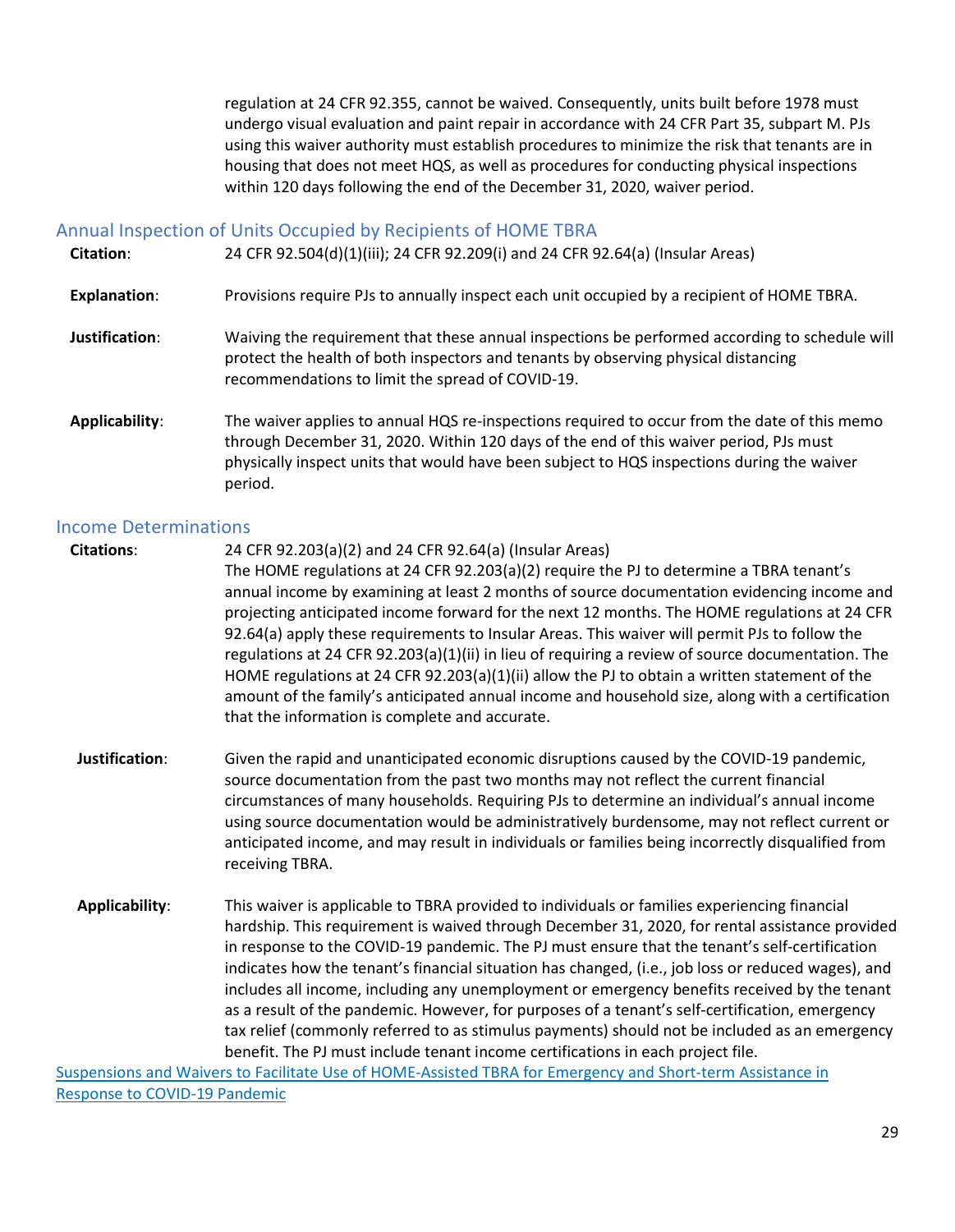### <span id="page-29-0"></span>HOME Investment Partnerships Program FAQs

These frequently asked questions (FAQs) provide guidance on Section 4024 of the Coronavirus Aid, Relief, and Economic Security (CARES) Act which imposes a temporary moratorium on evictions. Vie[w HOME Investment Partnerships Program \(HOME\)](https://www.hudexchange.info/programs/home/) Frequently Asked Questions (FAQs) on th[e HOME landing page.](https://www.hudexchange.info/home/faqs)

In addition, these documents contain HOME FAQs organized by topic.

[HOME FAQs - All](https://www.hudexchange.info/onecpd/assets/File/HOME-FAQs.pdf)

[HOME FAQs - Broadband Infrastructure](https://www.hudexchange.info/onecpd/assets/File/HOME-FAQs-Broadband.pdf)

[HOME FAQs - Community Housing Development Organization](https://www.hudexchange.info/onecpd/assets/File/HOME-FAQs-CHDO.pdf)

[HOME FAQs - COVID-19 & CARES Act](https://www.hudexchange.info/onecpd/assets/File/HOME-FAQs-COVID-19.pdf)

[HOME FAQs - Cross Cutting Requirements](https://www.hudexchange.info/onecpd/assets/File/HOME-FAQs-Cross-Cutting-Requirements.pdf)

[HOME FAQs - Homebuyer Housing](https://www.hudexchange.info/onecpd/assets/File/HOME-FAQs-Homebuyer.pdf)

[HOME FAQs - Homeowner Rehabilitation](https://www.hudexchange.info/onecpd/assets/File/HOME-FAQs-Homeowner-Rehabilitation.pdf)

[HOME FAQs - Planning and Coordination](https://www.hudexchange.info/onecpd/assets/File/HOME-FAQs-Planning-and-Coordination.pdf)

[HOME FAQs - Program Requirements](https://www.hudexchange.info/onecpd/assets/File/HOME-FAQs-Program-Requirements.pdf)

[HOME FAQs - Rental Housing](https://www.hudexchange.info/onecpd/assets/File/HOME-FAQs-Rental.pdf)

[HOME FAQs - Tenant-based Rental Assistance](https://www.hudexchange.info/onecpd/assets/File/HOME-FAQs-TBRA.pdf)

[HOME FAQs - Underwriting and Project Selection](https://www.hudexchange.info/onecpd/assets/File/HOME-FAQs-Underwriting.pdf)

<https://www.hudexchange.info/onecpd/assets/File/HOME-FAQs-COVID-19.pdf>

### *HOUSING OPPORTUNITIES FOR PERSONS WITH AIDS (HOPWA)*

### **SUMMARY:**

- [HOPWA Guidance for COVID-19 can be found here.](https://www.hudexchange.info/programs/hopwa/covid-19/#resources-and-guidance)
- \$65 million appropriation, of which:
	- $\circ$  Not less than \$50 million for formula grants (using same data elements as 2020 formula);
	- $\circ$  Up to \$10 million for competitive grants (for existing grantees providing permanent supportive housing, in proportionate share to existing grants; not required to spend funds on permanent supportive housing); and
	- o Up to 2 percent for technical assistance (via increase to prior awards of existing technical assistance providers)
- the authority to provide housing assistance payments for rent, mortgage, utilities for up to 24 months;
- the authority to use funds to self-isolate, quarantine, or provide other CDC-recommended infection control services for household members not living with HIV/AIDS;
- the authority to use funds to provide relocation services (including lodging at hotels, motels, or other locations) for persons living with HIV/AIDS and household members not living with HIV/AIDS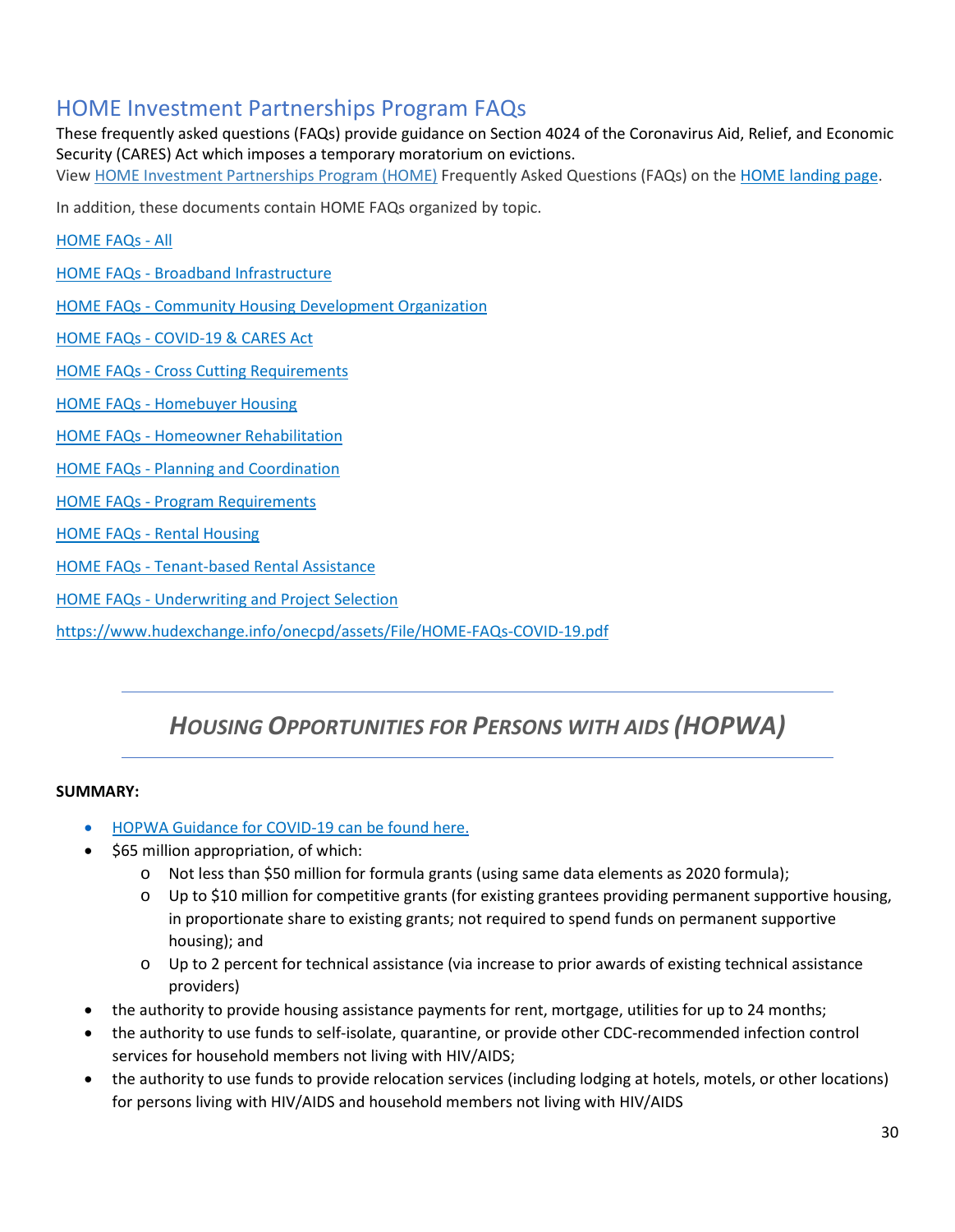# <span id="page-30-0"></span>HOPWA (Housing Opportunities for Persons with AIDS) Mega Waiver

### <span id="page-30-1"></span>Self-Certification of Income and Credible Information on HIV Status

| Requirement:<br><b>Citation:</b> | Source Documentation for Income and HIV Status Determinations.<br>24 CFR 574.530, Recordkeeping                                                                                                                                                                                                                                                                                                                                                                                                |
|----------------------------------|------------------------------------------------------------------------------------------------------------------------------------------------------------------------------------------------------------------------------------------------------------------------------------------------------------------------------------------------------------------------------------------------------------------------------------------------------------------------------------------------|
| <b>Explanation:</b>              | Each grantee must maintain records to document compliance with HOPWA requirements,<br>which includes determining the eligibility of a family to receive HOPWA assistance.                                                                                                                                                                                                                                                                                                                      |
| Justification:                   | This waiver will permit HOPWA grantees and project sponsors to rely upon a family<br>member's self-certification of income and credible information on their HIV status (such as<br>knowledge of their HIV-related medical care) in lieu of source documentation to determine<br>eligibility for HOPWA assistance of families and grantees affected by COVID-19.                                                                                                                               |
| Applicability:                   | Eligibility is restricted to a low-income person who is living with HIV/AIDS and the family of<br>such person. This waiver is in effect for recipients who require written certification of the<br>household seeking assistance of their HIV status and income, and agree to obtain source<br>documentation of HIV status and income eligibility within 3 months of public health officials<br>determining no additional special measures are necessary to prevent the spread of COVID-<br>19. |

### <span id="page-30-2"></span>FMR Rent Standard

<span id="page-30-3"></span>

| Requirement:        | Rent Standard for HOPWA Rental Assistance                                                                                                                                                                                                                                                                                                                                                                                                                                       |
|---------------------|---------------------------------------------------------------------------------------------------------------------------------------------------------------------------------------------------------------------------------------------------------------------------------------------------------------------------------------------------------------------------------------------------------------------------------------------------------------------------------|
| <b>Citation:</b>    | 24 CFR 574.320(a)(2), Rent Standard                                                                                                                                                                                                                                                                                                                                                                                                                                             |
| <b>Explanation:</b> | Grantees must establish rent standards for their rental assistance programs based on FMR (Fair<br>Market Rent) or the HUD-approved community-wide exception rent for unit size. Generally, the<br>rental assistance payment may not exceed the difference between the rent standard and 30<br>percent of the family's adjusted income.                                                                                                                                          |
| Justification:      | This waiver of the FMR rent standard limit permits HOPWA grantees to establish rent standards,<br>by unit size, that are reasonable, and based upon rents being charged for comparable unassisted<br>units in the area, taking into account the location, size, type, quality, amenities, facilities,<br>management and maintenance of each unit. Grantees, however, are required to ensure the<br>reasonableness of rent charged for a unit in accordance with §574.320(a)(3). |
|                     | This waiver is required to expedite efforts to identify suitable housing units for rent to HOPWA<br>beneficiaries and HOPWA-eligible families that have been affected by COVID-19, and to provide<br>assistance to families that must rent units at rates that exceed the HOPWA grantee's normal rent<br>standard as calculated in accordance with §574.320(a)(2).                                                                                                              |
| Applicability:      | Such rent standards may be used for up to one year beginning on the date of this memorandum<br>may be used for up to one year beginning on the date of this memorandum.                                                                                                                                                                                                                                                                                                         |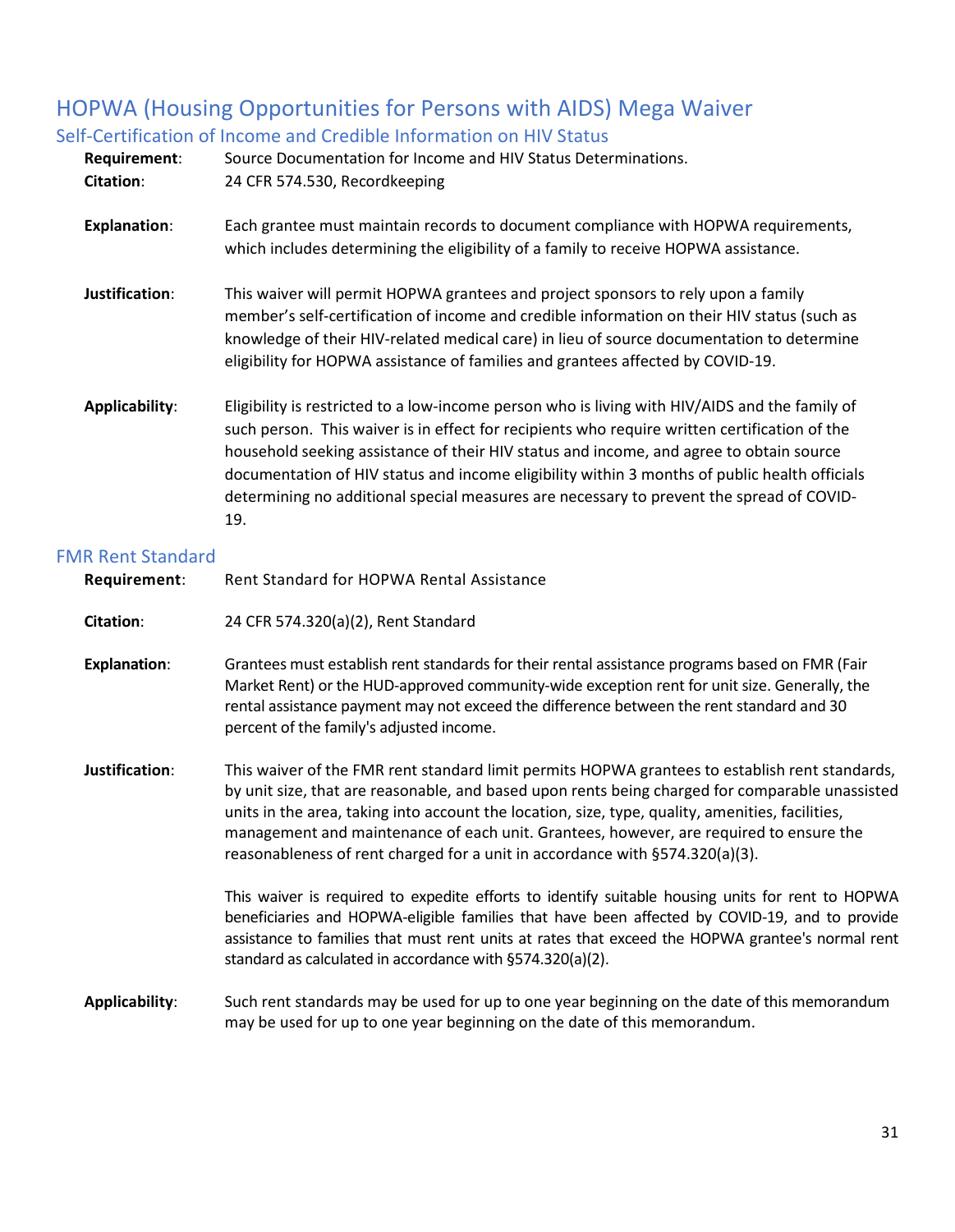### Property Standards for HOPWA

| Requirement:          | Property Standards for HOPWA                                                                                                                                                                                                                                                                                                                                                                                                                                                                                                                                                           |
|-----------------------|----------------------------------------------------------------------------------------------------------------------------------------------------------------------------------------------------------------------------------------------------------------------------------------------------------------------------------------------------------------------------------------------------------------------------------------------------------------------------------------------------------------------------------------------------------------------------------------|
| Citation:             | 24 CFR 574.310(b), Housing Quality Standards                                                                                                                                                                                                                                                                                                                                                                                                                                                                                                                                           |
| <b>Explanation:</b>   | This section of the HOPWA regulations provides that all housing assisted with acquisition,<br>rehabilitation, conversion, lease, or repair; new construction of single room occupancy<br>dwellings and community residences; project or tenant-based rental assistance; or<br>operating costs must meet the applicable housing quality standards outlined in the<br>regulations.                                                                                                                                                                                                       |
| Justification:        | This waiver is required to enable grantees and project sponsors to expeditiously meet<br>the critical housing needs of the many eligible families that have been affected by<br>COVID-19 while also minimizing the spread of coronavirus.                                                                                                                                                                                                                                                                                                                                              |
| <b>Applicability:</b> | This waiver is in effect for one year beginning on the date of this memorandum for<br>grantees and project sponsors that are able to meet the following criteria:<br>The grantee or project sponsor is able to visually inspect the unit using technology,<br>a.<br>such as video streaming, to ensure the unit meets HQS before any assistance is<br>provided; and<br>b. The grantee or project sponsor has written policies to physically reinspect the unit<br>after the health officials determine special measures to prevent the spread of COVID-<br>19 are no longer necessary. |

### <span id="page-31-0"></span>Property Standards for TBRA

| Requirement:        | Property Standards for Tenant-Based Rental Assistance (TBRA)                                                                                                                                                                                  |
|---------------------|-----------------------------------------------------------------------------------------------------------------------------------------------------------------------------------------------------------------------------------------------|
| Citation:           | 24 CFR 574.310(b), Housing Quality Standards                                                                                                                                                                                                  |
| <b>Explanation:</b> | This section of the HOPWA regulations provides that units occupied by recipients of HOPWA<br>TBRA meet the Housing Quality Standards (HQS) established in this section.                                                                       |
| Justification:      | This waiver is required to enable grantees and project sponsors to expeditiously meet the<br>critical housing needs of the many eligible families that have been affected by COVID-19<br>while also minimizing the spread of the coronavirus. |
| Applicability:      | This waiver is in effect for one year beginning on the date of this memorandum for recipients<br>and project sponsors that are able to meet the following criteria:                                                                           |
|                     | The recipient or project sponsor is able to visually inspect the unit using technology,<br>a.<br>such as video streaming, to ensure the unit meets HQS before any assistance is<br>provided; and                                              |
|                     | b. The recipient or subrecipient has written policies to physically re-inspect the unit after<br>the health officials determine special measures to prevent the spread of COVID-19 are<br>no longer necessary.                                |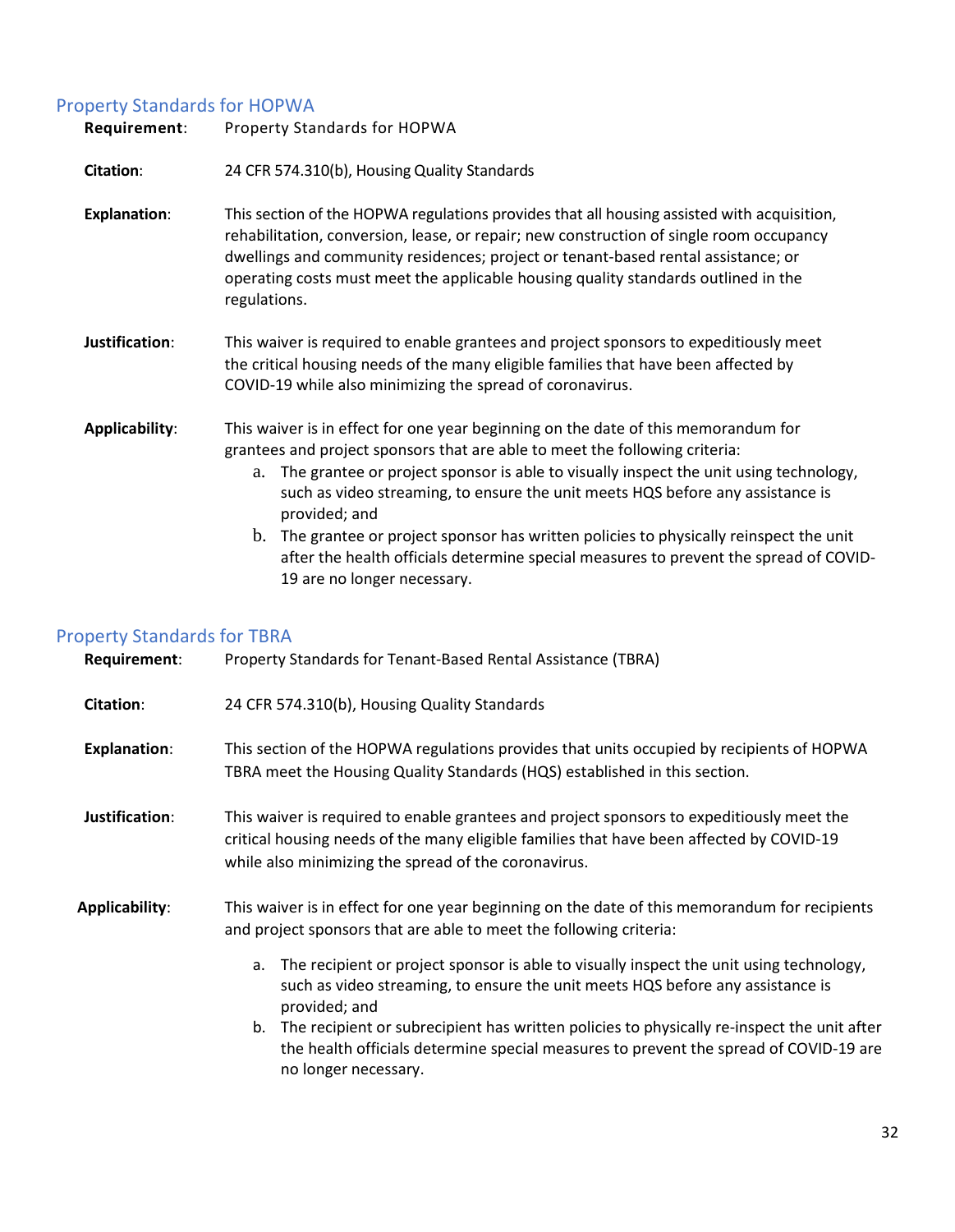### <span id="page-32-0"></span>Space and Security

| Requirement:        | Adequate Space and Security.                                                                                                                                                                                                                                                                                                                                                                                                                                                                     |
|---------------------|--------------------------------------------------------------------------------------------------------------------------------------------------------------------------------------------------------------------------------------------------------------------------------------------------------------------------------------------------------------------------------------------------------------------------------------------------------------------------------------------------|
| Citation:           | 24 CFR 574.310(b)(2)(iii), Space and security                                                                                                                                                                                                                                                                                                                                                                                                                                                    |
| <b>Explanation:</b> | This section of the HOPWA regulations provide that each resident must be afforded<br>adequate space and security for themselves and their belongings.                                                                                                                                                                                                                                                                                                                                            |
| Justification:      | This waiver is required to enable grantees and project sponsors operating housing facilities<br>and shared housing arrangements the flexibility to use optional appropriate spaces for<br>quarantine services of eligible households affected by COVID-19. Optional spaces may<br>include the placement of families in a hotel/motel room where family members may be<br>required to utilize the same space not allowing for adequate space and security for<br>themselves and their belongings. |
| Applicability:      | This space and security requirement is waived for grantees addressing appropriate<br>quarantine space for affected eligible households during the allotted quarantined time<br>frame recommended by local health care professionals.                                                                                                                                                                                                                                                             |

### <span id="page-32-1"></span>Time Limits for Short-Term Housing Facilities and Short-Term Rent, Mortgage, and Utility Payments **Requirement**: Time Limits for Short-Term Supported Housing

#### **Citation**: 24 CFR 574.330(a)(1), Time Limits

- **Explanation**: A short-term supported housing facility may not provide residence to any individual for more than 60 days during any six-month period. Short-Term Rent, Mortgage, and Utility (STRMU) payments to prevent the homelessness of the tenant or mortgagor of a dwelling may not be provided for costs accruing over a period of more than 21 weeks in any 52-week period.
- **Justification**: This waiver is required to prevent homelessness or discharge to unstable housing situations for households residing in short-term housing facilities or units assisted with STRMU if permanent housing cannot be achieved within the time limits specified in the regulation.
- **Applicability**: On an individual household basis, grantees or project sponsors may assist eligible households for a period that exceeds the time limits specified in the regulations. A shortterm supported housing facility may provide residence to any individual for a period of up to 120 days in a six-month period. STRMU payments to prevent the homelessness of the tenant or mortgagor of a dwelling may be provided for costs accruing up to 52 weeks in a 52-week period.

This waiver is in effect for one year beginning on the date of this memorandum for grantees and project sponsors that are able to meet the following criteria:

a. The grantee or project sponsor documents that a good faith effort has been made on an individual household basis to assist the household to achieve permanent housing within the time limits specified in the regulations but that financial needs and/or health and safety concerns have prevented the household from doing so; and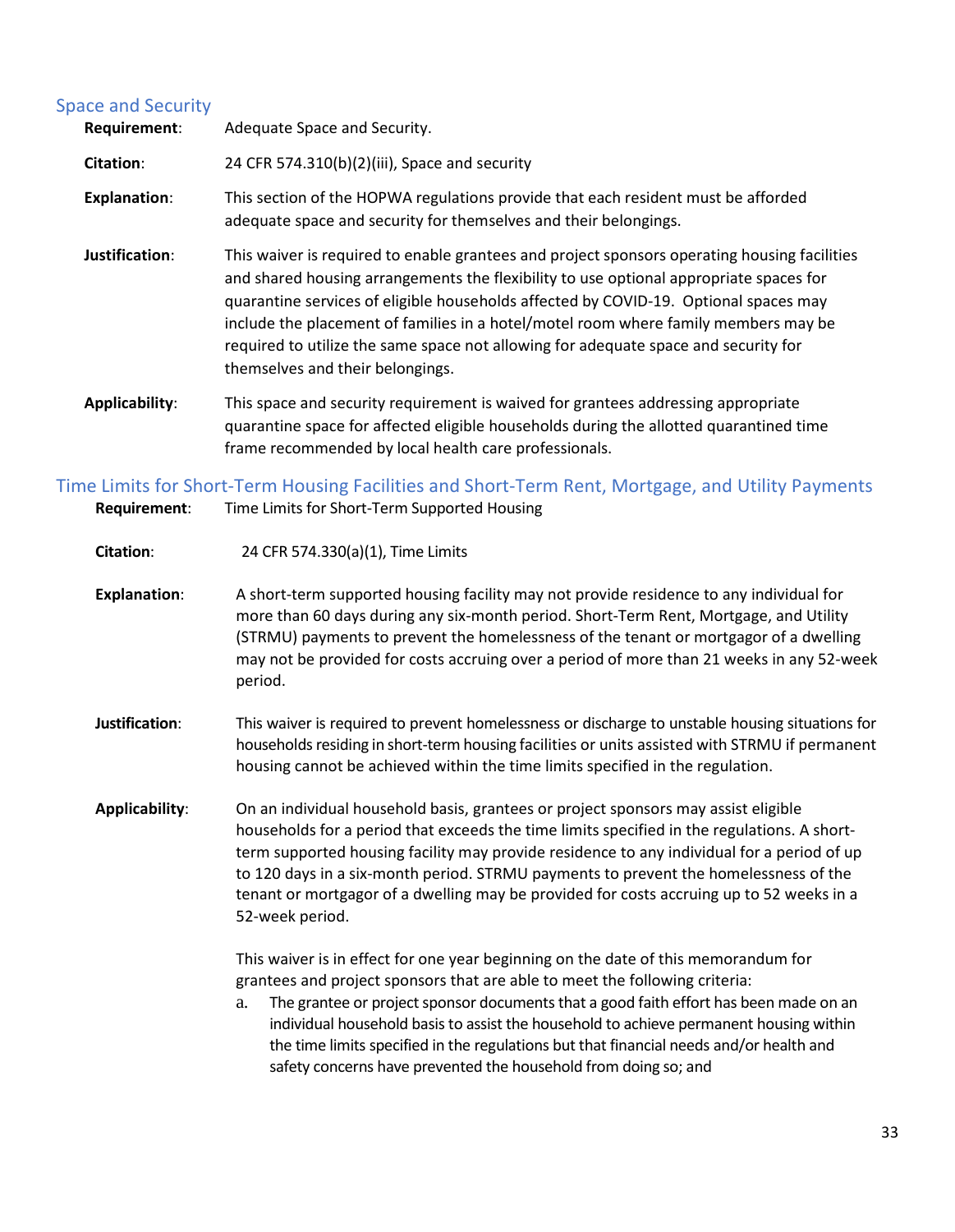b. The grantee or project sponsor has written policies and procedures outlining efforts to regularly reassess the needs of assisted households as well as processes for granting extensions based on documented financial needs and/or health and safety concerns.

[Availability of Waivers of Community Planning and Development \(CPD\) Grant Program and Consolidated Plan](https://files.hudexchange.info/resources/documents/Availability-of-Waivers-of-CPD-Grant-Program-and-Consolidated-Plan-Requirements-to-Prevent-the-Spread-of-COVID-19-and-Mitigate-Economic-Impacts-Caused-by-COVID-19.pdf)  [Requirements to Prevent the Spread of COVID-19 and Mitigate Economic Impacts Caused by COVID-19](https://files.hudexchange.info/resources/documents/Availability-of-Waivers-of-CPD-Grant-Program-and-Consolidated-Plan-Requirements-to-Prevent-the-Spread-of-COVID-19-and-Mitigate-Economic-Impacts-Caused-by-COVID-19.pdf)

[Availability of Additional Waivers for Community Planning and Development \(CPD\) Grant Programs to Prevent the](https://www.hud.gov/sites/dfiles/CPD/documents/Additional_Waivers_for_CPD_Grant_Programs_to_Prevent_COVID-19_Spread_and_Mitigate_COVID-19_Economic_Impacts.pdf)  [Spread of COVID-19 and Mitigate Economic Impacts Caused by COVID-19 \(May 22, 2020\)](https://www.hud.gov/sites/dfiles/CPD/documents/Additional_Waivers_for_CPD_Grant_Programs_to_Prevent_COVID-19_Spread_and_Mitigate_COVID-19_Economic_Impacts.pdf)

<span id="page-33-0"></span>[HUD COVID-19 Resources and Fact Sheets](https://www.hud.gov/program_offices/comm_planning) 

### <span id="page-33-1"></span>HOPWA Program Flexibilities [CARES Act Instructions and Related Flexibilities for HOPWA](https://www.hud.gov/sites/dfiles/OCHCO/documents/2020-05cpdn.pdf)

The purpose of this [Notice](https://www.hudexchange.info/resource/6034/notice-cpd-20-05-cares-act-implementation-instructions-and-related-flexibilities-for-the-hopwa-program/?utm_source=HUD+Exchange+Mailing+List&utm_campaign=70373066b7-Remind_CARES_Act_Instructions_HOPWA_5.14.20&utm_medium=email&utm_term=0_f32b935a5f-70373066b7-19461021) is to provide instructions for implementing the Coronavirus Aid, Relief, and Economic Security Act (CARES Act), Public Law 116-136, provisions to the Housing Opportunities for Persons With AIDS (HOPWA) program, and provide additional information for HOPWA grantees and project sponsors related to coronavirus disease 2019 (COVID-19) response.

The CARES Act includes \$65 million in supplemental grant funding for the HOPWA program that the Department will distribute in the following manner:

- \$53.7 million will be allocated to formula grantees using the same data elements from the statutory allocation formula (42 U.S.C. § 12903) used to determine FY 2020 HOPWA formula allocations.
- \$10 million in additional one-time, non-renewable funding will be allocated to HOPWA permanent supportive housing competitive grantees that were initially funded with appropriated funds from FY 2010 or earlier and are currently administering grant awards. The supplemental grant funding will be allocated to such competitive renewal grantees in a manner proportionate to their existing grants.
- $\bullet$  \$1.3 million in funding will be awarded, without competition, to increase prior awards made to existing HOPWA technical assistance (TA) providers. The purpose of the TA funding is to provide an immediate increase in capacity building and TA available to grantees.

Eligible Activities A. General

The supplemental grant funds authorized under the CARES Act are to be used as additional funding to maintain operations, and for rental assistance, supportive services, and other necessary actions, in order to prevent, prepare for, and respond to COVID-19.

These funds may be used to provide the eligible HOPWA activities identified at 24 CFR Part 574, so long as these funds are used for activities that are consistent with grantees' community needs for COVID-19 preparedness and response, as discussed more fully below. In order to protect persons living with HIV/AIDS, the CARES Act provides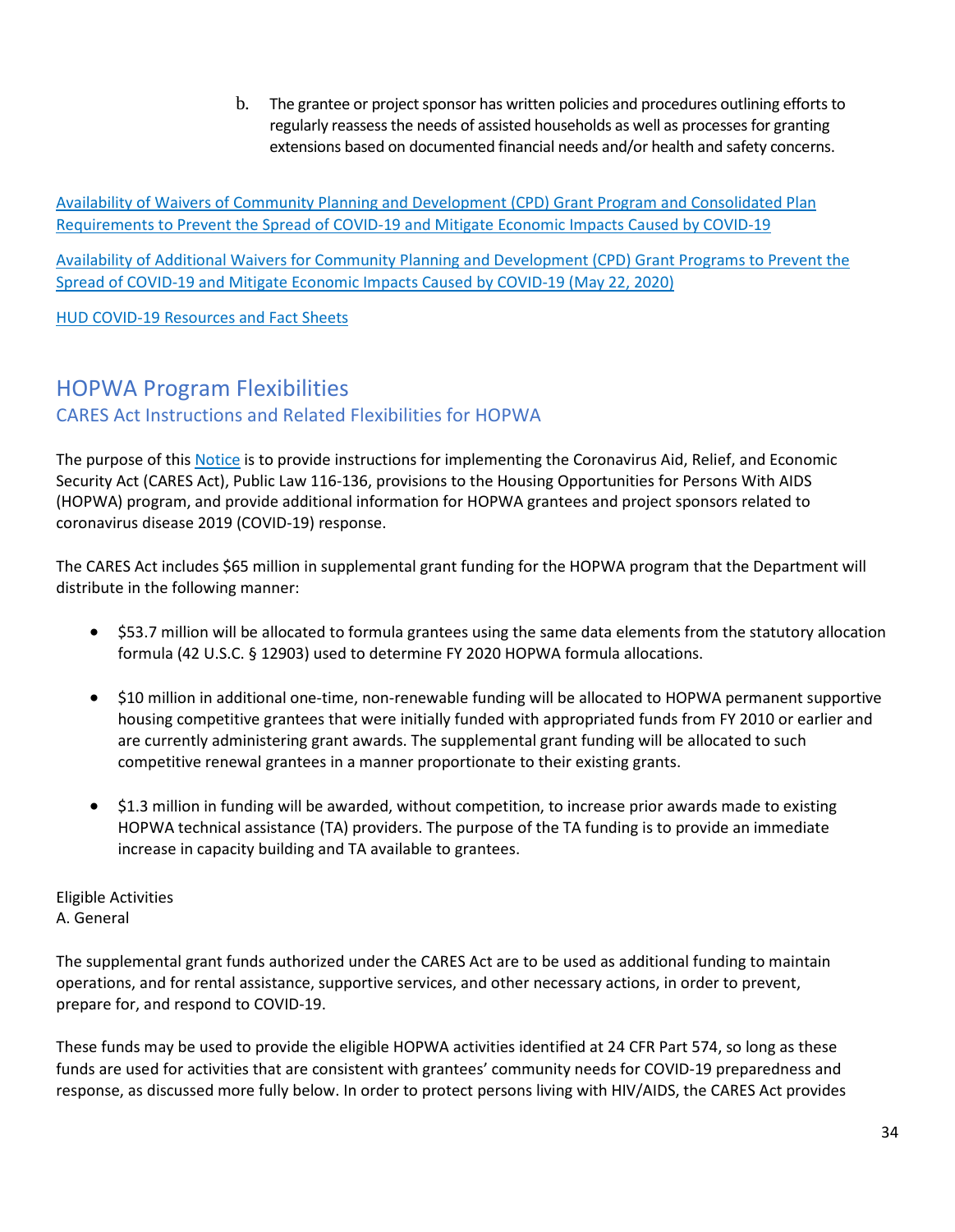that the supplemental grant funds may be used to self-isolate, quarantine, or provide other coronavirus infection control services as recommended by the Centers for Disease Control and Prevention for household members not living with HIV/AIDS.

Grantees may consider using the supplemental grant funds authorized under the CARES Act for activities such as:

- Stays at hotels, motels, or other locations to self-isolate, quarantine, or provide other infection control for HOPWA-eligible individuals or their family members (See Section III.D);
- Providing transportation services for eligible households to access medical care, supplies, and food or to commute to places of employment;
- Assisting HOPWA-eligible households in accessing essential services and supplies such as food, medications, medical care, personal protective equipment (PPE) and information;
- Providing nutrition services for eligible households in the form of food banks, groceries, and meal deliveries;
- Educating assisted households on ways to reduce the risk of contracting or spreading COVID-19 to others; and
- Costs related to infection control measures such as cleaning and disinfectant supplies, gloves, PPE, and other safety-related supplies for staff and assisted households.

As provided by the CARES Act, these supplemental funds may be used to cover or reimburse allowable costs as of the date a grantee or project sponsor began preparing for coronavirus, which HUD shall presume to be no earlier than January 21, 2020 – the date the first confirmed case was reported in the United States according to the Centers for Disease Control and Prevention (CDC). Grantees and project sponsors must maintain documentation demonstrating when they began preparing for COVID-19, such as notes on formal planning meetings or calls, and must maintain documentation to support any costs incurred by the recipient that the recipient plans to cover or reimburse with CARES Act grant funding.

Section 312 of the Robert T. Stafford Disaster Relief and Emergency Assistance Act (42 U.S.C. 5155), prohibits the duplication of benefits for programs that provide financial assistance to people or entities suffering losses as a result of a Federally-declared disaster or emergency. The duplication of benefits occurs when Federal financial assistance is provided to a person or entity through a program to address losses resulting from a Federally-declared emergency or disaster, and the person or entity has received (or would receive, by acting reasonably to obtain available assistance) financial assistance for the same costs from any other source (including insurance), and the total amount received exceeds the total need for those costs. HOPWA grantees must establish and maintain adequate procedures to prevent any duplication of benefits with CARES Act funds. HUD will issue additional guidance to facilitate compliance with this requirement.

### B. Administrative Costs

The CARES Act provides that a grantee may use up to six (6) percent of the supplemental grant funding received under the CARES Act for administrative purposes, and a project sponsor may use up to ten (10) percent of its subaward under the CARES Act for administrative purposes. The administrative cost limits for grantees and project sponsors specified in the CARES Act are only applicable to the supplemental grant funds received under the CARES Act and to any portion of a grantee's FY 2020 formula funds that have been approved under its Annual Action Plan (AAP) for allowable activities to prevent, prepare for, and respond to the COVID-19 pandemic as described in section V of this Notice. All other HOPWA awards remain subject to 42 U.S.C. § 12905(g), which limits costs for administrative expenses to three (3) percent of the grant amount for grantees and seven (7) percent of the amount received by project sponsors.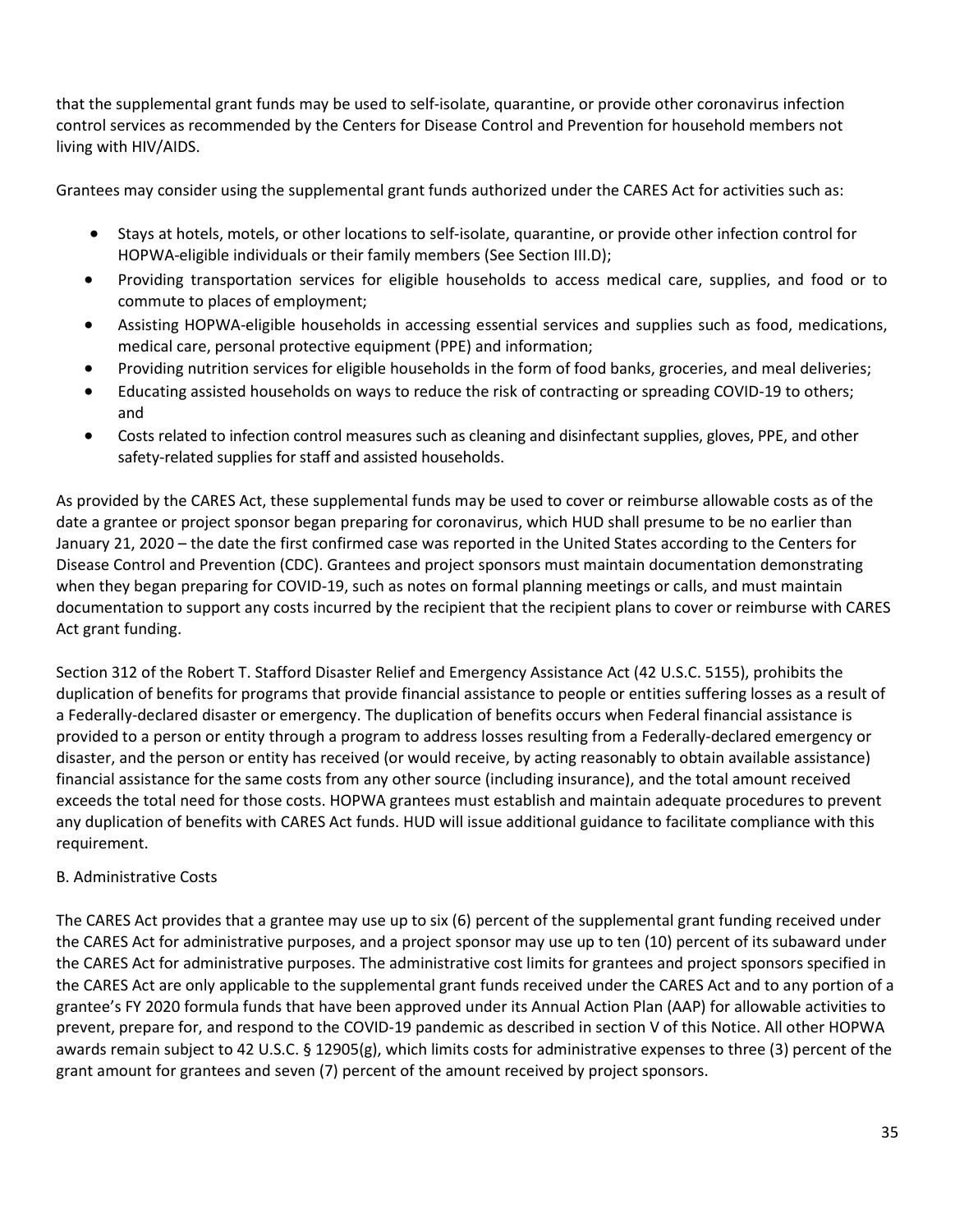### C. Short-Term Rent, Mortgage, and Utility Assistance

The CARES Act provides that the supplemental grant funding may be used to provide short-term rent, mortgage, and utility (STRMU) assistance payments to prevent homelessness of a tenant or mortgagor of a dwelling for a period of up to 24 months. The 24-month limit on STRMU assistance specified by the CARES Act is only applicable to the supplemental grant funds received under the CARES Act and any portion of a grantee's FY 2020 formula funds that have been approved under its Annual Action Plan (AAP) for allowable activities to prevent, prepare for, and respond to the COVID-19 pandemic as described in section V of this Notice. STRMU assistance provided under all other HOPWA awards remains subject to 42 U.S.C. § 12907(b)(3)(B), which limits STRMU assistance to a period of no more than 21 weeks of any 52-week period.

Although the CARES Act increases the term limit on STRMU assistance in 42 U.S.C. § 12907(b)(3)(B) to 24 months, the other provisions related to STRMU in § 12907 remain unchanged and in effect for the supplemental grant funds received under the CARES Act. This includes the provisions that assistance with rent, mortgage, and utility payments be provided in a manner appropriate to maintain the assisted household in their residence; and that each assisted household be provided the opportunity to receive case management services from appropriate social service agencies (see 42 U.S.C. § 12907(b)(5) and (6)).

### D. Hotel/Motel Stays

The supplemental grant funding provided under the CARES Act and any portion of a grantee's FY 2020 formula funds that have been approved under its Annual Action Plan (AAP) for allowable activities to prevent, prepare for, and respond to the COVID-19 pandemic as described in section V of this Notice may be used to pay for relocation services including lodging at hotels, motels, or other locations for eligible persons living with HIV/AIDS as well as household members who are not living with HIV/AIDS. Such funding may also be used to lodge one or more household members who may need to temporarily isolate from other members of the household. Members of households that currently reside in HOPWAsubsidized units are not precluded from receiving additional assistance for hotel/motel stays if isolation is needed.

HUD recommends that grantees and project sponsors limit hotel/motel stays to no more than 60 days in a six-month period, with exceptions related to COVID-19 related health and safety concerns. Grantees should ensure they have policies in place regarding hotel/motel stays that detail time limits as well as processes for granting extensions based on documented household health and safety concerns in accordance with CDC guidance, if needed.

### <span id="page-35-0"></span>Using HOPWA Program Funds for Infectious Disease Preparedness and Response

This resource below describes how Housing Opportunities for Persons With AIDS (HOPWA) grantees and project sponsors may use HOPWA funds to prepare for and respond to infectious diseases such as the coronavirus disease 2019 (COVID-19).

### [Using HOPWA Program Funds for Infectious Disease Preparedness and Response](https://files.hudexchange.info/resources/documents/Using-HOPWA-Program-Funds-for-Infectious-Disease-Preparedness-and-Response.pdf)

### <span id="page-35-1"></span>Formula Grant Agreement Execution

Formula grantees will sign a grant agreement in order to accept the supplemental grant funds from HUD. Each Field Office will inform their respective grantees of the process for executing the grant agreement.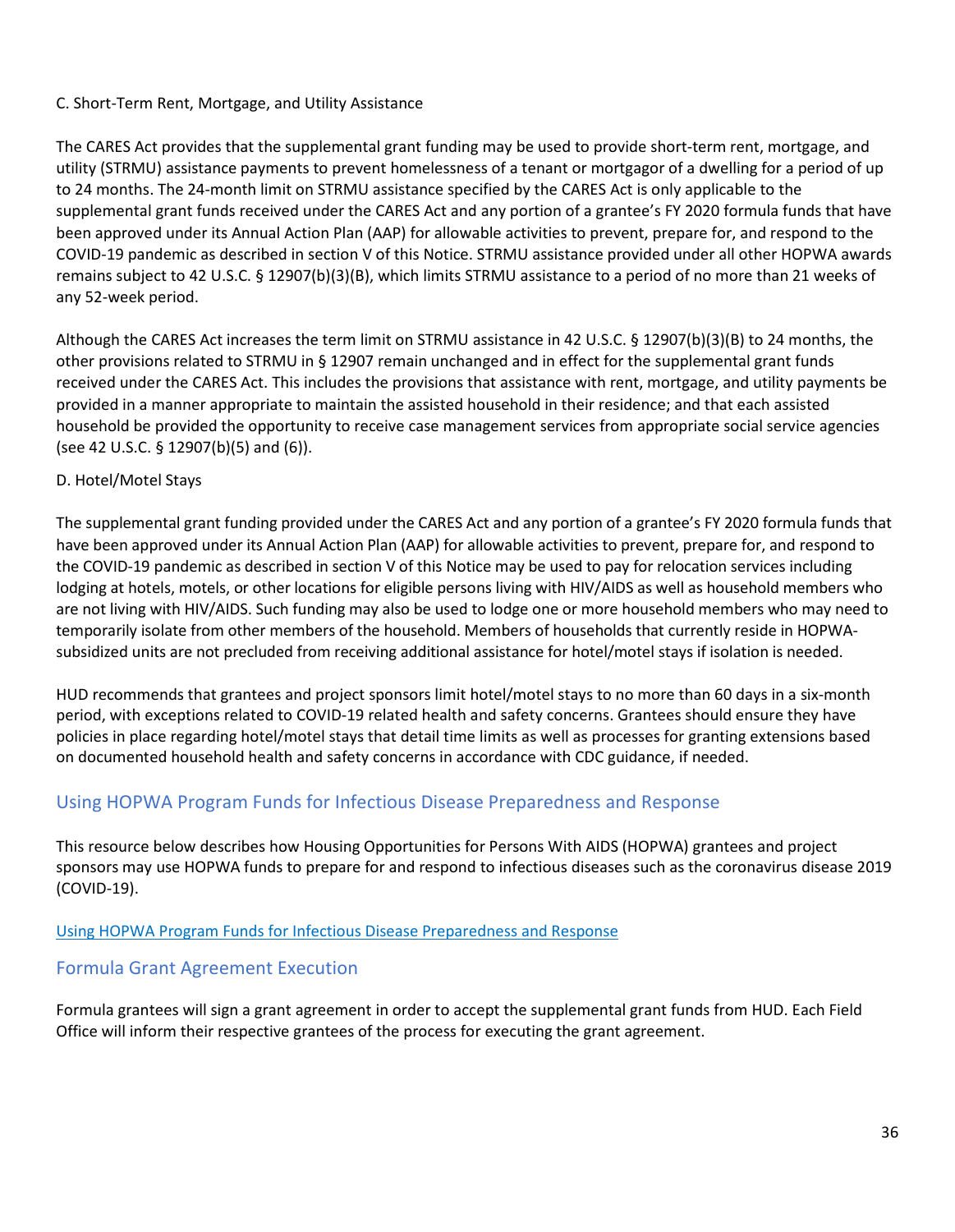### **Consolidated Plan Amendments for Formula Grantees**

HUD is waiving 24 CFR 91.505(c) -Amendments to the Consolidated Plan- to the extent necessary to require submission of the substantial amendment to HUD for review in accordance with this Notice. To receive its supplemental CARES Act grant allocation, a grantee must submit to HUD for review a signed standard federal form SF–424, SF-424D, the certifications at 24 CFR 91.225(a) and (e) or 24 CFR 91.325(a) and (e), and a substantial FY 2019 Action Plan amendment meeting the requirements of 24 CFR part 91 and this Notice. HUD recommends that the substantial amendment and other required documents be received by HUD within 15 business days of publication of this Notice.

HUD has waived 24 CFR 91.105(c)(2) and (k), 24 CFR 91.115(c)(2) and (i) to the extent necessary to allow the grantee to provide no fewer than 5 calendar days for citizen comment (rather than 30 days) for its consolidated plan substantial amendment (see Section XII of this Notice). Grantees should post the approved substantial amendment on its official website along with a summary of citizen comments received within the comment period.

Each substantial amendment submitted to HUD will be subject to the review process set forth in 24 CFR 91.500. HUD intends to expedite its review.

If the substantial amendment is not disapproved, both HUD and the grantee will sign the grant agreement and then HUD will establish the grantee's line of credit in the amount of funds included in the FY 2019 Action Plan substantial amendment, up to the allocation amount.

HUD is exercising its authority under the CARES Act to allow HOPWA formula grantees to use a portion of their FY 2020 allocations on allowable activities to prevent, prepare for, and respond to COVID-19, including the provision of PPE, provided such activities are identified and approved in their FY 2020 AAPs and that all CARES Act funding has been expended. Grantees with previously approved FY 2020 AAPs that are interested in using a portion of their FY 2020 formula funds to prevent, prepare for, and respond to COVID-19 may amend such AAPs and resubmit for approval. All FY 2020 formula funds used for COVID-19 response will receive the same benefits and flexibilities as the CARES Act funding described in sections III.B, III.C, and III.D of this Notice.

### <span id="page-36-0"></span>Competitive Grant Agreement Execution

Competitive grantees will sign a grant agreement in order to accept the supplemental grant funds from HUD. Within 15 business days of the publication of this Notice, each competitive grantee is expected to submit a brief description of planned uses for the supplemental grant funds to the Office of HIV/AIDS Housing (OHH) at HUD headquarters via the HOPWA email box at [HOPWA@HUD.gov.](mailto:HOPWA@HUD.gov)

This brief description should list the type and amount of each eligible activity the grantee anticipates undertaking with the funding, the process that will take place to carry out the work quickly, and how eligible households will access the assistance during any period of time the grantee's main operations are closed due to local public health department directive. Each grantee must also include a completed HOPWA budget form HUD-40110-B and completed forms SF-424 and SF-424D in its submission.

HUD will review the descriptive packages in accordance with the following process:

- HUD will expedite its approval or disapproval of the descriptive packages;
- HUD recommends that jurisdictions with disapproved descriptions revise and resubmit within 15 business days after HUD sends the first notification of its disapproval; and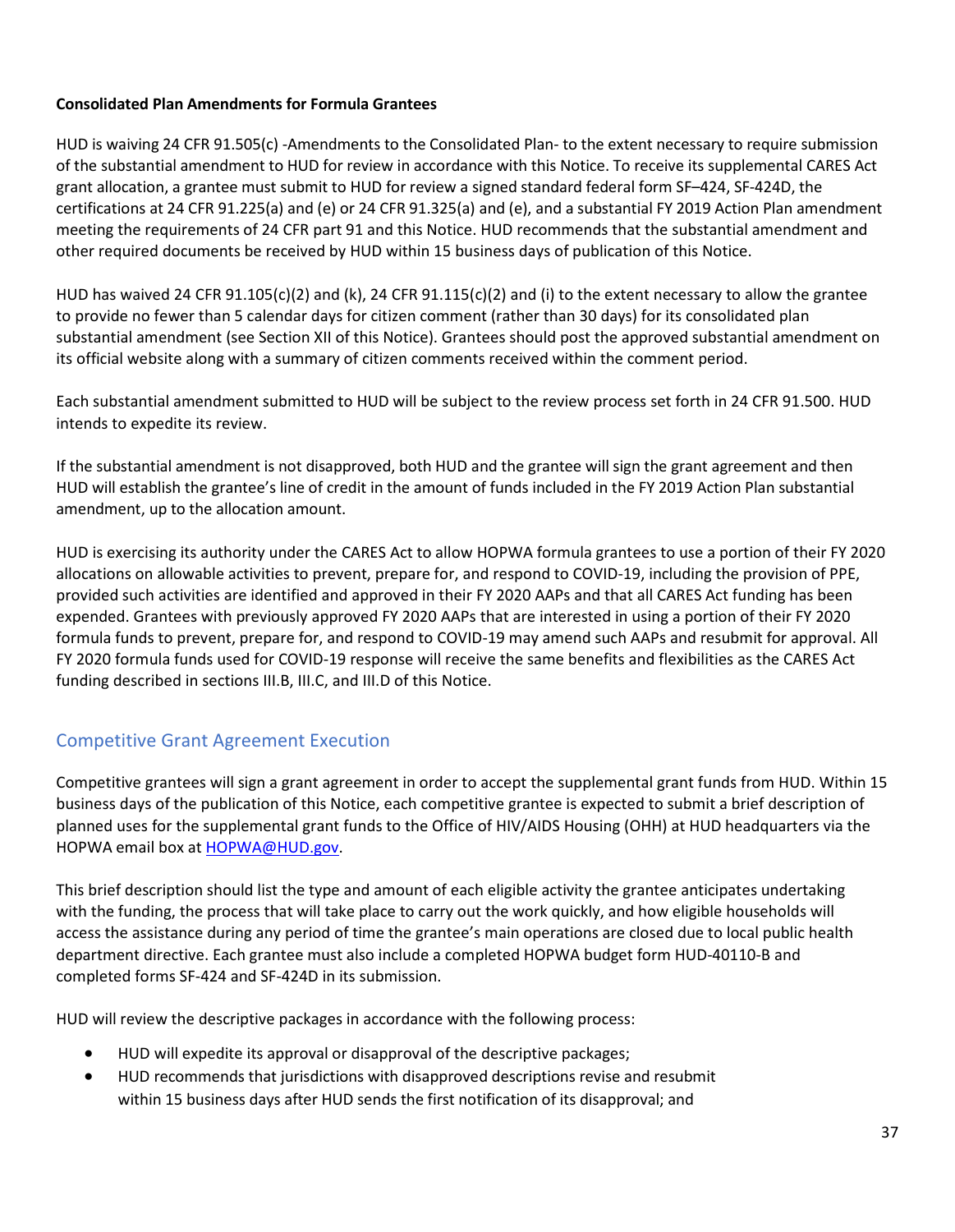HUD will expedite its approval or disapproval of the revised descriptions after receiving the resubmission.

OHH will forward approved submissions to respective field offices and inform field offices when the grant agreement may move forward for execution. Local HUD field offices will inform their respective grantees of the process for executing the grant agreement after the grantee description is submitted, reviewed, and approved by OHH.

### <span id="page-37-0"></span>Expectations for Competitive Grantees

Competitive grantees are expected to continue implementing their current grant as approved. The supplemental grant funding provided under the CARES Act is not required to be spent on permanent supportive housing activities, but rather can be used for eligible activities under 24 CFR part 574, in accordance with the CARES Act and as set forth in section III.A of this Notice that are necessary actions in order to prevent, prepare for, and respond to COVID-19.

### Project Sponsor Agreements

Grantees are expected to execute new or amend existing project sponsor agreements for the supplemental funds within fourteen calendar (14) days of execution of the formula or competitive grant agreements. The selection of project sponsors under the HOPWA program is not subject to the procurement requirements of 2 CFR part 200, subpart D (see 24 CFR 574.3).

### <span id="page-37-1"></span>Technical Assistance

The TA funding provided under the CARES Act will be used for the development of webinars, resource guides, and other TA materials to assist grantees in administering the supplemental grant funds and implementing activities related to COVID-19 preparedness and response. Grantees in need of individualized TA related to responding to COVID-19 or regular HOPWA program administration should submit a TA request via the "Request Program Assistance" webpage on the HUD Exchange portal[:](https://www.hudexchange.info/program-support/technical-assistance/) [https://www.hudexchange.info/program-support/technical](https://www.hudexchange.info/program-support/technical-assistance/)[assistance/.](https://www.hudexchange.info/program-support/technical-assistance/) In the TA request submission process select "HOPWA: Housing Opportunities for Persons With AIDS" as the topic and write "Health Preparedness and Response" in the subject line.

### <span id="page-37-2"></span>Reporting

HOPWA grantees that accept the supplemental grant funding authorized under the CARES Act will be required to report on the activities undertaken with such funding. Consistent with 24 CFR 574.520, grantees will report information to HUD on the use of the supplemental grant funds, including the number of individuals assisted and the types of assistance provided. This information will be reported in the HOPWA Consolidated Annual Performance and Evaluation Report (Form HUD-40110-D) for formula grantees or HOPWA Annual Progress Report (Form HUD-40110-C) for competitive grantees, or similar combined data collection instrument to be specified by HUD.

24 CFR 91.520 requires HOPWA formula grantees to submit a Consolidated Annual Performance and Evaluation Report (CAPER) to HUD within 90 days after the close of the grantee's program year. The HOPWA Grant Agreement requires competitive grantees to submit an Annual Progress Report (APR) in accordance with 24 CFR 574.520(b) within 90 days of the end of each 12-month operating period. Any HOPWA grantee with a CAPER or APR due to HUD within six months of the date of this Notice may have up to a 90-day extension to submit their reports. The extension will allow a grantee to submit their APR or CAPER within 180 days of the end of their program or operating year. Grantees that wish to utilize the extension should submit an email t[o](mailto:HOPWA@hud.gov) [HOPWA@hud.gov](mailto:HOPWA@hud.gov) and notify the grantee's local HUD Field Office.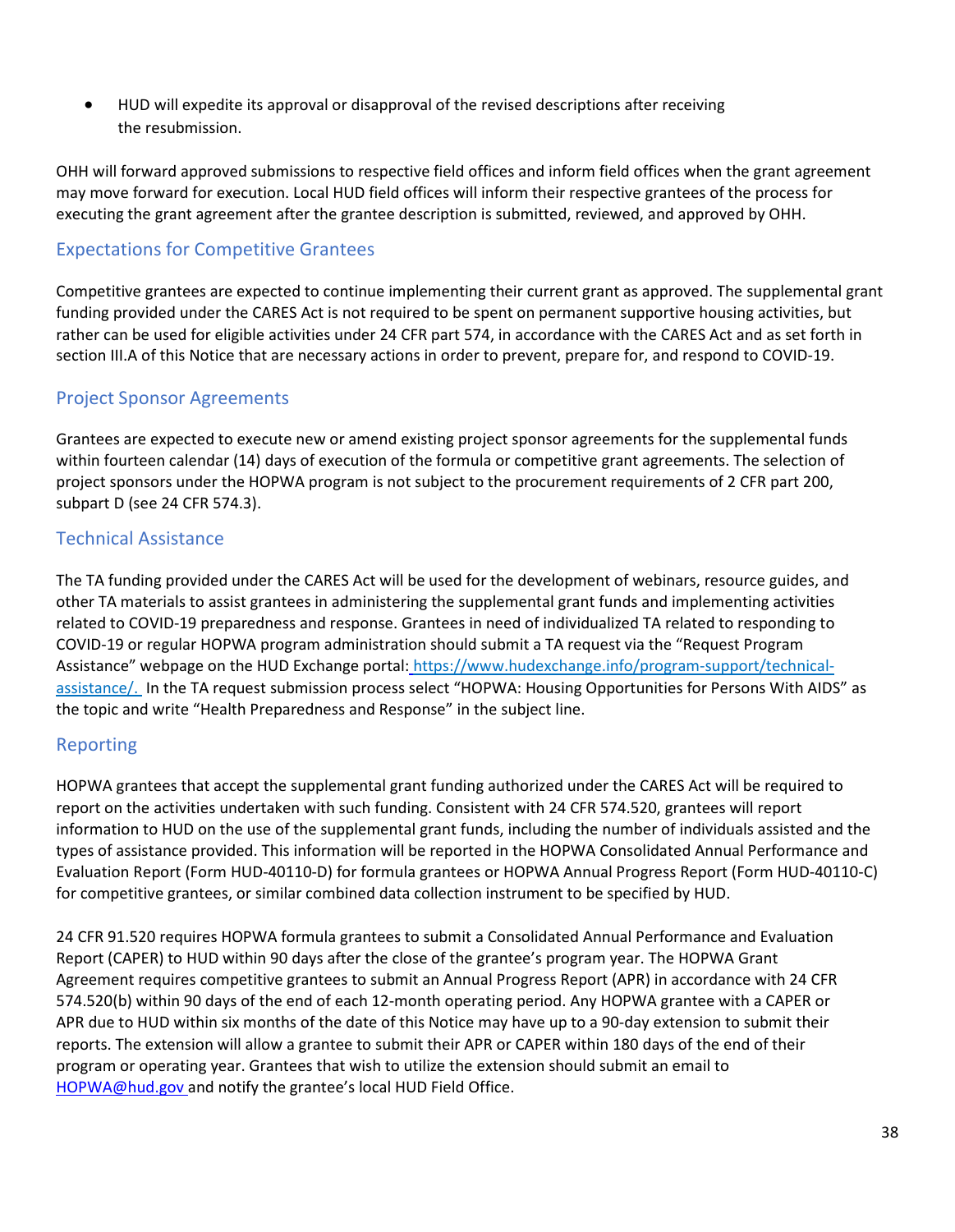### <span id="page-38-0"></span>Additional CARES Act Reporting

Section 15011 of the CARES Act requires that recipients of \$150,000 or more of CARES Act funding submit, not later than 10 days after the end of each calendar quarter, a report containing information regarding the amount of funds received; the amount of funds obligated or expended for each project or activity; a detailed list of all such projects or activities, including a description of the project or activity; and detailed information on any subcontracts or subgrants awarded by the recipient. As outlined in the Office of Management and Budget (OMB) memorandum, M20-21, existing reporting requirements are anticipated to meet the requirements of Section 15011, but the content and format for this reporting is still under development and will need to be reviewed against current program practices. The Department will work in coordination with OMB to ensure that this requirement can be fulfilled by recipients of CARES Act funding in a manner that utilizes to the greatest extent possible existing reporting streams, providing the necessary transparency and accountability with minimal additional burden. If additional reporting is necessary, further guidance will be released by the Department in the near future.

### <span id="page-38-1"></span>**Waivers**

HUD issued a memorandum providing regulatory waivers of certain HOPWA and other CPD program requirements to prevent the spread of COVID-19 and provide additional supports to eligible individuals and families who are economically impacted by COVID-19. The memorandum is available online at: [https://www.hud.gov/sites/dfiles/CPD/documents/COVID-19 Mega Waiver 03-31-2020.pdf.](https://www.hud.gov/sites/dfiles/CPD/documents/COVID-19%20Mega%20Waiver%2003-31-2020.pdf.) 

The memorandum includes a simplified notification process for grantees to use the waiver flexibility to expedite the delivery of assistance. Grantees wishing to utilize any of the waivers provided in the memorandum should notify their local CPD Director, by email to their COVID-19 specific email address, of their intent to utilize a specific waiver flexibility two days before they anticipate using the waiver flexibility.

Additionally, it is expected that the Department will issue further waivers addressing identified needs by grantees and guidance on the administrative flexibilities provided under Office of Management and Budget (OMB) Memo M-20-17. These waivers will be made available online at[: https://www.hud.gov/program offices/comm planning/hopwa covid-](https://www.hud.gov/program_offices/comm_planning/hopwa_covid-19)[19.](https://www.hud.gov/program_offices/comm_planning/hopwa_covid-19) 

Regulatory waiver flexibilities offered by HUD specific to the use of amounts in the HOPWA program in response to the COVID-19 pandemic may be deemed effective as of the date a grantee began preparing for coronavirus, which HUD shall presume to be no earlier than January 21, 2020 – the date the first confirmed case was reported in the United States according to the CDC. Grantees and project sponsors must maintain documentation demonstrating when the recipient began preparing for COVID-19, such as notes on formal planning meetings or calls, and must maintain documentation to support any costs incurred by the recipient that the recipient plans to cover or reimburse with CARES Act grant funding.

<span id="page-38-3"></span><span id="page-38-2"></span>Flexibilities and Plan Amendment Waiver for HOPWA Funds Used to Support Coronavirus Response [All Grantees of ESG-CV, ESG Grants \(FY 2020 and older\), and HOPWA-CV and All CPD Field Office Directors](https://www.hud.gov/sites/dfiles/CPD/documents/ESG_CV_HOPWA_CV_Memo_FINAL_OHHSNAPS_JG_signed_508.pdf)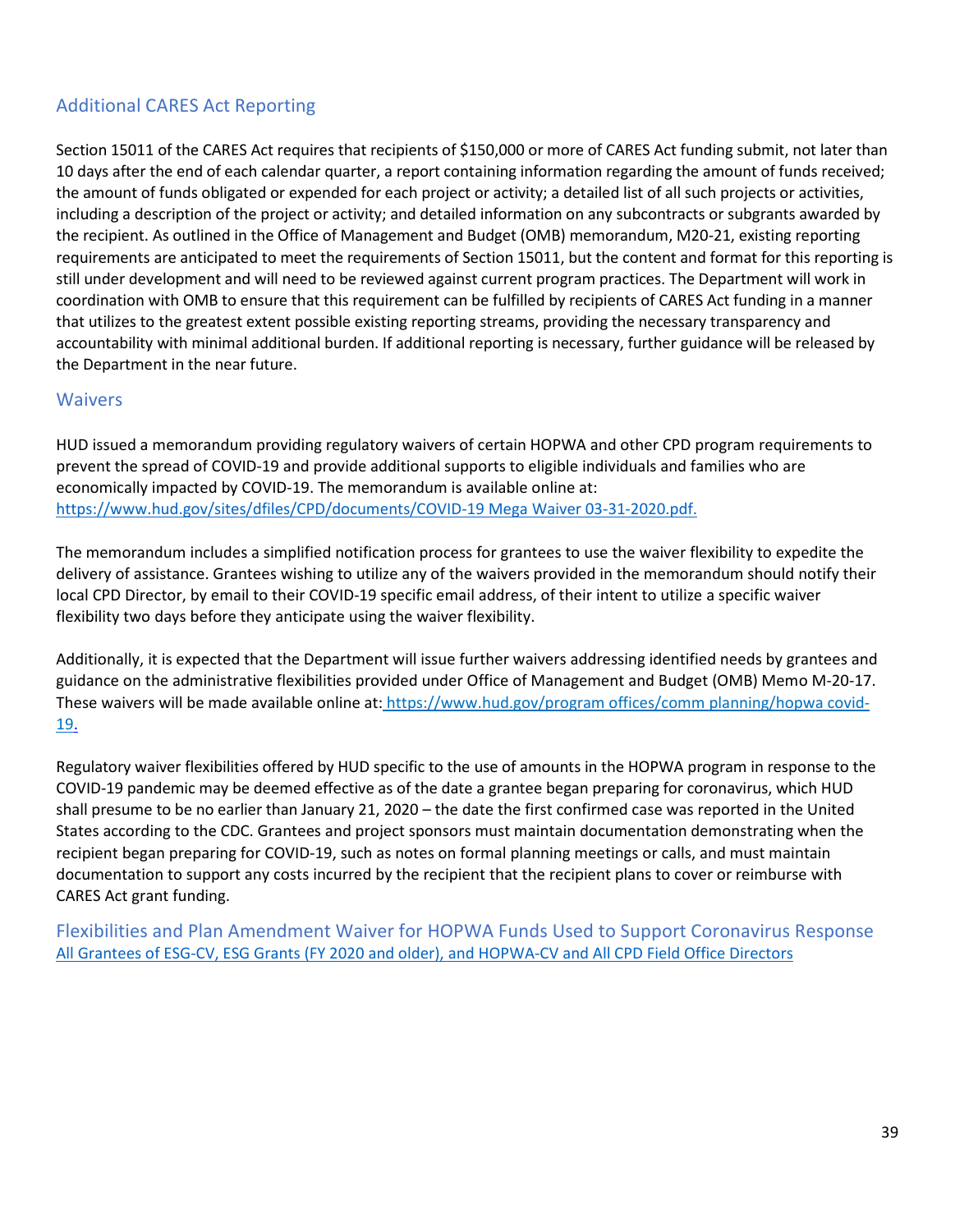### Materials Posted: Infectious Disease Preparedness Guidance for Homeless Assistance Providers

HUD posted the following Centers for Disease Control and Prevention (CDC) guidance and Technical Assistance (TA) materials on th[e HUD Exchange Disease Risks and Homelessness Page:](https://www.hudexchange.info/homelessness-assistance/diseases/)

- [CDC: Interim Guidance for Homeless Service Providers to Plan and Respond to Coronavirus Disease 2019](https://files.hudexchange.info/resources/documents/Interim-Guidance-for-Homeless-Service-Providers-to-Plan-and-Respond-to-COVID-19.pdf)  [\(COVID-19\)](https://files.hudexchange.info/resources/documents/Interim-Guidance-for-Homeless-Service-Providers-to-Plan-and-Respond-to-COVID-19.pdf)
- [Questions to Assist CoCs and Public Health Authorities to Limit the Spread of Infectious Disease in Homeless](https://files.hudexchange.info/resources/documents/Questions-to-Assist-CoCs-and-Public-Health-Authorities-to-Limit-the-Spread-of-Infectious-Disease-in-Homeless-Programs.pdf)  [Programs](https://files.hudexchange.info/resources/documents/Questions-to-Assist-CoCs-and-Public-Health-Authorities-to-Limit-the-Spread-of-Infectious-Disease-in-Homeless-Programs.pdf)
- [Specific Considerations for Public Health Authorities to Limit Infection Risk Among People Experiencing](https://files.hudexchange.info/public/resources/documents/Specific-Considerations-for-Public-Health-Authorities-to-Limit-Infection-Risk-Among-People-Experiencing-Homelessness.pdf)  [Homelessness](https://files.hudexchange.info/public/resources/documents/Specific-Considerations-for-Public-Health-Authorities-to-Limit-Infection-Risk-Among-People-Experiencing-Homelessness.pdf)
- **[Eligible ESG costs for Infectious Disease Preparedness](https://files.hudexchange.info/resources/documents/Eligible-ESG-Program-Costs-for-Infectious-Disease-Preparedness.pdf)**

Families and individuals experiencing homelessness are more vulnerable to infectious diseases due to lack of access to primary care, mobility, and poor health status from extended episodes of homelessness. HUD strongly encourages Continuums of Care (CoCs) to contact local public health departments, Healthcare for the Homeless agencies, and other local health partners to ensure the unique needs and opportunities related to the homeless service system are incorporated. CoCs can take steps now to develop preparedness and response plans to protect against infection.

### <span id="page-39-0"></span>Further Information

All questions related to this Notice should be directed to the "HOPWA Ask A Question" portal available online a[t](https://www.hudexchange.info/program-support/my-question/) [https://www.hudexchange.info/program-support/my-question/.](https://www.hudexchange.info/program-support/my-question/) In Step 2 of the question submission process, select "HOPWA: Housing Opportunities for Persons With AIDS" from the "My question is related to" drop down list and write "Health Preparedness and Response" in the subject line.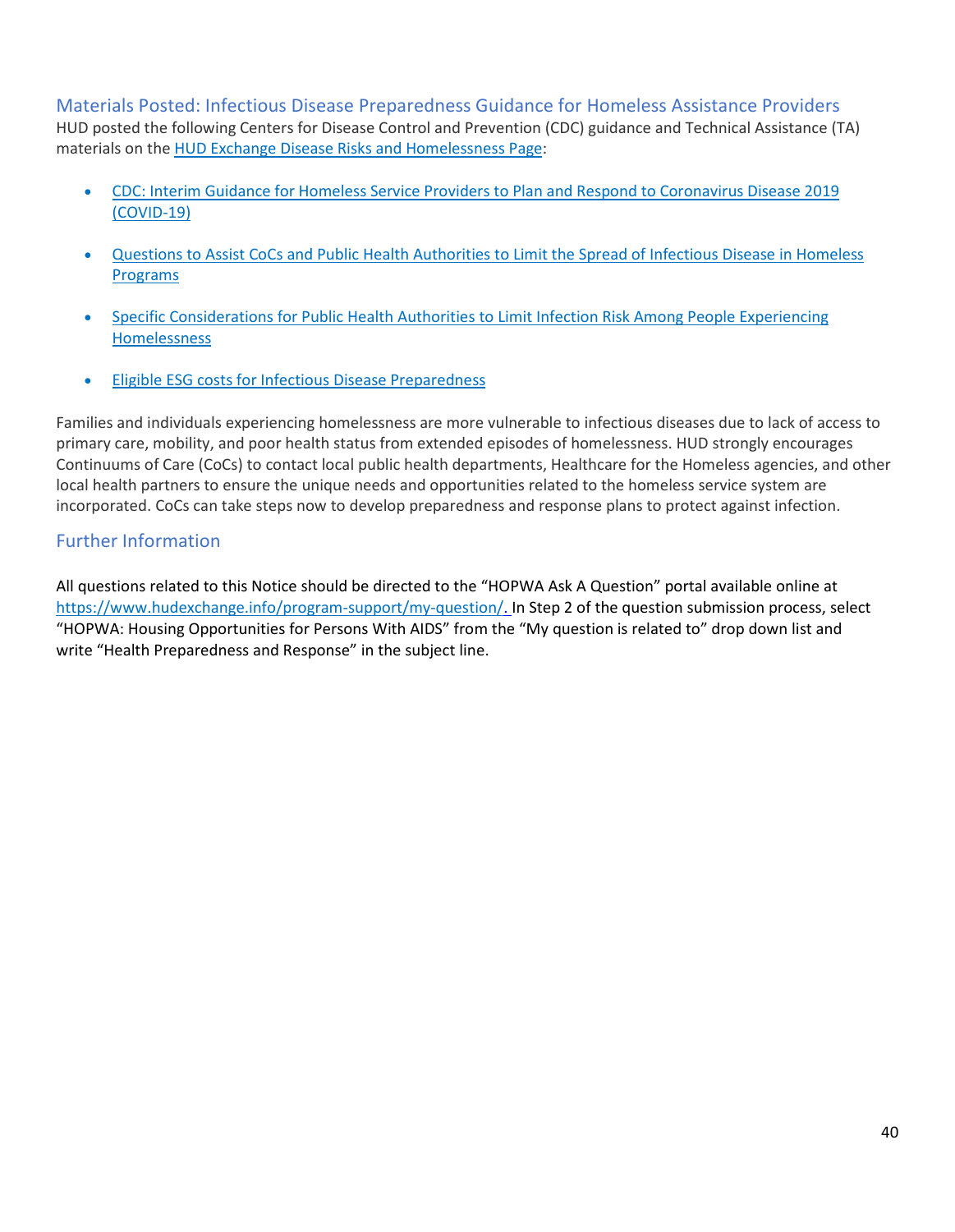# *CONTINUUM OF CARE PROGRAM (COC)*

### <span id="page-40-0"></span>CoC – Mega Waiver

#### <span id="page-40-1"></span>Fair Market Rent for Individual Units and Leasing Costs

**Requirement:** Rent payments for individual units with leasing dollars may not exceed Fair Market Rent (FMR). **Citation:** 24 CFR 578.49(b)(2) **Explanation:** The CoC Program regulation at 24 CFR 578.49(b)(2) prohibits a recipient from using grant funds for leasing to pay above FMR when leasing individual units, even if the rent is reasonable when compared to other similar, unassisted units.

- **Justification:** Waiving the limit on using grant leasing funds to pay above FMR for individual units above FMR, but not greater than the reasonable rent will assist recipients in locating additional units to house individuals and families experiencing homelessness and reduce the spread and harm of COVID-19.
- **Applicability:** The FMR restriction is waived for any lease executed by a recipient or subrecipient to provide transitional or permanent supportive housing during the 6-month period beginning on the date of this memorandum. The affected recipient or subrecipient must still ensure that rent paid for individual units that are leased with CoC Program leasing dollars meet the rent reasonableness standard in 24 CFR 578.49(b)(2).

### <span id="page-40-2"></span>Disability Documentation for Permanent Supportive Housing (PSH)

- **Requirement:** A recipient providing PSH must serve individual and families where one member of the household has a qualifying disability (for dedicated projects and DedicatedPlus projects that individual must be the head of household). Further, the recipient must document a qualifying disability of one of the household members. When documentation of disability is the intake worker's observation, the regulation requires the recipient to obtain additional confirming evidence within 45 days.
- **Citation:** 24 CFR 578.103(a) and 24 CFR 578.103(a)(4)(i)(B)
- **Explanation:** 24 CFR 578.103(a) requires recipients to maintain records providing evidence they met program requirements and 24 CFR 578.103(a)(4)(i)(B) establishes the requirements for documenting disability for individuals and families that meet the "chronically homeless" definition in 24 CFR 578.3. Acceptable evidence of disability includes intake-staff recorded observations of disability that, no later than 45 days from the application for assistance, is confirmed and accompanied by evidence in paragraphs

24 CFR 578.103(a)(4)(i)(B)(1), (2), (3), or (5). HUD is waiving the requirement to obtain additional evidence.

**Justification:** Waiving 24 CFR 578.103(a)(4)(i)(B)(4) as specified below will allow recipients to house people by relying on intake staff-recorded observation of disability while providing recipients' intake staff with additional time to confirm the disability. This will help households with observed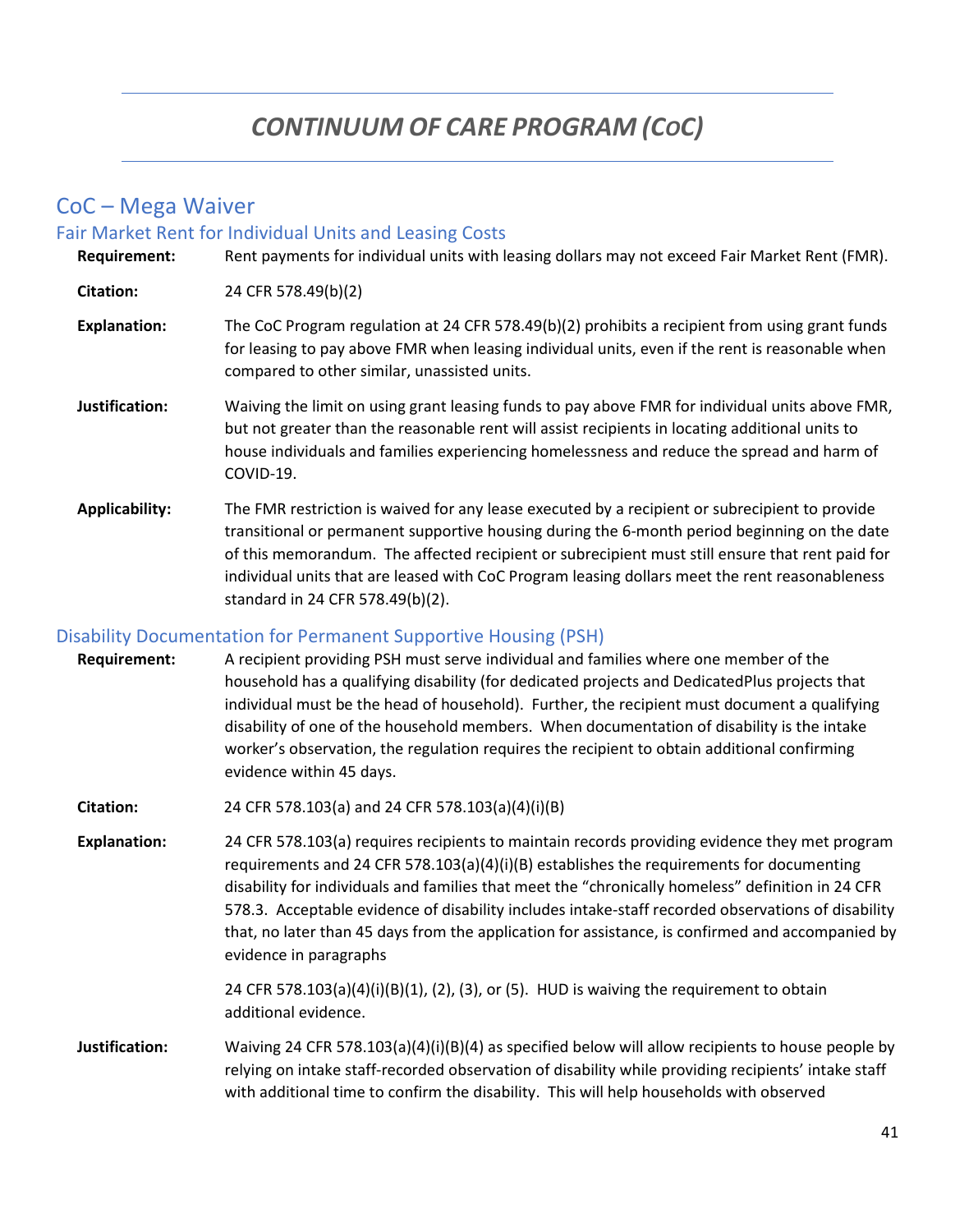disabilities to be housed quickly and obtain the necessary documentation once healthcare workers are no longer inundated by COVID-19 responses.

- **Applicability:** The requirement that intake staff-recorded observation of disability be confirmed and accompanied by other evidence no later than 45 days from the application for assistance documentation requirement is waived for any program participants admitted into PSH funded by the CoC Program for the 6-month period beginning on the date of this memorandum.
- **Note:** For the purposes of individuals and families housed in PSH from the date of this memorandum until public health officials determine no additional special measures are necessary to prevent the spread of COVID-19, a written certification by the individual seeking assistance that they have a qualifying disability is considered acceptable documentation approved by HUD under 24 CFR 578.103(a)(4)(i)(B)(5).

### <span id="page-41-0"></span>Limit on Eligible Housing Search and Counseling Services

**Requirement:** With respect to program participant's debts, 24 CFR 578.53(ed)(8)(ii)(B) only allows the costs of credit counseling, accessing a free personal credit report, and resolving personal credit issues. 24 CFR 578.53(d) limits the use of CoC Program funds for providing services to only those costs listed in the interim rule.

**Citation:** 24 CFR 578.53(e)(8)(ii)(B) and 578.53(d)

**Explanation:** 24 CFR 578.53(e)(8) allows recipients and subrecipients to use CoC funds to pay for housing search and counseling services to help eligible program participants locate, obtain, and retain suitable housing. For program participants whose debt problems make it difficult to obtain housing,

> 24 CFR 578.53(e)(8)(ii)(B) makes eligible the costs of credit counseling, accessing a free personal credit report, and resolving personal credit issues. However, payment of rental or utility arrears is not included as an eligible cost. 24 CFR 578.53(d) limits eligible supportive service costs to those explicitly listed in 24 CFR 578.53(e), which is a more limited list than is eligible under the McKinney-Vento Act.

- **Justification:** Waiving the limitation of housing search and counseling eligible activities to allow recipients and subrecipients to pay for up to 6 months of rental arrears and 6 months of utility arrears will help recipients and subrecipients remove barriers to obtaining housing quickly and help reduce the spread and harm of COVID-19.
- **Applicability:** The limitation on eligible housing search and counseling activities is waived so that CoC Program funds may be used for up to 6 months of a program participant's utility arrears and up to 6 months of program participant's rent arrears, when those arrears make it difficult to obtain housing. This waiver is in effect one-year beginning on the date of this memorandum.

### <span id="page-41-1"></span>Permanent Housing-Rapid Re-housing Monthly Case Management

**Requirement:** Recipients must require program participants of permanent housing – rapid rehousing projects to meet with a case manager at least monthly.

**Citation:** 24 CFR 578.37(a)(1)(ii)(F)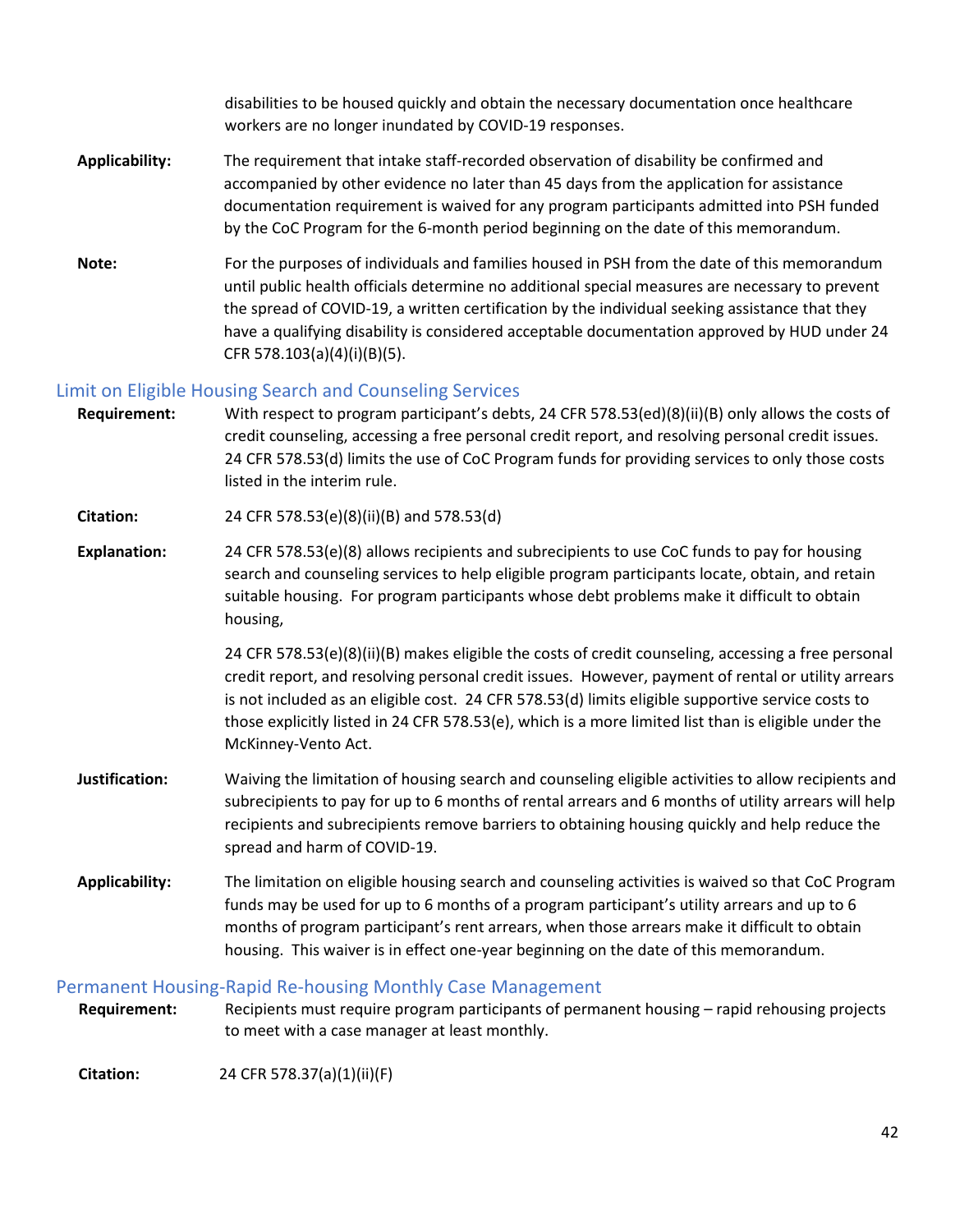- **Explanation:** The CoC Program interim rule at 24 CFR 578.37(a)(1)(ii)(F) requires program participants to meet with a case manager not less than once per month to assist them in ensuring longterm housing stability. The project is exempt from this requirement already if the Violence Against Women Act of 1994 (42 U.S.C. 13925 et seq.) or the Family Violence Prevention and Services Act (42 U.S.C. 10401 et seq.) prohibits the recipient carrying out the project from making its housing conditional on the participant's acceptance of services.
- **Justification:** HUD originally waived this requirement for 2-months beginning March 31, 2020. Recipients are continuing to report limited staff capacity as staff members are home for a variety of reasons related to COVID-19 (e.g., quarantining, children home from school, working elsewhere in the community to manage the COVID-19 response). In addition, not all program participants have capacity to meet via phone or internet. Waiving the monthly case management requirement as specified below will allow recipients to provide case management on an as-needed basis and reduce the possible spread and harm of COVID-19.
- **Applicability:** This requirement in 24 CFR 578.37(a)(1)(ii)(F) that projects require program participants to meet with case mangers not less than once per month is waived for all permanent housing- rapid rehousing projects for an additional three months beginning on the date of this memorandum.

### <span id="page-42-0"></span>Housing Quality Standards (HQS) – Initial Physical Inspection of Unit

| <b>Requirement:</b>   | Recipients are required to physically inspect any unit supported with leasing or rental assistance<br>funds to assure that the unit meets housing quality standards (HQS) before any assistance will<br>be provided on behalf of a program participant.                                                                                                                                                         |
|-----------------------|-----------------------------------------------------------------------------------------------------------------------------------------------------------------------------------------------------------------------------------------------------------------------------------------------------------------------------------------------------------------------------------------------------------------|
| Citation:             | 24 CFR 578.75(b)(1)                                                                                                                                                                                                                                                                                                                                                                                             |
| <b>Explanation:</b>   | 24 CFR 578.75(b)(1) requires that recipients or subrecipients physically inspect each unit to<br>assure that it meets HQS before any assistance will be provided for that unit on behalf of a<br>program participant.                                                                                                                                                                                           |
| Justification:        | Waiving the physical initial inspection requirement 24 CFR 578.75(b)(1) as specified below will<br>allow recipients to help prevent the spread of COVID-19.                                                                                                                                                                                                                                                     |
| <b>Applicability:</b> | This waiver of the requirement in 24 CFR 578.75(b)(1) that the recipient or subrecipient<br>physically inspect each unit to assure that the unit meets HQS before providing assistance on<br>behalf of a program participant is in effect for 6-months beginning on the date of this<br>memorandum for recipients and subrecipients that are able to meet the following criteria:                               |
|                       | The recipient is able to visually inspect the unit using technology, such as video<br>a.<br>streaming, to ensure the unit meets HQS before any assistance is provided; and<br>The recipient or subrecipient has written policies to physically re-inspect the unit within<br>b.<br>3 months after the health officials determine special measures to prevent the spread of<br>COVID-19 are no longer necessary. |

### <span id="page-42-1"></span>HQS – Re-Inspection of Units

**Requirement:** Recipients or subrecipients must inspect all units for which leasing or rental assistance funds are used, at least annually to ensure they continue to meet HQS.

**Citation:** 24 CFR 578.75(b)(2)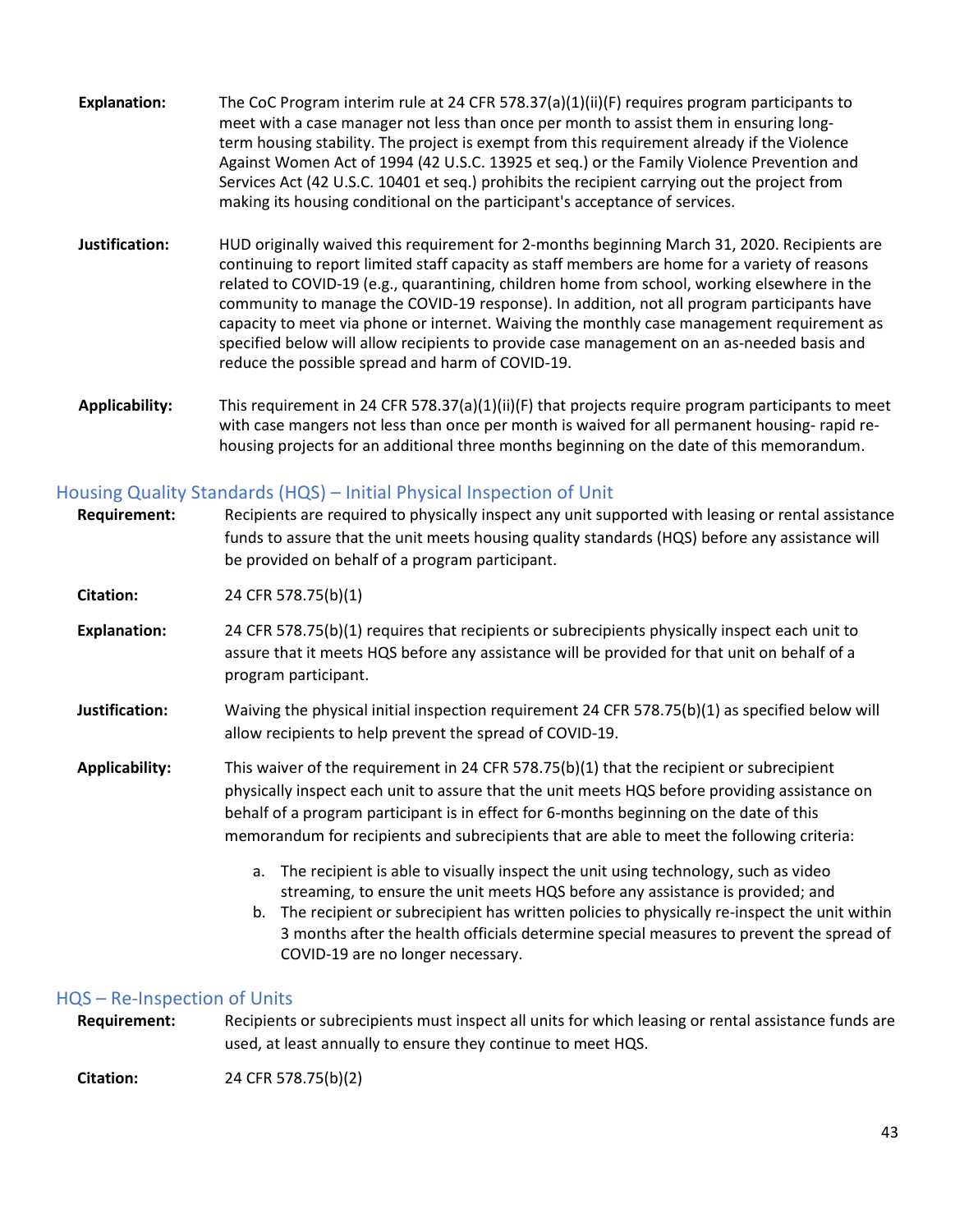| <b>Explanation:</b> | 24 CFR 578.75(b)(2) requires that recipients or subrecipients are required to inspect all units<br>supported by leasing or rental assistance funding under the CoC Program at least annually<br>during the grant period to ensure the units continue to meet HQS. |
|---------------------|-------------------------------------------------------------------------------------------------------------------------------------------------------------------------------------------------------------------------------------------------------------------|
| Justification:      | Waiving the annual re-inspection 24 CFR 578.75(b)(2) requirement during this public health<br>crisis as specified below will help allow recipients to prevent the spread of COVID-19.                                                                             |
| Applicability:      | This requirement in 24 CFR 578(b)(2) is waived for 1-year beginning on the date of this<br>memorandum.                                                                                                                                                            |

### <span id="page-43-0"></span>One-Year Lease Requirement

| <b>Requirement:</b> | Program participants residing in PSH must be the tenant on a lease for a<br>term of at least one year that is renewable and terminable for cause.                                                                                                                     |
|---------------------|-----------------------------------------------------------------------------------------------------------------------------------------------------------------------------------------------------------------------------------------------------------------------|
| <b>Citation:</b>    | 24 CFR 578.3, definition of permanent housing, 24 CFR 578.51(I)(1)                                                                                                                                                                                                    |
| <b>Explanation:</b> | The CoC Program regulation at 24 CFR 578.3, definition of permanent housing, and 24 CFR<br>578.51(I)(1) requires program participants residing in permanent housing to be the tenant on a<br>lease for a term of one year that is renewable and terminable for cause. |
| Justification:      | Waiving the one-year lease requirement as specified below will allow recipients to more quickly<br>identify permanent housing for individuals and families experiencing homelessness, which is<br>helpful in preventing the spread of COVID-19.                       |
| Applicability:      | The one-year lease requirement is waived for six-months beginning on the date of this<br>memorandum, so long as the initial lease term of all leases is for more than one month.                                                                                      |

### YHDP - Permanent Housing Rapid Re-housing Limit to 24 Months of Rental Assistance

To the extent Youth Homelessness Demonstration Program (YHDP) grants are subject to the same requirements in 24 CFR part 578 that apply to grants provided under the CoC Program, the same waivers made available on March 31, 2020 for grants provided under the CoC Program are made available to YHDP grants for the same justifications and subject to the same conditions. Additionally, the following waivers are available to CoC Program and YHDP recipients.

### <span id="page-43-1"></span>Permanent Housing Rapid Re-housing Limit to 24 Months of Rental Assistance

| <b>Requirement:</b> | CoC Program funds may be used to provide short-term (up to 3 months) and/or medium-term<br>(for 3 to 24 months) tenant-based rental assistance.                                                                                                                                                                            |
|---------------------|----------------------------------------------------------------------------------------------------------------------------------------------------------------------------------------------------------------------------------------------------------------------------------------------------------------------------|
| Citation:           | 24 CFR 578.37(a)(1)(ii), 24 CFR 578.37(a)(1)(ii)(C), and 24 CFR 578.51(a)(1)(i)                                                                                                                                                                                                                                            |
| <b>Explanation:</b> | The CoC Program regulation at 24 CFR 578.37(a)(1)(ii) and 24 CFR 578.51(a)(1)(i) defines<br>medium-term rental assistance as 3 to 24 months and $578.37(a)(1)(ii)$ and 24 CFR<br>578.37(a)(1)(ii)(C) limits rental assistance in rapid re-housing projects to medium-term rental<br>assistance, or no more than 24 months. |
| Justification:      | Waiving the limit on using rental assistance in rapid re-housing projects to pay more than 24<br>months will ensure that individuals and families currently receiving rapid re-housing assistance<br>do not lose their assistance, and consequently their housing, during the COVID-19 public health                       |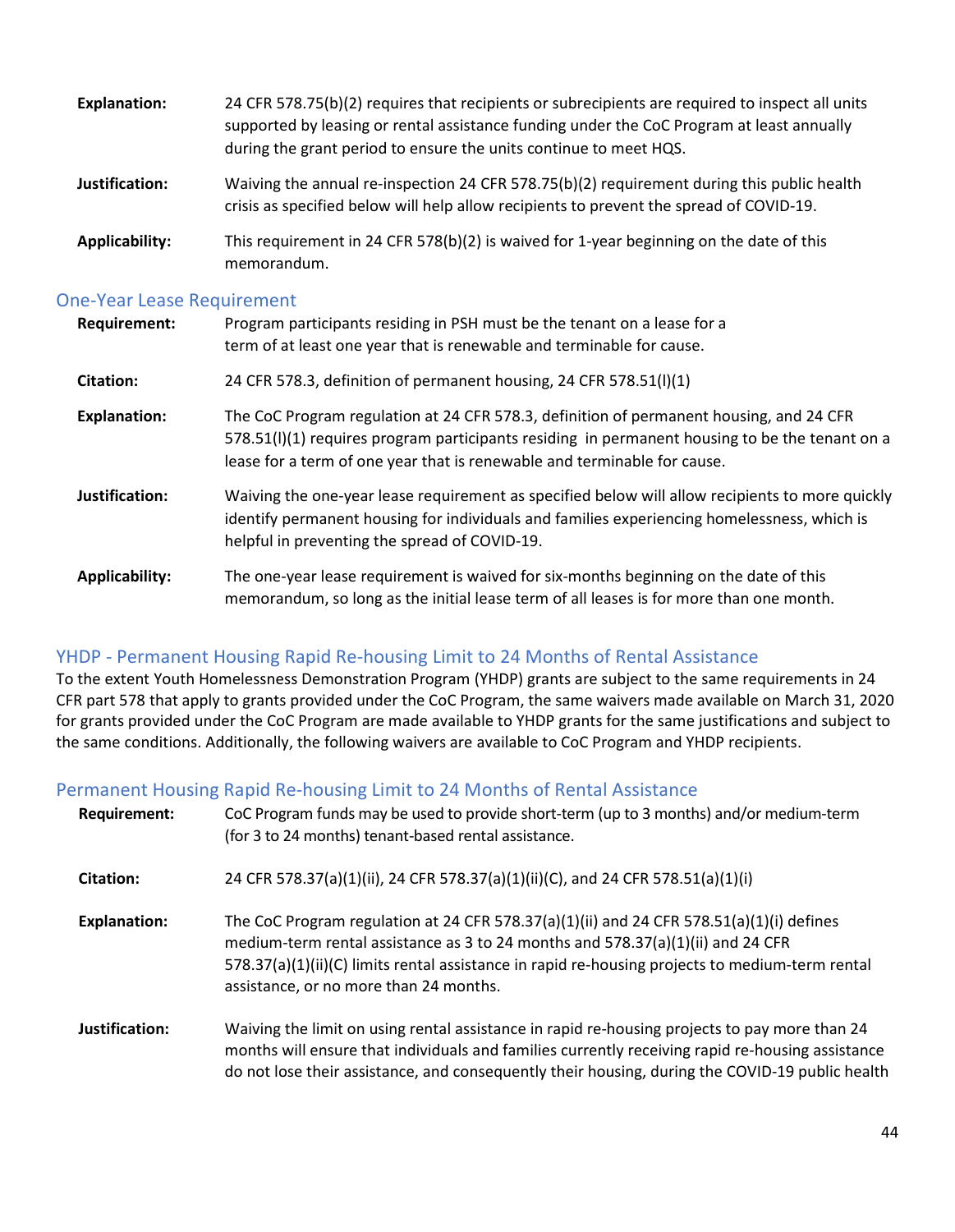crisis and the subsequent economic downturn. This will reduce the spread and harm of COVID-19 by enabling affected program participants to continue to socially isolate in their housing.

**Applicability:** The 24-month rental assistance restriction is waived for program participants in a permanent housing rapid re-housing project who will have reached 24 months of rental assistance beginning on the date of this memorandum until a state or local public health official has determined special measures are no longer necessary to prevent the spread of COVID-19. Program participants who have reached 24 months of rental assistance during this time and who will not be able to afford their rent without additional rental assistance will be eligible to receive rental assistance until 3 months after a state or local public health official has determined that special measures are no longer necessary to prevent the spread of COVID-19.

### <span id="page-44-0"></span>Limit to be Eligible for DedicatedPLUS Project When Coming from Transitional Housing Being Eliminated

| <b>Requirement:</b>   | To be eligible for a DedicatedPLUS project an individual or family must meet the criteria of<br>DedicatedPLUS in the Notice of Funding Availability under which the grant was awarded. One of<br>the possible criteria is residing in transitional housing that will be eliminated and meeting the<br>definition of chronically homeless in effect at the time in which the individual or family entered<br>the transitional housing project.                                                                                       |
|-----------------------|-------------------------------------------------------------------------------------------------------------------------------------------------------------------------------------------------------------------------------------------------------------------------------------------------------------------------------------------------------------------------------------------------------------------------------------------------------------------------------------------------------------------------------------|
| <b>Citation:</b>      | Section III.C.3.f.(2) of the FY 2018 CoC Program Competition NOFA and                                                                                                                                                                                                                                                                                                                                                                                                                                                               |
|                       | Section III.C.2.g.(2) of the FY 2019 CoC Program Competition NOFA.                                                                                                                                                                                                                                                                                                                                                                                                                                                                  |
| <b>Explanation:</b>   | Section III.C.3.f.(2) of the FY 2018 CoC Program Competition NOFA and                                                                                                                                                                                                                                                                                                                                                                                                                                                               |
|                       | Section III.C.2.g.(2) of the FY 2019 CoC Program Competition NOFA                                                                                                                                                                                                                                                                                                                                                                                                                                                                   |
|                       | define a DedicatedPLUS project as a PSH project where 100 percent of the beds are dedicated to<br>serve individuals and families residing in one of six places at intake, including residing in a<br>transitional housing project that will be eliminated.                                                                                                                                                                                                                                                                          |
| Justification:        | Waiving the requirement within the definition of DedicatedPLUS project that the transitional<br>housing project is being eliminated will expand permanent housing options available for people<br>moving out of transitional housing and will make more transitional housing beds available to<br>others who need it. Expanding permanent housing options for persons in transitional housing will<br>assist in preventing the spread of COVID-19 by allowing more people to move off the streets and<br>into transitional housing. |
| <b>Applicability:</b> | The definition of DedicatedPLUS project is waived for DedicatedPLUS projects funded in the FY<br>2018 and FY 2019 CoC Program Competitions to allow these projects to serve individuals and<br>families residing in transitional housing, whether it is being eliminated or not, as long as the<br>individual or family met the definition of chronically homeless upon entry to the TH.                                                                                                                                            |

### <span id="page-44-1"></span>Assistance Available at Time of Renewal

**Requirement:** With respect to renewing CoC Program awards, 24 CFR 578.33(c) requires that assistance for a renewal period will be up to 100 percent of the amount available for supportive services and HMIS costs in the final year of the prior funding period, up to 100 percent of the amount for leasing and operating in the final year of the prior funding period adjusted in proportion to changes in FMR for the geographic area, and for rental assistance up to 100 percent of the result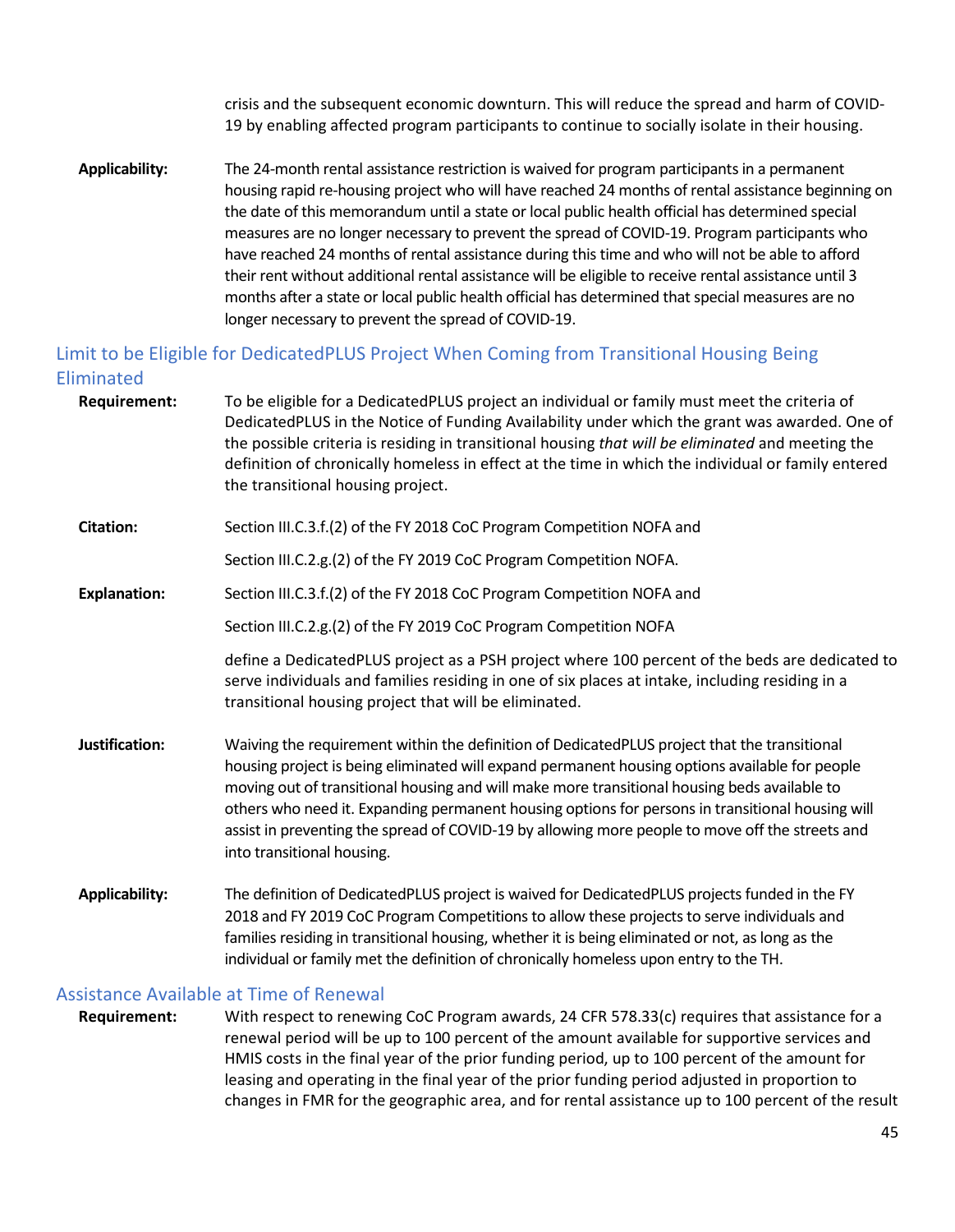of multiplying the number and unit size(s) in the grant agreement by the number of months in the grant agreement and the applicable FMR.

#### **Citation:** 24 CFR 578.33(c)

**Explanation:** 24 CFR 578.33(c) requires that budget line item amounts a recipient is awarded for renewal in the CoC Program Competition will be based on the amounts in the final year of the prior funding period for the project.

- **Justification:** Waiving the requirement that the renewal grant amount is based on the budget line items in the final year of the grant being renewed will allow recipients to amend their budgets temporarily to address the needs of its program participants in responding to COVID-19 (e.g., providing different supportive services necessitated by the pandemic or serving fewer people because of the layout of the housing does not meet local social distancing recommendations) without changing the original design of the project when it is not operating in a public health crisis and can resume normal operations.
- **Applicability:** The requirement that the renewal grant amount be based on the budget line items in the final year of the grant being renewed is waived for all projects that amend their grant agreement between March 31, 2020 and October 1, 2020 to move funds between budget line items in a project in response to the COVID-19 pandemic. Recipients may then apply in the next FY CoC Program Competition based on the budget line items in the grants before they were amended.
- **Notification:** Recipients utilizing this waiver flexibility do not need to follow the notification process outlined in Attachment #1. Instead, HUD will consider any grant agreement amendment executed between March 31, 2020 and October 1, 2020 to move funds between budget line items in response to the COVID-19 pandemic as notification to HUD.

### <span id="page-45-0"></span>Permanent Housing-Rapid Re-housing Monthly Case Management

- **Requirement:** Recipients must require program participants of permanent housing rapid rehousing projects to meet with a case manager at least monthly.
- **Citation:** 24 CFR 578.37(a)(1)(ii)(F)
- **Explanation:** The CoC Program interim rule at 24 CFR 578.37(a)(1)(ii)(F) requires program participants to meet with a case manager not less than once per month to assist them in ensuring long-term housing stability. The project is exempt from this requirement already if the Violence Against Women Act of 1994 (42 U.S.C. 13925 *et seq.*) or the Family Violence Prevention and Services Act (42 U.S.C. 10401 *et seq.*) prohibits the recipient carrying out the project from making its housing conditional on the participant's acceptance of services.
- **Justification:** HUD originally waived this requirement for 2-months beginning March 31, 2020. Recipients are continuing to report limited staff capacity as staff members are home for a variety of reasons related to COVID-19 (e.g., quarantining, children home from school, working elsewhere in the community to manage the COVID-19 response). In addition, not all program participants have capacity to meet via phone or internet. Waiving the monthly case management requirement as specified below will allow recipients to provide case management on an as-needed basis and reduce the possible spread and harm of COVID-19.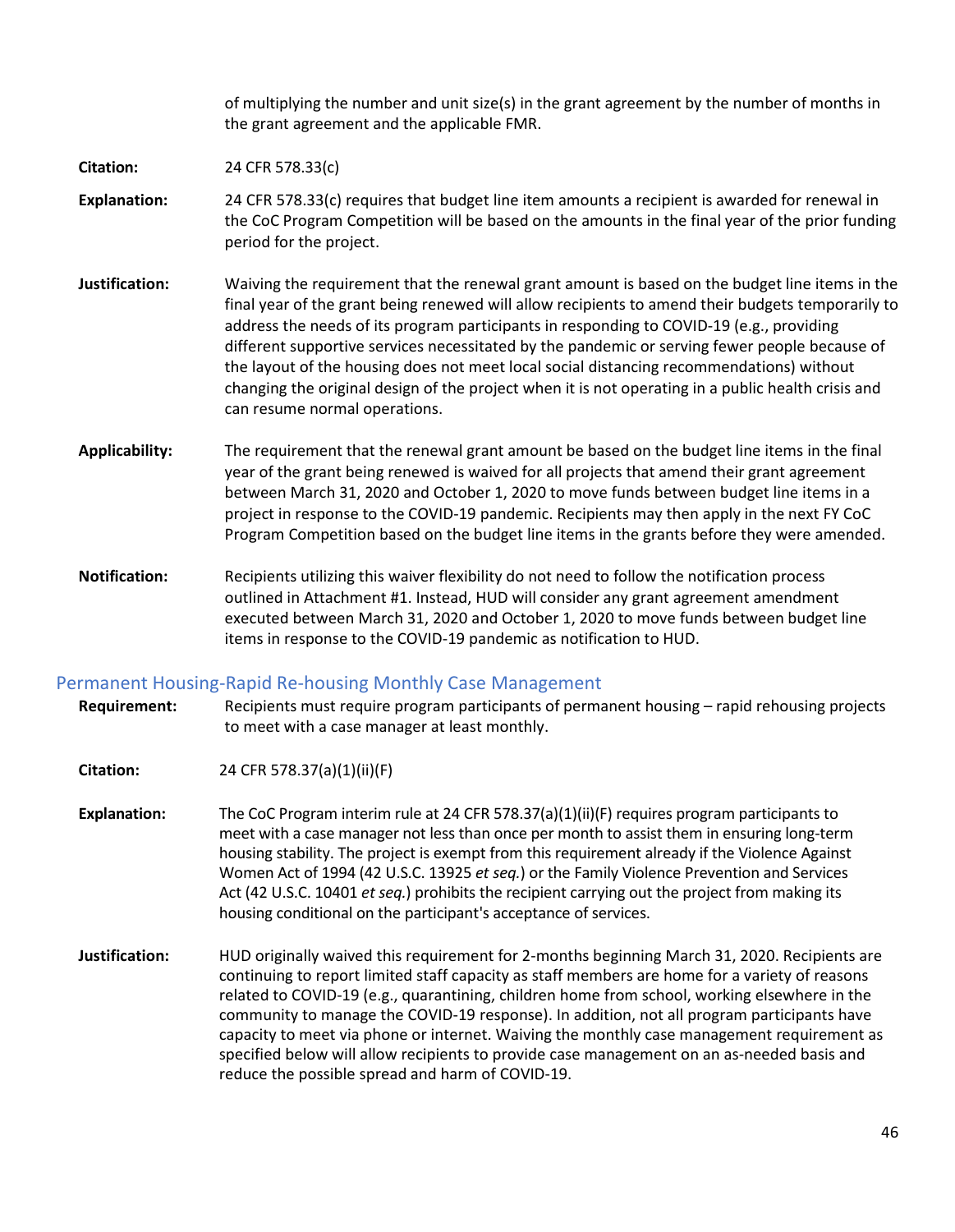**Applicability:** This requirement in 24 CFR 578.37(a)(1)(ii)(F) that projects require program participants to meet with case mangers not less than once per month is waived for all permanent housing- rapid rehousing projects for an additional three months beginning on the date of this memorandum.

**[Availability of Waivers of Community Planning and Development \(CPD\) Grant Program and Consolidated Plan](https://files.hudexchange.info/resources/documents/Availability-of-Waivers-of-CPD-Grant-Program-and-Consolidated-Plan-Requirements-to-Prevent-the-Spread-of-COVID-19-and-Mitigate-Economic-Impacts-Caused-by-COVID-19.pdf)  [Requirements to Prevent the Spread of COVID-19 and Mitigate Economic Impacts Caused by COVID-19](https://files.hudexchange.info/resources/documents/Availability-of-Waivers-of-CPD-Grant-Program-and-Consolidated-Plan-Requirements-to-Prevent-the-Spread-of-COVID-19-and-Mitigate-Economic-Impacts-Caused-by-COVID-19.pdf)**

**[Availability of Additional Waivers for Community Planning and Development \(CPD\) Grant Programs to Prevent the](https://www.hud.gov/sites/dfiles/CPD/documents/Additional_Waivers_for_CPD_Grant_Programs_to_Prevent_COVID-19_Spread_and_Mitigate_COVID-19_Economic_Impacts.pdf)  [Spread of COVID-19 and Mitigate Economic Impacts Caused by COVID-19 \(May 22, 2020\)](https://www.hud.gov/sites/dfiles/CPD/documents/Additional_Waivers_for_CPD_Grant_Programs_to_Prevent_COVID-19_Spread_and_Mitigate_COVID-19_Economic_Impacts.pdf)**

**[HUD COVID-19 Resources and Fact Sheets](https://www.hud.gov/program_offices/comm_planning)**